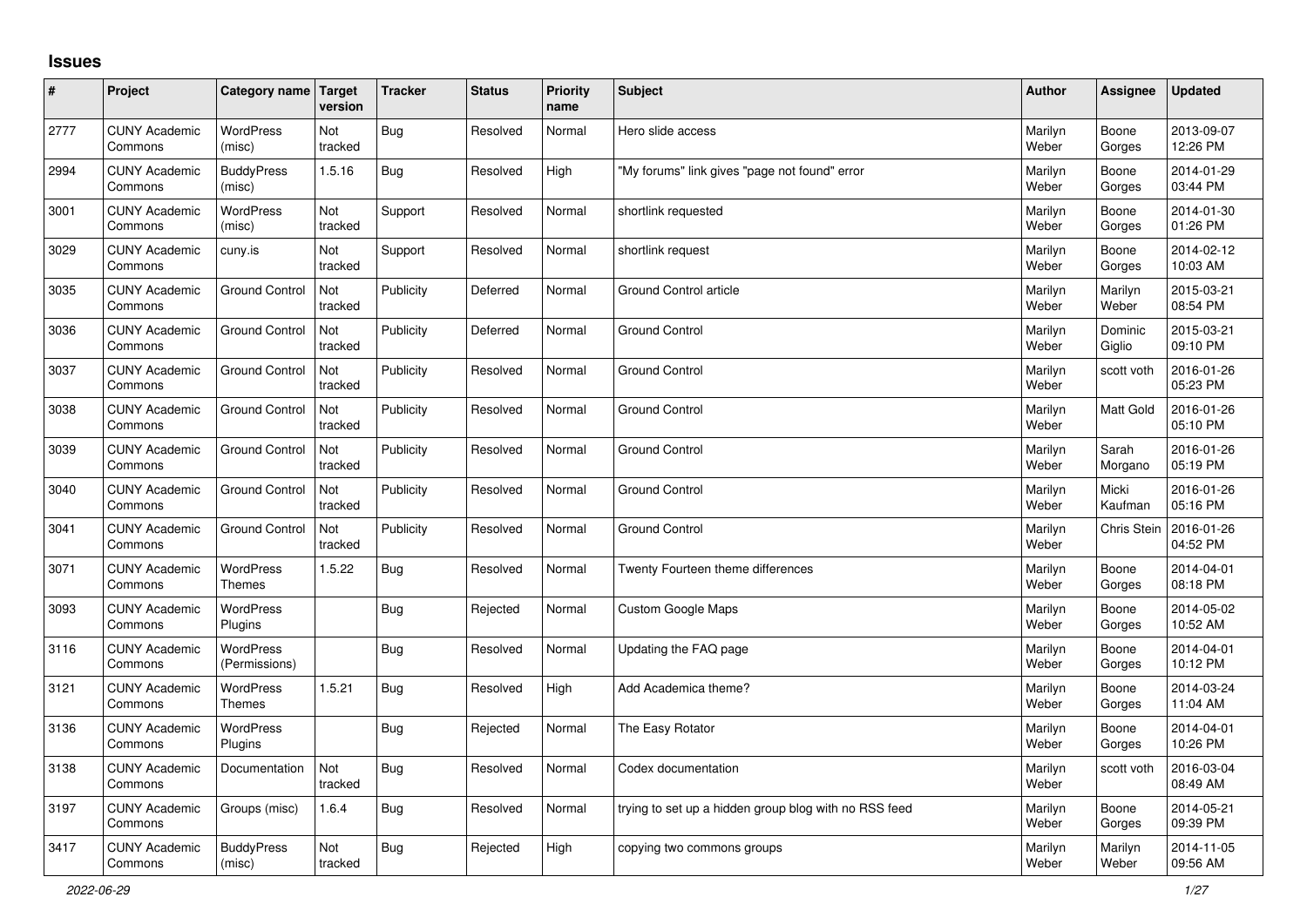| $\sharp$ | Project                         | Category name   Target            | version        | <b>Tracker</b> | <b>Status</b> | <b>Priority</b><br>name | <b>Subject</b>                                        | <b>Author</b>    | Assignee              | <b>Updated</b>         |
|----------|---------------------------------|-----------------------------------|----------------|----------------|---------------|-------------------------|-------------------------------------------------------|------------------|-----------------------|------------------------|
| 3466     | <b>CUNY Academic</b><br>Commons | Membership                        | 1.6.16         | Feature        | Resolved      | Normal                  | restricting undergrad registration                    | Marilyn<br>Weber | Boone<br>Gorges       | 2014-09-18<br>12:02 AM |
| 3530     | <b>CUNY Academic</b><br>Commons | Server                            | Not<br>tracked | Bug            | Resolved      | High                    | Commons running very slowly/ "connection lost"        | Marilyn<br>Weber | <b>Matt Gold</b>      | 2014-10-08<br>09:34 AM |
| 3533     | <b>CUNY Academic</b><br>Commons | Group<br>Invitations              | 1.7.8          | Bug            | Resolved      | Low                     | Trying to invite member to a new group                | Marilyn<br>Weber | Boone<br>Gorges       | 2015-04-01<br>09:13 PM |
| 3592     | <b>CUNY Academic</b><br>Commons | <b>WordPress</b><br>(Permissions) | Not<br>tracked | Publicity      | Resolved      | Normal                  | Oops - Announcing 1.6!                                | Marilyn<br>Weber | Boone<br>Gorges       | 2014-10-22<br>03:03 PM |
| 3593     | <b>CUNY Academic</b><br>Commons | Registration                      | 1.7.2          | Bug            | Resolved      | High                    | registration problems                                 | Marilyn<br>Weber | Boone<br>Gorges       | 2014-11-01<br>02:57 PM |
| 3620     | <b>CUNY Academic</b><br>Commons | Groups (misc)                     | Not<br>tracked | Bug            | Resolved      | Normal                  | admins of The Group for Group Admins                  | Marilyn<br>Weber |                       | 2014-11-03<br>08:38 AM |
| 3673     | <b>CUNY Academic</b><br>Commons |                                   |                | Bug            | Rejected      | Normal                  | CBox pagination issue with the Wiki                   | Marilyn<br>Weber |                       | 2014-11-20<br>04:08 PM |
| 3674     | <b>CUNY Academic</b><br>Commons |                                   |                | Bug            | Rejected      | Normal                  | CBox pagination issue with the Wiki                   | Marilyn<br>Weber |                       | 2014-11-20<br>05:03 PM |
| 4012     | <b>CUNY Academic</b><br>Commons |                                   | 1.7.20         | Bug            | Resolved      | Normal                  | Two users reporting same Forbidden 403 error message. | Marilyn<br>Weber |                       | 2015-05-01<br>08:13 PM |
| 4013     | <b>CUNY Academic</b><br>Commons |                                   |                | Bug            | Duplicate     | Normal                  | Math question?                                        | Marilyn<br>Weber |                       | 2015-04-22<br>04:05 PM |
| 4102     | <b>CUNY Academic</b><br>Commons | User<br>Experience                | 1.8.1          | Design/UX      | Resolved      | Normal                  | Username rules                                        | Marilyn<br>Weber | Samantha<br>Raddatz   | 2015-06-01<br>01:23 PM |
| 4340     | <b>CUNY Academic</b><br>Commons | WordPress -<br>Media              | 1.8.14         | Feature        | Resolved      | Normal                  | embedding a video                                     | Marilyn<br>Weber | Daniel<br>Jones       | 2015-10-20<br>12:01 AM |
| 4496     | <b>CUNY Academic</b><br>Commons | cuny.is                           | 1.8.9          | Bug            | Resolved      | Normal                  | Quick links broken?                                   | Marilyn<br>Weber | Boone<br>Gorges       | 2015-08-28<br>10:39 AM |
| 4542     | <b>CUNY Academic</b><br>Commons | WordPress<br>Plugins              | 1.8.10         | <b>Bug</b>     | Resolved      | Normal                  | Emailing group users problem                          | Marilyn<br>Weber | Boone<br>Gorges       | 2015-09-11<br>11:16 AM |
| 4577     | <b>CUNY Academic</b><br>Commons | Registration                      | Not<br>tracked | Bug            | Resolved      | Normal                  | New users are not getting their email verification    | Marilyn<br>Weber | Boone<br>Gorges       | 2016-01-26<br>03:30 PM |
| 4649     | <b>CUNY Academic</b><br>Commons | Registration                      | Not<br>tracked | Bug            | Resolved      | Urgent                  | Submit button has disappeared                         | Marilyn<br>Weber | Boone<br>Gorges       | 2015-09-22<br>11:47 AM |
| 4657     | <b>CUNY Academic</b><br>Commons | Group Forums                      | 1.8.18         | Bug            | Resolved      | High                    | Submit button disappears in new post mode in forum    | Marilyn<br>Weber | Raymond<br><b>Hoh</b> | 2015-12-01<br>11:15 PM |
| 4734     | <b>CUNY Academic</b><br>Commons | <b>BuddyPress</b><br>Docs         | 1.8.13         | <b>Bug</b>     | Resolved      | High                    | Problems with "Create New Doc"                        | Marilyn<br>Weber | Boone<br>Gorges       | 2015-10-09<br>07:53 AM |
| 4831     | <b>CUNY Academic</b><br>Commons | <b>Public Portfolio</b>           | 1.9.4          | Bug            | Resolved      | Normal                  | User cannot update profile                            | Marilyn<br>Weber | Boone<br>Gorges       | 2016-01-11<br>10:46 PM |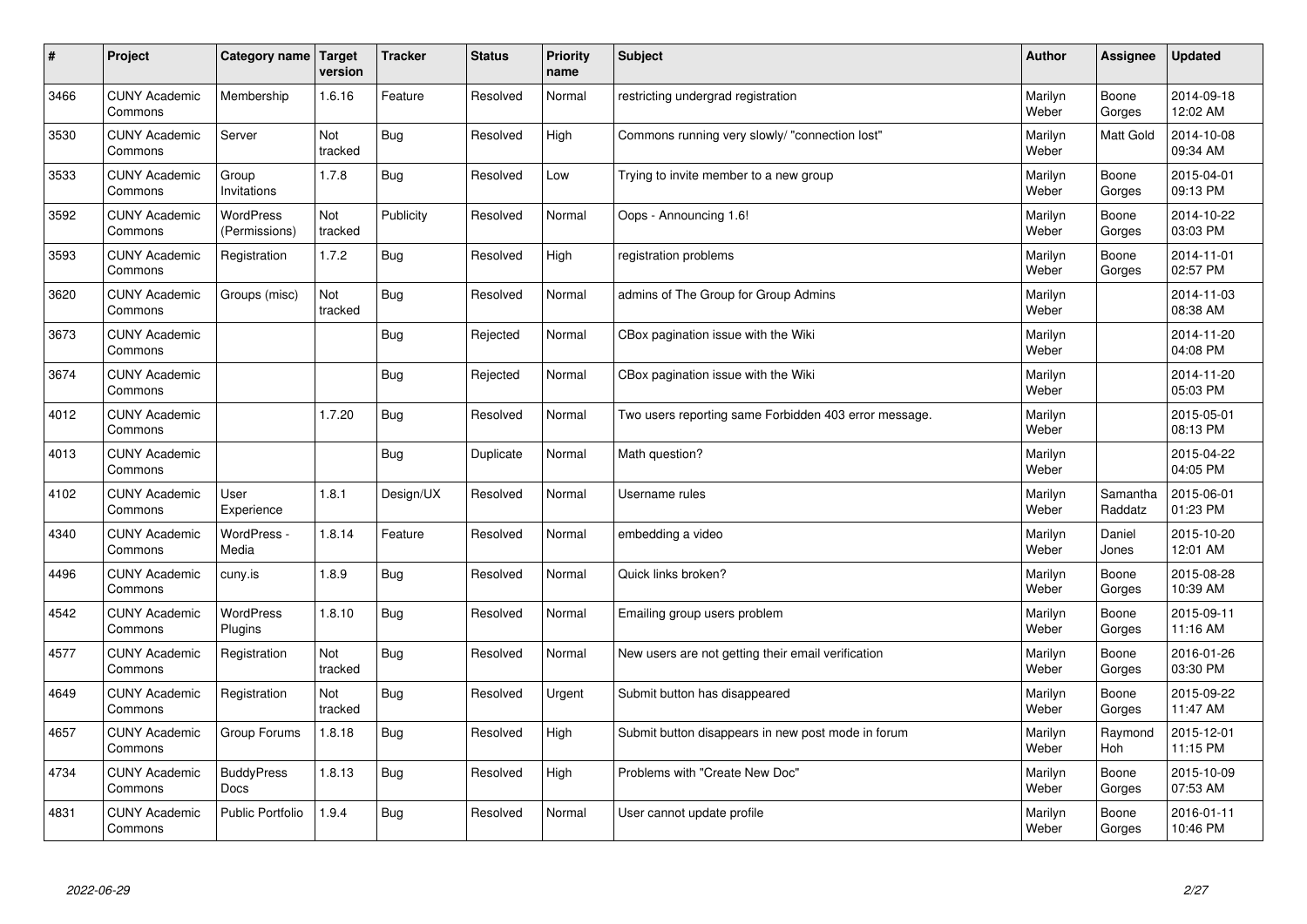| #    | Project                         | Category name                | <b>Target</b><br>version | <b>Tracker</b> | <b>Status</b> | <b>Priority</b><br>name | <b>Subject</b>                                                                                                                                  | Author           | Assignee            | <b>Updated</b>         |
|------|---------------------------------|------------------------------|--------------------------|----------------|---------------|-------------------------|-------------------------------------------------------------------------------------------------------------------------------------------------|------------------|---------------------|------------------------|
| 4834 | <b>CUNY Academic</b><br>Commons | <b>Blogs</b><br>(BuddyPress) |                          | Bug            | Resolved      | Normal                  | Admin invite problem                                                                                                                            | Marilyn<br>Weber | Boone<br>Gorges     | 2015-11-13<br>12:25 PM |
| 4880 | <b>CUNY Academic</b><br>Commons | Password<br>Reset            | Not<br>tracked           | Support        | Resolved      | High                    | CUNY Central person having password trouble                                                                                                     | Marilyn<br>Weber |                     | 2015-11-10<br>12:40 PM |
| 4881 | <b>CUNY Academic</b><br>Commons | ZenDesk                      | Not<br>tracked           | <b>Bug</b>     | Resolved      | Normal                  | ZenDesk emails not being sent                                                                                                                   | Marilyn<br>Weber |                     | 2015-12-07<br>01:34 AM |
| 4918 | <b>CUNY Academic</b><br>Commons | ZenDesk                      | Not<br>tracked           | <b>Bug</b>     | Resolved      | High                    | <b>Re-directing Help Requests</b>                                                                                                               | Marilyn<br>Weber | Raymond<br>Hoh      | 2015-11-23<br>11:15 AM |
| 4962 | <b>CUNY Academic</b><br>Commons | Events                       | 1.8.18                   | Bug            | Resolved      | High                    | Problems with text entry field in the Events Calendar                                                                                           | Marilyn<br>Weber | Raymond<br>Hoh      | 2015-12-01<br>06:57 PM |
| 4965 | <b>CUNY Academic</b><br>Commons | WordPress<br>Themes          | Not<br>tracked           | Feature        | Resolved      | Normal                  | Theme requested                                                                                                                                 | Marilyn<br>Weber | Boone<br>Gorges     | 2016-02-24<br>09:46 PM |
| 4997 | <b>CUNY Academic</b><br>Commons | <b>WordPress</b><br>Plugins  | 1.9.4                    | Feature        | Resolved      | Normal                  | ability to embed maps from StoryMapJS?                                                                                                          | Marilyn<br>Weber | Boone<br>Gorges     | 2016-01-07<br>12:34 PM |
| 5019 | <b>CUNY Academic</b><br>Commons | Registration                 | Not<br>tracked           | Support        | Resolved      | Normal                  | Forgotten password for user with new email address                                                                                              | Marilyn<br>Weber | Marilyn<br>Weber    | 2015-12-11<br>04:18 PM |
| 5036 | <b>CUNY Academic</b><br>Commons | WordPress<br>Plugins         | 1.9.1.1                  | Feature        | Resolved      | Normal                  | Embeds request                                                                                                                                  | Marilyn<br>Weber | Boone<br>Gorges     | 2015-12-18<br>10:12 PM |
| 5037 | <b>CUNY Academic</b><br>Commons | Registration                 | Not<br>tracked           | Support        | Resolved      | Normal                  | Another Forgotten password for user with new email address                                                                                      | Marilyn<br>Weber | Boone<br>Gorges     | 2015-12-22<br>05:24 PM |
| 5050 | <b>CUNY Academic</b><br>Commons | Social Paper                 | Future<br>release        | Feature        | <b>New</b>    | Low                     | Making comments visible in SP editing mode (SP suggestion #1)                                                                                   | Marilyn<br>Weber | Samantha<br>Raddatz | 2019-09-17<br>11:10 PM |
| 5051 | <b>CUNY Academic</b><br>Commons | Social Paper                 |                          | Feature        | Rejected      | Low                     | Visual cues for comments (SP suggestion #2)                                                                                                     | Marilyn<br>Weber | Samantha<br>Raddatz | 2016-02-10<br>10:01 AM |
| 5052 | <b>CUNY Academic</b><br>Commons | Social Paper                 | Future<br>release        | Feature        | <b>New</b>    | Low                     | Sentence by sentence or line by line comments (SP suggestion #3)                                                                                | Marilyn<br>Weber | Boone<br>Gorges     | 2016-02-11<br>10:24 PM |
| 5053 | <b>CUNY Academic</b><br>Commons | Social Paper                 | Future<br>release        | Feature        | <b>New</b>    | Low                     | Scrollable menu to add readers (SP suggestion #4)                                                                                               | Marilyn<br>Weber | Samantha<br>Raddatz | 2016-04-21<br>05:21 PM |
| 5058 | <b>CUNY Academic</b><br>Commons | Social Paper                 | Future<br>release        | Feature        | <b>New</b>    | Low                     | Can there be a clearer signal that even when comments have already<br>been made you add comments by clicking on the side? (SP suggestion<br>#5) | Marilyn<br>Weber | Samantha<br>Raddatz | 2016-02-11<br>10:24 PM |
| 5059 | <b>CUNY Academic</b><br>Commons |                              | Not<br>tracked           | Bug            | Resolved      | Normal                  | Instagram embed?                                                                                                                                | Marilyn<br>Weber |                     | 2016-01-26<br>12:05 AM |
| 5072 | <b>CUNY Academic</b><br>Commons |                              |                          | Feature        | Duplicate     | Normal                  | redirect shortcode handler                                                                                                                      | Marilyn<br>Weber | Boone<br>Gorges     | 2016-01-07<br>12:34 PM |
| 5083 | <b>CUNY Academic</b><br>Commons | WordPress<br>Plugins         | 1.9.5                    | Support        | Rejected      | Normal                  | creating a shortcode for the iframe code of the google form                                                                                     | Marilyn<br>Weber | Marilyn<br>Weber    | 2016-01-12<br>04:25 PM |
| 5176 | <b>CUNY Academic</b><br>Commons | Public Portfolio             | 1.9.6                    | Bug            | Resolved      | Normal                  | Widgets in Profile not saving                                                                                                                   | Marilyn<br>Weber | Boone<br>Gorges     | 2016-02-01<br>11:07 AM |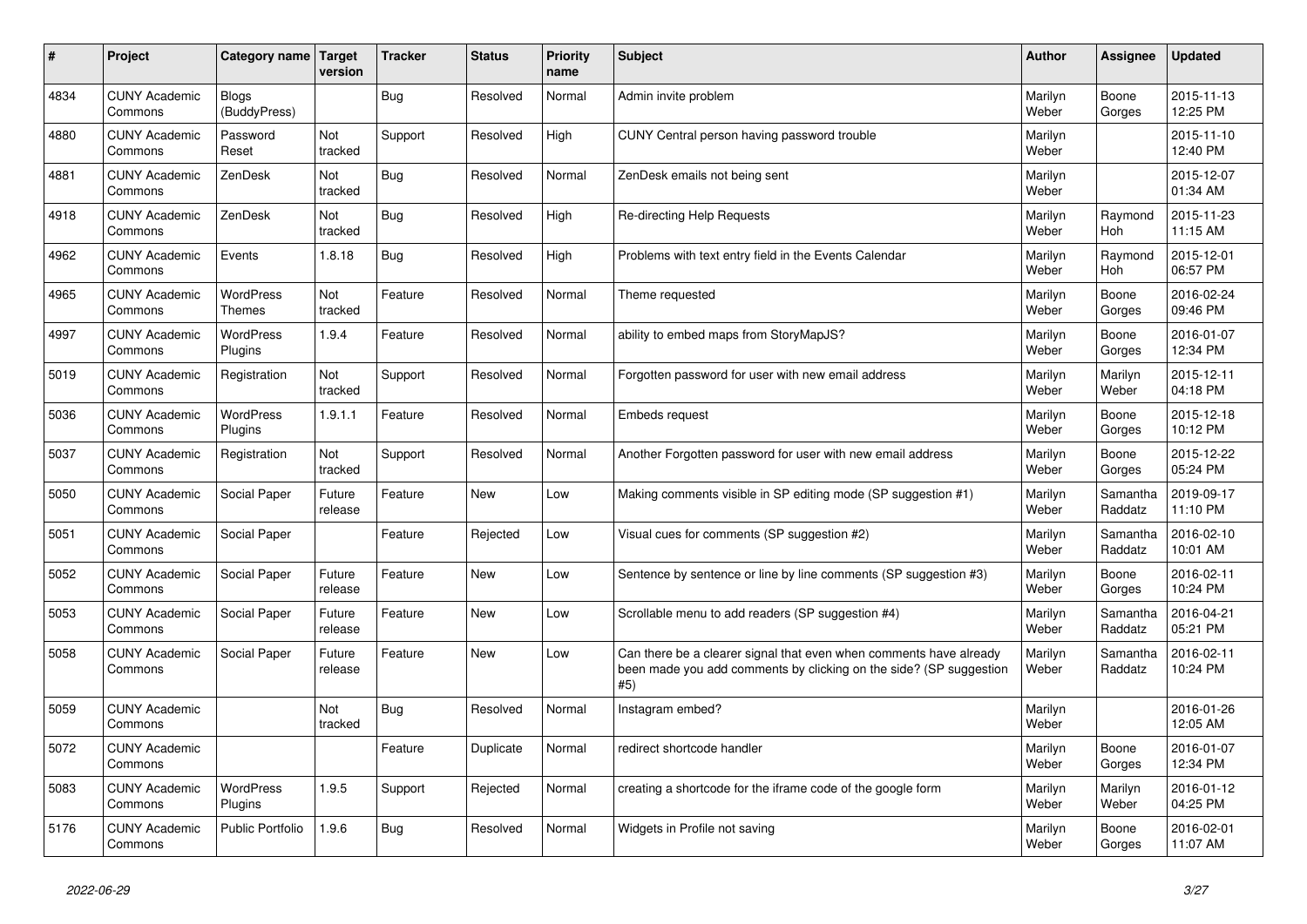| $\sharp$ | Project                         | Category name   Target      | version           | <b>Tracker</b> | <b>Status</b> | <b>Priority</b><br>name | <b>Subject</b>                                                  | <b>Author</b>    | Assignee              | <b>Updated</b>         |
|----------|---------------------------------|-----------------------------|-------------------|----------------|---------------|-------------------------|-----------------------------------------------------------------|------------------|-----------------------|------------------------|
| 5177     | <b>CUNY Academic</b><br>Commons | Toolbar                     | 1.9.6             | Bug            | Resolved      | Normal                  | No "My Papers" tab                                              | Marilyn<br>Weber | Raymond<br>Hoh        | 2016-01-29<br>08:37 AM |
| 5184     | <b>CUNY Academic</b><br>Commons | Social Paper                |                   | Bug            | Rejected      | Normal                  | Problem linking SP to a group                                   | Marilyn<br>Weber | Boone<br>Gorges       | 2016-02-21<br>12:27 PM |
| 5199     | <b>CUNY Academic</b><br>Commons | Social Paper                | Future<br>release | Feature        | New           | Normal                  | add tables to the SP editor                                     | Marilyn<br>Weber |                       | 2016-10-24<br>11:27 AM |
| 5205     | <b>CUNY Academic</b><br>Commons | Social Paper                | Future<br>release | Feature        | <b>New</b>    | Normal                  | Social Paper folders                                            | Marilyn<br>Weber |                       | 2016-02-11<br>10:24 PM |
| 5282     | <b>CUNY Academic</b><br>Commons | Social Paper                | Future<br>release | Bug            | <b>New</b>    | Normal                  | Replying via email directs to paper but not individual comment. | Marilyn<br>Weber | Raymond<br>Hoh        | 2016-03-02<br>01:48 PM |
| 5302     | <b>CUNY Academic</b><br>Commons | WordPress<br>Plugins        | 1.9.10            | Feature        | Resolved      | Normal                  | request for WP Gallery Custom Links plug-in                     | Marilyn<br>Weber | Boone<br>Gorges       | 2016-03-11<br>09:20 PM |
| 5319     | <b>CUNY Academic</b><br>Commons |                             | Not<br>tracked    | <b>Bug</b>     | Resolved      | Normal                  | <b>Broken URL</b>                                               | Marilyn<br>Weber | Marilyn<br>Weber      | 2017-11-15<br>05:46 PM |
| 5345     | <b>CUNY Academic</b><br>Commons | Social Paper                | 1.9.17            | Feature        | Rejected      | Normal                  | Plus symbol problem in SP                                       | Marilyn<br>Weber | Christian<br>Wach     | 2016-05-27<br>04:26 AM |
| 5346     | <b>CUNY Academic</b><br>Commons | Toolbar                     | 1.9.11            | Bug            | Resolved      | Normal                  | possible dynamic HTML code bug?                                 | Marilyn<br>Weber | Boone<br>Gorges       | 2016-03-22<br>10:53 AM |
| 5396     | <b>CUNY Academic</b><br>Commons |                             |                   | Outreach       | Resolved      | Urgent                  | Add CUNY Central to the survey choices?                         | Marilyn<br>Weber | Samantha<br>Raddatz   | 2016-03-31<br>01:38 PM |
| 5397     | <b>CUNY Academic</b><br>Commons | Social Paper                | Future<br>release | Feature        | New           | Normal                  | frustrating to have to enable/disable in SP                     | Marilyn<br>Weber | Samantha<br>Raddatz   | 2016-04-20<br>03:39 PM |
| 5435     | <b>CUNY Academic</b><br>Commons |                             | Not<br>tracked    | <b>Bug</b>     | Resolved      | Urgent                  | Can't see the dashboard                                         | Marilyn<br>Weber |                       | 2016-04-12<br>11:33 AM |
| 5436     | <b>CUNY Academic</b><br>Commons |                             | Not<br>tracked    | Bug            | Resolved      | Normal                  | Trying to change email settings for                             | Marilyn<br>Weber | Boone<br>Gorges       | 2016-04-21<br>10:12 PM |
| 5448     | <b>CUNY Academic</b><br>Commons | Email<br>Notifications      | 1.10.2            | Bug            | Rejected      | Normal                  | garbled CAC activity digests                                    | Marilyn<br>Weber | Raymond<br><b>Hoh</b> | 2016-11-20<br>02:38 AM |
| 5522     | <b>CUNY Academic</b><br>Commons | <b>WordPress</b><br>Plugins | 1.9.15            | Feature        | Resolved      | Normal                  | plugin request                                                  | Marilyn<br>Weber | Boone<br>Gorges       | 2016-05-09<br>10:36 AM |
| 5621     | <b>CUNY Academic</b><br>Commons | WordPress<br>Plugins        | 1.9.17            | Feature        | Resolved      | Normal                  | Taxonomy plugin request                                         | Marilyn<br>Weber | Boone<br>Gorges       | 2016-06-01<br>11:28 PM |
| 5629     | <b>CUNY Academic</b><br>Commons | Public Portfolio            | 1.10.4            | Support        | Resolved      | Normal                  | Title field in profile can't be edited                          | Marilyn<br>Weber |                       | 2016-12-13<br>11:19 AM |
| 5630     | <b>CUNY Academic</b><br>Commons | WordPress<br><b>Themes</b>  | 1.9.17            | Feature        | Resolved      | Normal                  | Bavota magazine Pro theme                                       | Marilyn<br>Weber | Boone<br>Gorges       | 2016-06-02<br>12:09 AM |
| 5657     | <b>CUNY Academic</b><br>Commons | <b>WordPress</b><br>Plugins | 1.9.18            | Feature        | Resolved      | Normal                  | Plugin Request - Instagram Feed WD                              | Marilyn<br>Weber | Boone<br>Gorges       | 2016-06-08<br>12:36 PM |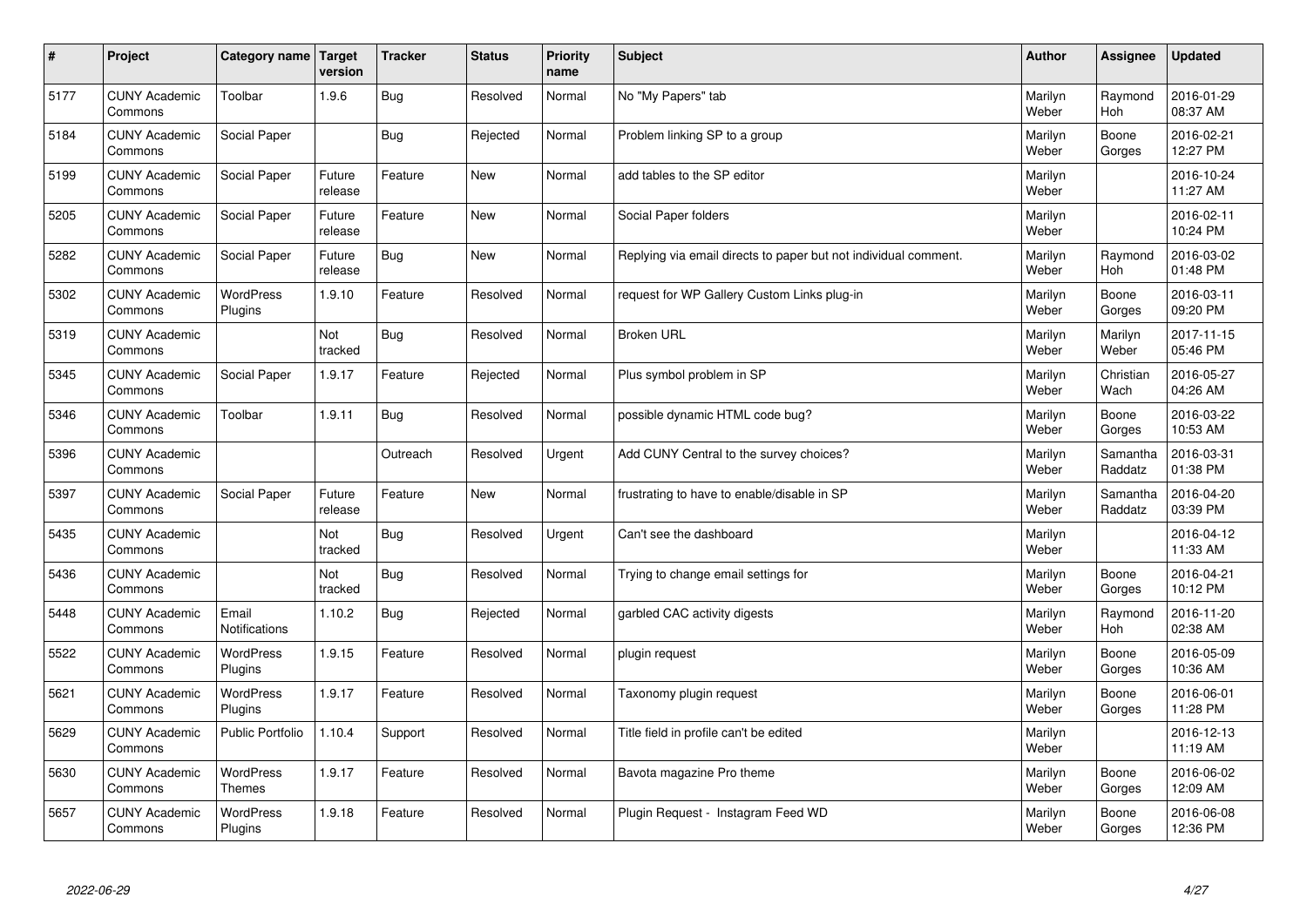| $\#$ | Project                         | Category name   Target       | version           | <b>Tracker</b> | <b>Status</b> | <b>Priority</b><br>name | <b>Subject</b>                                          | <b>Author</b>    | <b>Assignee</b>  | <b>Updated</b>         |
|------|---------------------------------|------------------------------|-------------------|----------------|---------------|-------------------------|---------------------------------------------------------|------------------|------------------|------------------------|
| 5667 | <b>CUNY Academic</b><br>Commons | <b>Public Portfolio</b>      | 1.9.18            | Bug            | Resolved      | Normal                  | publication section on my public portfolio won't update | Marilyn<br>Weber | Boone<br>Gorges  | 2016-06-12<br>10:19 AM |
| 5684 | <b>CUNY Academic</b><br>Commons | <b>Group Files</b>           | Not<br>tracked    | Bug            | Resolved      | Normal                  | Making Group files appear as Blog entries               | Marilyn<br>Weber | Boone<br>Gorges  | 2017-11-20<br>03:28 PM |
| 5713 | <b>CUNY Academic</b><br>Commons | <b>WordPress</b><br>(misc)   | Not<br>tracked    | Bug            | Abandoned     | High                    | Site freezing                                           | Marilyn<br>Weber | Boone<br>Gorges  | 2017-11-15<br>10:58 AM |
| 5753 | <b>CUNY Academic</b><br>Commons | <b>WordPress</b><br>(misc)   | Not<br>tracked    | Support        | Resolved      | Normal                  | merging blogs and groups                                | Marilyn<br>Weber | Boone<br>Gorges  | 2016-08-29<br>03:09 PM |
| 5772 | <b>CUNY Academic</b><br>Commons | Membership                   | Not<br>tracked    | Support        | Resolved      | Normal                  | User email change and forgotten password                | Marilyn<br>Weber | <b>Matt Gold</b> | 2017-11-15<br>06:18 PM |
| 5799 | <b>CUNY Academic</b><br>Commons | <b>Blogs</b><br>(BuddyPress) | Not<br>tracked    | Feature        | Resolved      | Normal                  | removing one's own access to sites?                     | Marilyn<br>Weber | Boone<br>Gorges  | 2016-07-26<br>01:55 PM |
| 5834 | <b>CUNY Academic</b><br>Commons |                              |                   | Bug            | Resolved      | Normal                  | My access to cdev                                       | Marilyn<br>Weber | Boone<br>Gorges  | 2016-07-25<br>03:12 PM |
| 5844 | <b>CUNY Academic</b><br>Commons |                              | Not<br>tracked    | Support        | Resolved      | Normal                  | edit Host Files on Windows 10 problems                  | Marilyn<br>Weber |                  | 2016-07-27<br>09:08 AM |
| 5872 | <b>CUNY Academic</b><br>Commons | Server                       | Not<br>tracked    | Bug            | Resolved      | Immediate               | Whole Commons is down                                   | Marilyn<br>Weber | Boone<br>Gorges  | 2016-08-12<br>12:04 AM |
| 5875 | <b>CUNY Academic</b><br>Commons | <b>WordPress</b><br>Plugins  | Not<br>tracked    | Bug            | Resolved      | Normal                  | Events Calendar garbled in IE                           | Marilyn<br>Weber | Marilyn<br>Weber | 2017-11-15<br>05:45 PM |
| 5968 | <b>CUNY Academic</b><br>Commons | Membership                   | Not<br>tracked    | Bug            | Resolved      | Normal                  | Deleting account without knowing password               | Marilyn<br>Weber | <b>Matt Gold</b> | 2017-11-15<br>06:19 PM |
| 5969 | <b>CUNY Academic</b><br>Commons | Registration                 | 1.9.27            | Bug            | Resolved      | Normal                  | Queens students unable to join                          | Marilyn<br>Weber | Boone<br>Gorges  | 2016-09-04<br>09:41 PM |
| 5985 | <b>CUNY Academic</b><br>Commons | Support                      | Not<br>tracked    | Support        | Resolved      | Normal                  | change user's email address (she cannot access old)     | Marilyn<br>Weber | Boone<br>Gorges  | 2016-09-07<br>01:43 PM |
| 5988 | <b>CUNY Academic</b><br>Commons | Support                      |                   | Support        | Rejected      | Normal                  | Forbidden error when trying to join                     | Marilyn<br>Weber | Boone<br>Gorges  | 2016-09-08<br>01:42 PM |
| 5991 | <b>CUNY Academic</b><br>Commons | Email<br>Notifications       | Future<br>release | Support        | Resolved      | Normal                  | change format of autogenerated blog emails              | Marilyn<br>Weber | Paige<br>Dupont  | 2018-01-12<br>02:55 PM |
| 5992 | <b>CUNY Academic</b><br>Commons | Email<br>Notifications       | Future<br>release | Feature        | <b>New</b>    | Normal                  | Changing the From line of autogenerated blog emails     | Marilyn<br>Weber |                  | 2018-09-27<br>05:19 PM |
| 6025 | <b>CUNY Academic</b><br>Commons | Search                       | Not<br>tracked    | Bug            | Resolved      | Normal                  | Search function not working                             | Marilyn<br>Weber | Boone<br>Gorges  | 2016-10-12<br>09:41 AM |
| 6039 | <b>CUNY Academic</b><br>Commons | Membership                   | 1.9.28            | Bug            | Resolved      | High                    | User cannot change her email                            | Marilyn<br>Weber |                  | 2016-09-19<br>03:03 PM |
| 6091 | <b>CUNY Academic</b><br>Commons | Group<br>Invitations         | Not<br>tracked    | Bug            | Resolved      | Normal                  | User cannot re-join a group                             | Marilyn<br>Weber | Boone<br>Gorges  | 2016-09-28<br>01:47 PM |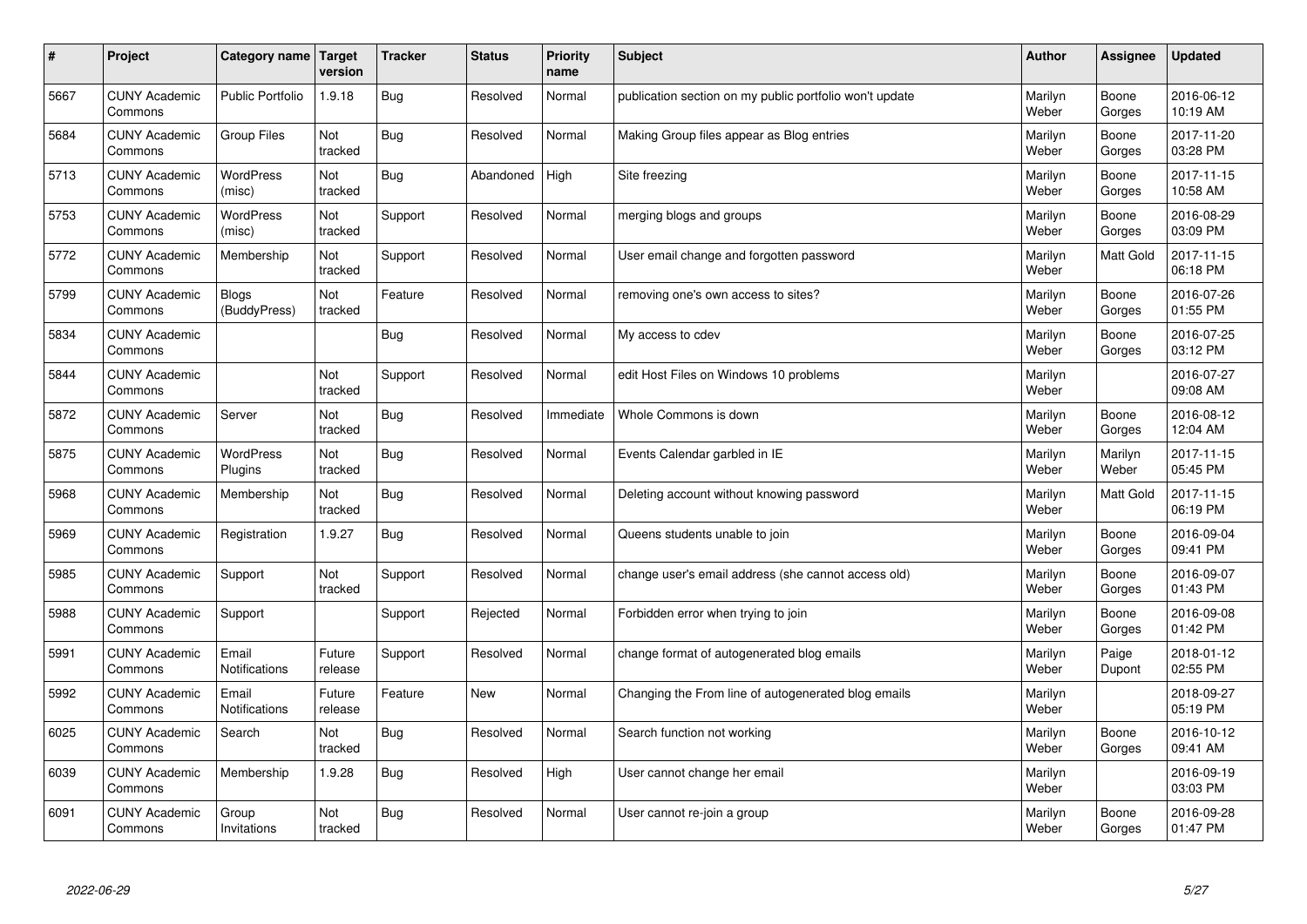| $\sharp$ | Project                         | Category name   Target        | version           | <b>Tracker</b> | <b>Status</b> | <b>Priority</b><br>name | <b>Subject</b>                                    | <b>Author</b>    | Assignee          | <b>Updated</b>         |
|----------|---------------------------------|-------------------------------|-------------------|----------------|---------------|-------------------------|---------------------------------------------------|------------------|-------------------|------------------------|
| 6101     | <b>CUNY Academic</b><br>Commons | <b>Public Portfolio</b>       |                   | Bug            | Resolved      | High                    | Profile update problems                           | Marilyn<br>Weber | Boone<br>Gorges   | 2016-12-01<br>03:50 PM |
| 6106     | <b>CUNY Academic</b><br>Commons | Server                        | Not<br>tracked    | Bug            | Resolved      | Normal                  | 504 error                                         | Marilyn<br>Weber |                   | 2017-11-15<br>01:55 PM |
| 6107     | <b>CUNY Academic</b><br>Commons |                               |                   | Bug            | Resolved      | High                    | site redirect?                                    | Marilyn<br>Weber | Boone<br>Gorges   | 2016-09-29<br>03:45 PM |
| 6118     | <b>CUNY Academic</b><br>Commons | cuny.is                       |                   | Feature        | Resolved      | Normal                  | Cuny. Is request from Javier Otero Peña           | Marilyn<br>Weber | Sarah<br>Morgano  | 2016-10-04<br>07:02 PM |
| 6175     | <b>CUNY Academic</b><br>Commons | Account<br>settings           |                   | Support        | Resolved      | Normal                  | Email address (user cannot access old)            | Marilyn<br>Weber | <b>Matt Gold</b>  | 2016-11-29<br>06:31 PM |
| 6286     | <b>CUNY Academic</b><br>Commons | Groups (misc)                 | Not<br>tracked    | Bug            | Resolved      | Immediate               | Groups pages not displaying at all!               | Marilyn<br>Weber | Boone<br>Gorges   | 2017-11-15<br>10:57 AM |
| 6313     | <b>CUNY Academic</b><br>Commons | Groups (misc)                 |                   | Bug            | Duplicate     | Normal                  | group member no longer in group, can't rejoin.    | Marilyn<br>Weber |                   | 2016-10-14<br>09:27 PM |
| 6338     | <b>CUNY Academic</b><br>Commons |                               |                   | <b>Bug</b>     | Rejected      | Normal                  | Multiple email notifications for each blog post   | Marilyn<br>Weber | Boone<br>Gorges   | 2016-10-18<br>08:45 PM |
| 6410     | <b>CUNY Academic</b><br>Commons |                               |                   | Bug            | Duplicate     | Immediate               | Cannot log in - gives privacy error               | Marilyn<br>Weber | Boone<br>Gorges   | 2016-10-24<br>10:01 AM |
| 6533     | <b>CUNY Academic</b><br>Commons | WordPress<br>Plugins          | Future<br>release | Support        | Duplicate     | Low                     | very old plugins?                                 | Marilyn<br>Weber | <b>Tahir Butt</b> | 2018-10-04<br>12:27 PM |
| 6575     | <b>CUNY Academic</b><br>Commons | Groups (misc)                 |                   | <b>Bug</b>     | Rejected      | Normal                  | No papers link for the group "social paper"       | Marilyn<br>Weber |                   | 2016-11-02<br>10:39 PM |
| 6599     | <b>CUNY Academic</b><br>Commons | ZenDesk                       | 1.10              | <b>Bug</b>     | Duplicate     | Urgent                  | Accept Friend button not working                  | Marilyn<br>Weber | Raymond<br>Hoh    | 2016-11-04<br>06:35 PM |
| 6602     | <b>CUNY Academic</b><br>Commons | ZenDesk                       | 1.10              | Bug            | Resolved      | High                    | Add Friend button not working                     | Marilyn<br>Weber | Raymond<br>Hoh    | 2016-11-04<br>12:14 PM |
| 6626     | <b>CUNY Academic</b><br>Commons | Group Files                   | 1.10.1            | Bug            | Resolved      | Normal                  | Files from non-member showing up in private group | Marilyn<br>Weber | Boone<br>Gorges   | 2016-11-07<br>03:54 PM |
| 6656     | <b>CUNY Academic</b><br>Commons | Support                       | Not<br>tracked    | Support        | Resolved      | Normal                  | Remove user profile                               | Marilyn<br>Weber | Matt Gold         | 2016-11-10<br>02:18 PM |
| 6800     | <b>CUNY Academic</b><br>Commons |                               |                   | Bug            | Rejected      | Immediate               | Is something going on?                            | Marilyn<br>Weber |                   | 2016-11-18<br>04:40 PM |
| 6812     | <b>CUNY Academic</b><br>Commons |                               | Not<br>tracked    | Support        | Resolved      | Normal                  | User cannot change email                          | Marilyn<br>Weber | Matt Gold         | 2016-12-01<br>06:24 PM |
| 6815     | <b>CUNY Academic</b><br>Commons | Password<br>Reset             | Not<br>tracked    | Support        | Resolved      | Normal                  | password reset requested                          | Marilyn<br>Weber | <b>Matt Gold</b>  | 2016-11-22<br>10:30 AM |
| 6818     | <b>CUNY Academic</b><br>Commons | Email<br><b>Notifications</b> | 1.10.3            | Support        | Resolved      | Normal                  | No more email notifications?                      | Marilyn<br>Weber |                   | 2016-11-22<br>02:51 PM |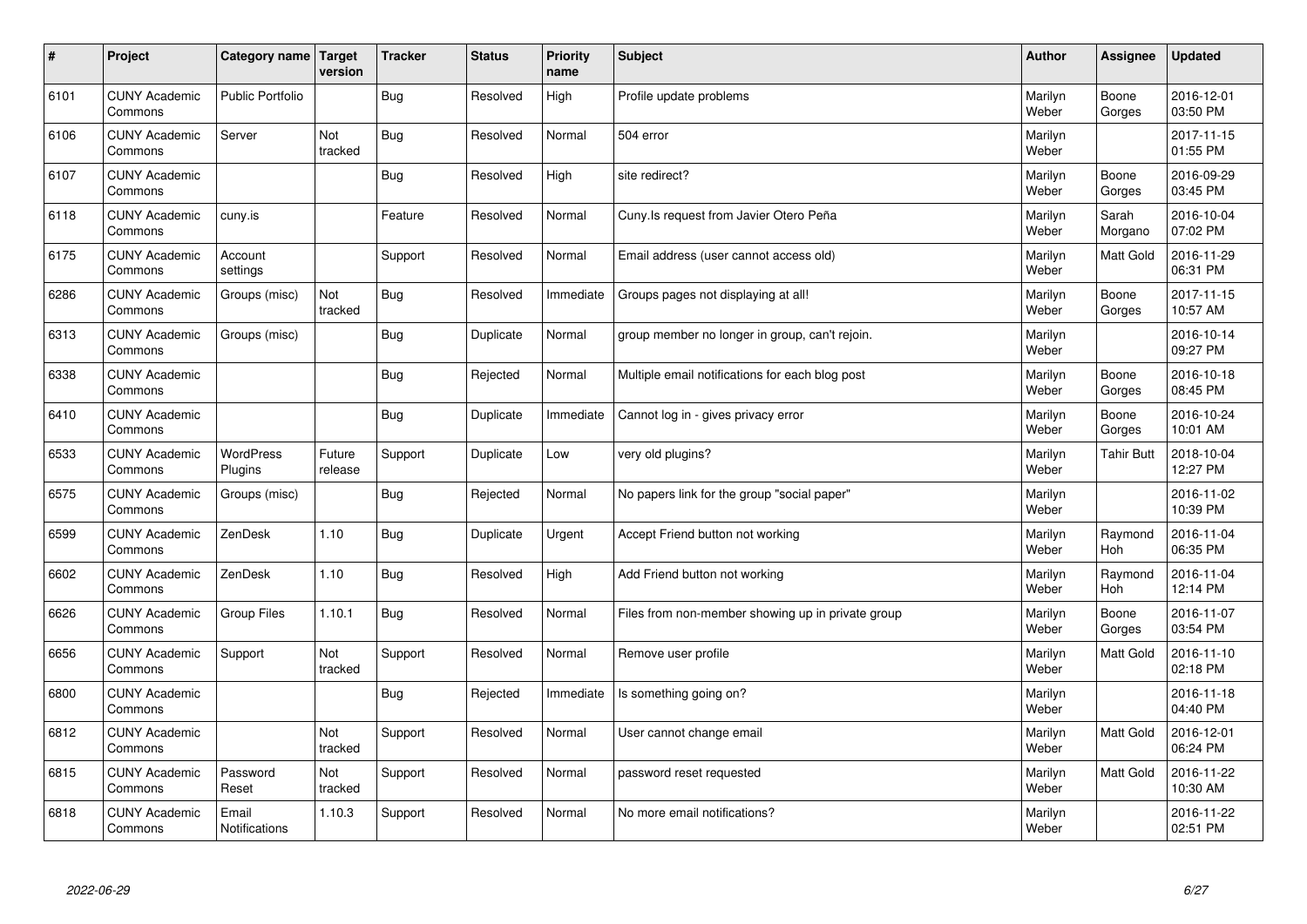| $\vert$ # | Project                         | Category name                | <b>Target</b><br>version | <b>Tracker</b> | <b>Status</b> | <b>Priority</b><br>name | <b>Subject</b>                                                              | <b>Author</b>    | <b>Assignee</b>  | <b>Updated</b>         |
|-----------|---------------------------------|------------------------------|--------------------------|----------------|---------------|-------------------------|-----------------------------------------------------------------------------|------------------|------------------|------------------------|
| 6851      | <b>CUNY Academic</b><br>Commons | Redmine                      | Not<br>tracked           | Support        | Resolved      | Normal                  | How do I help users join Redmine?                                           | Marilyn<br>Weber | <b>Matt Gold</b> | 2016-11-28<br>10:16 AM |
| 6857      | <b>CUNY Academic</b><br>Commons | <b>Blogs</b><br>(BuddyPress) | Not<br>tracked           | Support        | Resolved      | Normal                  | Committee on Religion website                                               | Marilyn<br>Weber | Boone<br>Gorges  | 2017-08-17<br>10:24 AM |
| 6860      | <b>CUNY Academic</b><br>Commons | User<br>Onboarding           | 1.12                     | Bug            | Resolved      | Normal                  | Invitation to join a group is appearing as an invitiation to join the site! | Marilyn<br>Weber | Boone<br>Gorges  | 2017-10-30<br>10:03 AM |
| 6866      | <b>CUNY Academic</b><br>Commons |                              | Not<br>tracked           | Support        | Resolved      | Normal                  | User would like to have her account deleted                                 | Marilyn<br>Weber | Matt Gold        | 2017-11-15<br>05:49 PM |
| 6893      | <b>CUNY Academic</b><br>Commons | Group Forums                 |                          | Bug            | Resolved      | Normal                  | Forum for CUNY Academic Commons Team is gone                                | Marilyn<br>Weber | Boone<br>Gorges  | 2016-12-01<br>08:08 AM |
| 6899      | <b>CUNY Academic</b><br>Commons | Account<br>settings          | Not<br>tracked           | Support        | Resolved      | Normal                  | New user has misspelled her own name                                        | Marilyn<br>Weber | Boone<br>Gorges  | 2016-12-01<br>05:10 PM |
| 7100      | <b>CUNY Academic</b><br>Commons | <b>WordPress</b><br>Plugins  | 1.10.5                   | Bug            | Resolved      | High                    | Cincopa plugin problem                                                      | Marilyn<br>Weber | Boone<br>Gorges  | 2016-12-19<br>10:32 AM |
| 7223      | <b>CUNY Academic</b><br>Commons | Membership                   | Not<br>tracked           | Bug            | Resolved      | Normal                  | User with two profiles would like to merge them                             | Marilyn<br>Weber | Boone<br>Gorges  | 2017-01-10<br>02:07 PM |
| 7226      | <b>CUNY Academic</b><br>Commons | Registration                 | Not<br>tracked           | Bug            | Abandoned     | Normal                  | Community college student cannot register?                                  | Marilyn<br>Weber |                  | 2017-11-15<br>01:55 PM |
| 7310      | <b>CUNY Academic</b><br>Commons |                              | 1.10.7                   | Bug            | Resolved      | Normal                  | Friendship request mystery.                                                 | Marilyn<br>Weber | Boone<br>Gorges  | 2017-01-05<br>03:12 PM |
| 7328      | <b>CUNY Academic</b><br>Commons | WordPress<br>Plugins         | Not<br>tracked           | Bug            | Resolved      | Normal                  | technical issue with the Events Manager plugin                              | Marilyn<br>Weber | Raymond<br>Hoh   | 2017-11-15<br>06:19 PM |
| 7337      | <b>CUNY Academic</b><br>Commons | Membership                   | Not<br>tracked           | <b>Bug</b>     | Resolved      | Normal                  | User with new email                                                         | Marilyn<br>Weber |                  | 2017-01-06<br>11:05 AM |
| 7349      | <b>CUNY Academic</b><br>Commons | Membership                   | Not<br>tracked           | Bug            | Resolved      | Normal                  | <b>LACUNY</b> Institute website                                             | Marilyn<br>Weber | Boone<br>Gorges  | 2017-01-11<br>04:26 PM |
| 7376      | <b>CUNY Academic</b><br>Commons | Email<br>Notifications       |                          | Bug            | Rejected      | Normal                  | automatic forwarding of blog posts not working                              | Marilyn<br>Weber | Boone<br>Gorges  | 2017-05-01<br>10:36 PM |
| 7460      | <b>CUNY Academic</b><br>Commons | WordPress<br><b>Themes</b>   | 1.10.8                   | Support        | Resolved      | Normal                  | install Independent Publisher theme?                                        | Marilyn<br>Weber | Boone<br>Gorges  | 2017-01-21<br>09:34 PM |
| 7486      | <b>CUNY Academic</b><br>Commons | Membership                   | Not<br>tracked           | Support        | Resolved      | Normal                  | changed email address                                                       | Marilyn<br>Weber |                  | 2017-01-24<br>10:00 PM |
| 7607      | <b>CUNY Academic</b><br>Commons | <b>WordPress</b><br>(misc)   | Not<br>tracked           | Feature        | Resolved      | Normal                  | mp4 files                                                                   | Marilyn<br>Weber |                  | 2017-02-15<br>07:37 PM |
| 7608      | <b>CUNY Academic</b><br>Commons | Registration                 | Not<br>tracked           | Feature        | Resolved      | Normal                  | create an account                                                           | Marilyn<br>Weber |                  | 2017-02-15<br>10:45 PM |
| 7613      | <b>CUNY Academic</b><br>Commons | Registration                 | Not<br>tracked           | Support        | Resolved      | Normal                  | non-matriculated students                                                   | Marilyn<br>Weber | Boone<br>Gorges  | 2017-11-15<br>11:03 AM |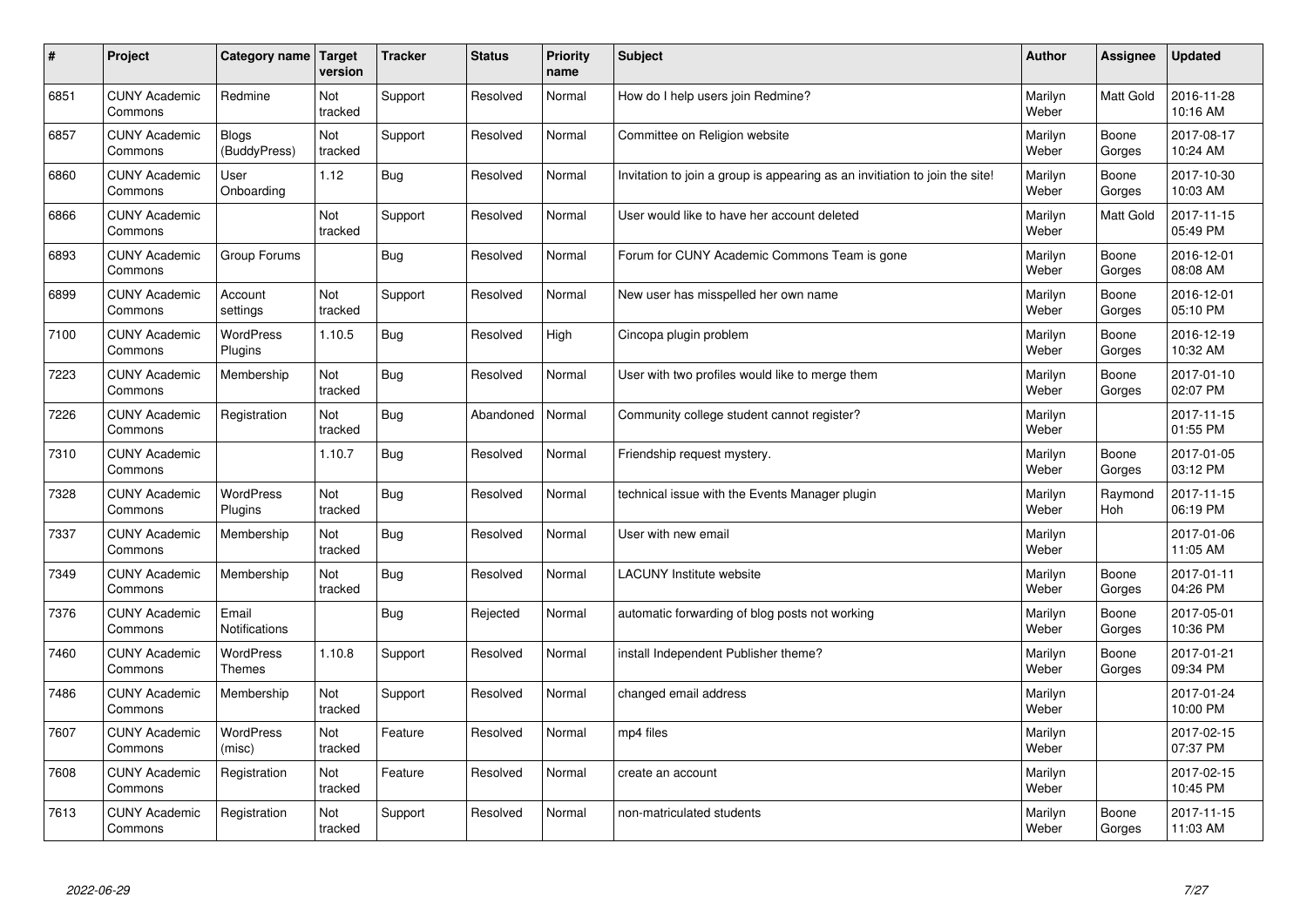| $\sharp$ | Project                         | Category name   Target      | version        | <b>Tracker</b> | <b>Status</b> | <b>Priority</b><br>name | <b>Subject</b>                               | <b>Author</b>    | Assignee              | <b>Updated</b>         |
|----------|---------------------------------|-----------------------------|----------------|----------------|---------------|-------------------------|----------------------------------------------|------------------|-----------------------|------------------------|
| 7619     | <b>CUNY Academic</b><br>Commons | Membership                  | Not<br>tracked | Support        | Resolved      | Normal                  | outside users for a site that isn't a class? | Marilyn<br>Weber | <b>Matt Gold</b>      | 2017-11-15<br>06:18 PM |
| 7668     | <b>CUNY Academic</b><br>Commons | <b>WordPress</b><br>Plugins |                | Support        | Rejected      | Normal                  | Iframes question                             | Marilyn<br>Weber |                       | 2017-04-11<br>09:29 PM |
| 7678     | <b>CUNY Academic</b><br>Commons | Groups (misc)               | Not<br>tracked | Support        | Resolved      | Normal                  | add admin to student group                   | Marilyn<br>Weber | Boone<br>Gorges       | 2017-02-15<br>11:58 AM |
| 7684     | <b>CUNY Academic</b><br>Commons | Reply By Email              | 1.10.12        | Bug            | Resolved      | High                    | trying to post too often error               | Marilyn<br>Weber | Raymond<br><b>Hoh</b> | 2017-02-28<br>12:43 PM |
| 7685     | <b>CUNY Academic</b><br>Commons | Password<br>Reset           | Not<br>tracked | Support        | Resolved      | Normal                  | temporary password                           | Marilyn<br>Weber | Boone<br>Gorges       | 2017-02-15<br>07:36 PM |
| 7700     | <b>CUNY Academic</b><br>Commons |                             | Not<br>tracked | Support        | Abandoned     | Normal                  | slow loading Page on site                    | Marilyn<br>Weber | Boone<br>Gorges       | 2017-11-15<br>11:02 AM |
| 7724     | <b>CUNY Academic</b><br>Commons |                             | Not<br>tracked | Support        | Abandoned     | Normal                  | User name confusion                          | Marilyn<br>Weber | Boone<br>Gorges       | 2017-11-15<br>11:12 AM |
| 7745     | <b>CUNY Academic</b><br>Commons | WordPress<br>Plugins        | 1.10.13        | Support        | Resolved      | Normal                  | Featured Video Plus plugin requested         | Marilyn<br>Weber |                       | 2017-03-03<br>01:51 PM |
| 7767     | <b>CUNY Academic</b><br>Commons |                             | Not<br>tracked | Bug            | Resolved      | Normal                  | Site loading problems                        | Marilyn<br>Weber |                       | 2017-03-21<br>09:57 PM |
| 7770     | <b>CUNY Academic</b><br>Commons | WordPress<br>Plugins        | Not<br>tracked | Bug            | Abandoned     | Normal                  | Timeline.js problem                          | Marilyn<br>Weber |                       | 2017-11-15<br>01:43 PM |
| 7771     | <b>CUNY Academic</b><br>Commons | Membership                  | Not<br>tracked | Support        | Resolved      | Normal                  | User would like to be uncoupled from sites   | Marilyn<br>Weber | Boone<br>Gorges       | 2017-03-09<br>12:38 PM |
| 7775     | <b>CUNY Academic</b><br>Commons | Membership                  | Not<br>tracked | Support        | Resolved      | Normal                  | Email change                                 | Marilyn<br>Weber |                       | 2017-03-08<br>10:09 PM |
| 7785     | <b>CUNY Academic</b><br>Commons |                             | Not<br>tracked | Support        | Resolved      | Normal                  | ftp access or files?                         | Marilyn<br>Weber | Boone<br>Gorges       | 2017-03-13<br>02:34 PM |
| 7803     | <b>CUNY Academic</b><br>Commons |                             |                | Bug            | Resolved      | Normal                  | user email change                            | Marilyn<br>Weber |                       | 2017-03-16<br>11:58 AM |
| 7836     | <b>CUNY Academic</b><br>Commons | Social Paper                | Not<br>tracked | Support        | Resolved      | Normal                  | missing Social Paper                         | Marilyn<br>Weber |                       | 2017-11-15<br>01:31 PM |
| 7922     | <b>CUNY Academic</b><br>Commons | Membership                  | Not<br>tracked | Support        | Resolved      | Normal                  | add me as an admin to the MALs alumni site?  | Marilyn<br>Weber |                       | 2017-04-06<br>05:19 PM |
| 7972     | <b>CUNY Academic</b><br>Commons |                             | Not<br>tracked | Support        | Resolved      | Normal                  | expand the memory limit for videos?          | Marilyn<br>Weber |                       | 2017-04-20<br>10:07 AM |
| 7994     | <b>CUNY Academic</b><br>Commons | <b>WordPress</b><br>(misc)  | 1.10.17        | Bug            | Resolved      | Urgent                  | Comments not appearing                       | Marilyn<br>Weber |                       | 2017-04-20<br>11:16 AM |
| 7995     | <b>CUNY Academic</b><br>Commons | Domain<br>Mapping           | Not<br>tracked | Bug            | Resolved      | Urgent                  | http://on.socialpaper.gc.cuny.edu down?      | Marilyn<br>Weber |                       | 2017-04-21<br>11:07 AM |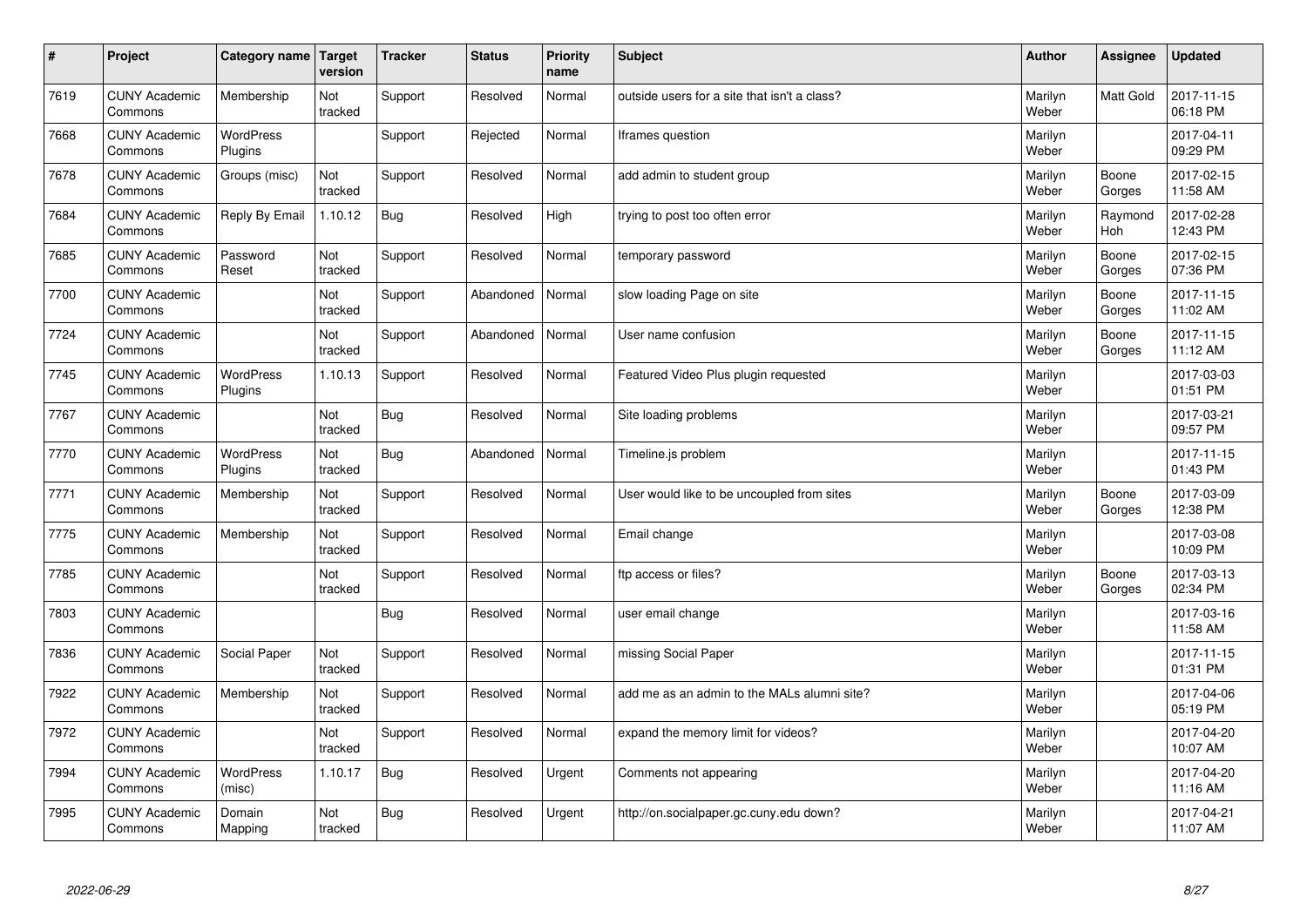| #    | Project                         | Category name                     | Target<br>version | <b>Tracker</b>     | <b>Status</b> | <b>Priority</b><br>name | <b>Subject</b>                                                                          | <b>Author</b>    | Assignee        | <b>Updated</b>         |
|------|---------------------------------|-----------------------------------|-------------------|--------------------|---------------|-------------------------|-----------------------------------------------------------------------------------------|------------------|-----------------|------------------------|
| 8071 | <b>CUNY Academic</b><br>Commons | <b>WordPress</b><br>Plugins       | Not<br>tracked    | Support            | Rejected      | Normal                  | Anthologize                                                                             | Marilyn<br>Weber |                 | 2017-05-10<br>10:15 AM |
| 8098 | <b>CUNY Academic</b><br>Commons | Public Portfolio                  | Not<br>tracked    | Bug                | Abandoned     | Normal                  | Widget in profile not working                                                           | Marilyn<br>Weber |                 | 2017-11-15<br>01:28 PM |
| 8120 | <b>CUNY Academic</b><br>Commons | Membership                        | Not<br>tracked    | Support            | Resolved      | Normal                  | add me as an admin to https://nyslavery.commons.gc.cuny.edu                             | Marilyn<br>Weber |                 | 2017-05-10<br>02:19 PM |
| 8125 | <b>CUNY Academic</b><br>Commons | <b>WordPress</b><br><b>Themes</b> | 1.10.19           | Bug                | Resolved      | High                    | careerplan admin page failing to load with "currently unable to handle<br>this request" | Marilyn<br>Weber |                 | 2017-07-13<br>12:54 PM |
| 8131 | <b>CUNY Academic</b><br>Commons | <b>WordPress</b><br>Plugins       | 1.11              | Bug                | Resolved      | Normal                  | Newsletters plug-in                                                                     | Marilyn<br>Weber | Boone<br>Gorges | 2017-05-11<br>09:42 PM |
| 8195 | <b>CUNY Academic</b><br>Commons |                                   |                   | Support            | Rejected      | Normal                  | possible to make the Profile pic semi-hidden?                                           | Marilyn<br>Weber |                 | 2017-05-24<br>11:00 PM |
| 8200 | <b>CUNY Academic</b><br>Commons | Groups (misc)                     | Not<br>tracked    | Bug                | Resolved      | Normal                  | Announcements has disappeared                                                           | Marilyn<br>Weber | Boone<br>Gorges | 2017-05-26<br>04:04 PM |
| 8222 | <b>CUNY Academic</b><br>Commons | Membership                        | Not<br>tracked    | Support            | Resolved      | Normal                  | Admin for iletc.commons.gc.cuny.edu                                                     | Marilyn<br>Weber | Boone<br>Gorges | 2017-06-08<br>10:06 AM |
| 8259 | <b>CUNY Academic</b><br>Commons |                                   | Not<br>tracked    | Bug                | Resolved      | Normal                  | missing dashboard                                                                       | Marilyn<br>Weber |                 | 2017-11-15<br>01:28 PM |
| 8289 | <b>CUNY Academic</b><br>Commons |                                   | Not<br>tracked    | Support            | Resolved      | Normal                  | removing my access to sites                                                             | Marilyn<br>Weber | Luke<br>Waltzer | 2017-06-19<br>12:40 PM |
| 8308 | <b>CUNY Academic</b><br>Commons | <b>WordPress</b><br>Plugins       | Not<br>tracked    | Support            | Resolved      | Normal                  | WP Migration plugin                                                                     | Marilyn<br>Weber |                 | 2017-11-15<br>01:27 PM |
| 8379 | <b>CUNY Academic</b><br>Commons |                                   | Not<br>tracked    | Support            | Resolved      | Normal                  | request for site build help                                                             | Marilyn<br>Weber |                 | 2017-07-01<br>10:48 AM |
| 8401 | <b>CUNY Academic</b><br>Commons | Membership                        | Not<br>tracked    | Support            | Resolved      | Normal                  | add me as an admin                                                                      | Marilyn<br>Weber | Boone<br>Gorges | 2017-07-11<br>11:40 AM |
| 8429 | <b>CUNY Academic</b><br>Commons | Membership                        | Not<br>tracked    | Support            | Resolved      | Normal                  | Please make me an admin of https://arc.commons.gc.cuny.edu                              | Marilyn<br>Weber | Boone<br>Gorges | 2017-07-24<br>03:33 PM |
| 8446 | <b>CUNY Academic</b><br>Commons | <b>WordPress</b><br>Plugins       | 1.11.14           | Support            | Resolved      | Normal                  | request for multiple accordion menu plugins                                             | Marilyn<br>Weber |                 | 2018-05-07<br>09:57 PM |
| 8459 | <b>CUNY Academic</b><br>Commons |                                   | Not<br>tracked    | Documentatio<br>n. | Resolved      | Normal                  | comprehensive list of plugins?                                                          | Marilyn<br>Weber |                 | 2017-10-11<br>11:24 AM |
| 8464 | <b>CUNY Academic</b><br>Commons |                                   | Not<br>tracked    | Support            | Resolved      | Normal                  | WP UI                                                                                   | Marilyn<br>Weber |                 | 2017-10-11<br>11:23 AM |
| 8471 | <b>CUNY Academic</b><br>Commons |                                   | Not<br>tracked    | Support            | Resolved      | Normal                  | admin at https://commons.gc.cuny.edu/                                                   | Marilyn<br>Weber |                 | 2017-09-06<br>01:50 PM |
| 8481 | <b>CUNY Academic</b><br>Commons | Membership                        | Not<br>tracked    | Support            | Resolved      | Normal                  | admin of http://swipanalytic.org/organizers/                                            | Marilyn<br>Weber |                 | 2019-02-19<br>01:58 PM |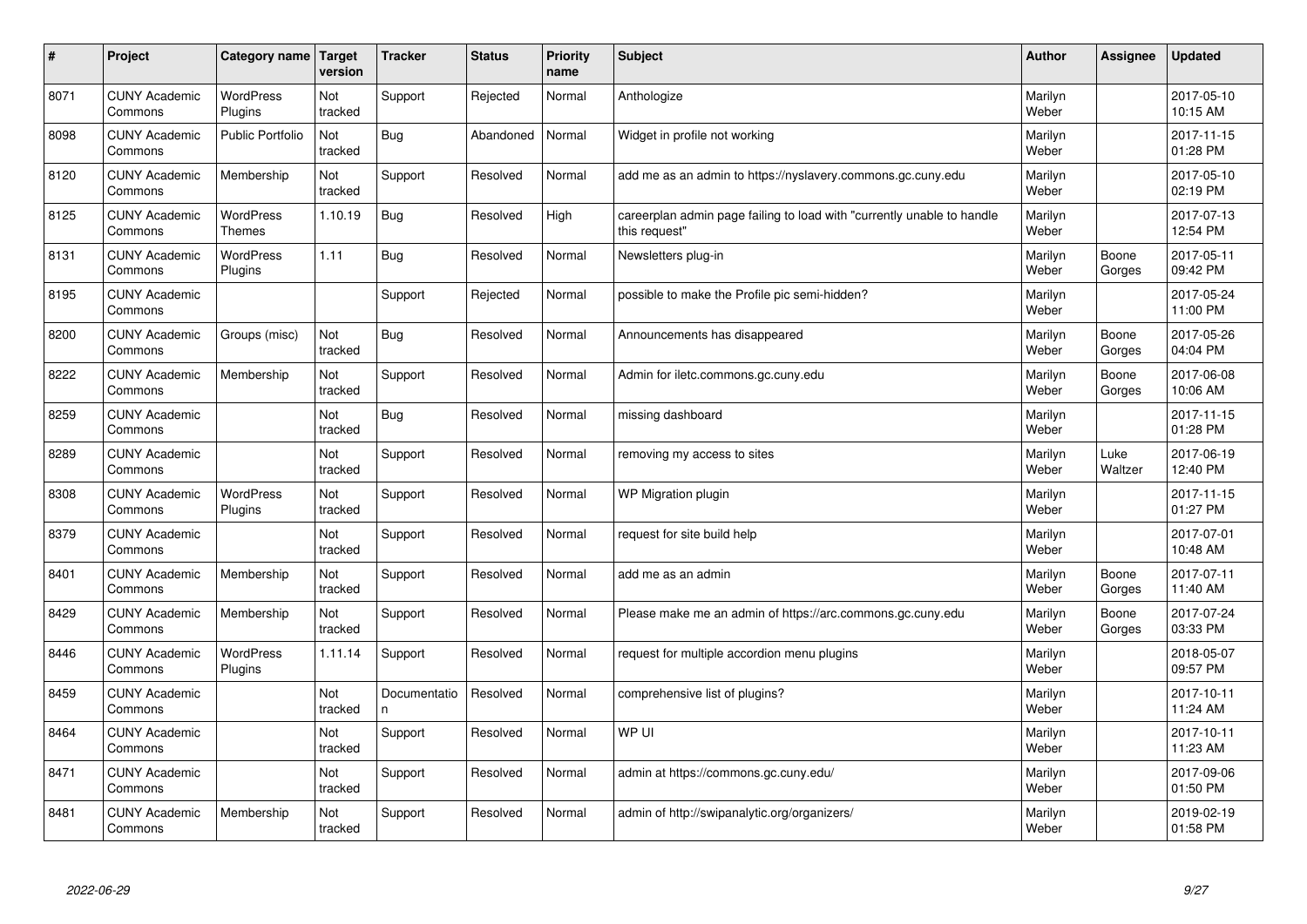| $\vert$ # | Project                         | Category name               | Target<br>version | <b>Tracker</b> | <b>Status</b> | <b>Priority</b><br>name | <b>Subject</b>                                           | <b>Author</b>    | Assignee              | <b>Updated</b>         |
|-----------|---------------------------------|-----------------------------|-------------------|----------------|---------------|-------------------------|----------------------------------------------------------|------------------|-----------------------|------------------------|
| 8529      | <b>CUNY Academic</b><br>Commons |                             | Not<br>tracked    | Support        | Resolved      | Normal                  | Iframe regiest?                                          | Marilyn<br>Weber |                       | 2017-08-16<br>04:40 PM |
| 8531      | <b>CUNY Academic</b><br>Commons | Membership                  | Not<br>tracked    | Support        | Resolved      | Normal                  | admin of https://admissions.commons.gc.cuny.edu          | Marilyn<br>Weber |                       | 2017-08-15<br>04:20 PM |
| 8552      | <b>CUNY Academic</b><br>Commons | <b>WordPress</b><br>Plugins | 1.11.10           | Bug            | Resolved      | Normal                  | Events Calendar problem                                  | Marilyn<br>Weber |                       | 2017-08-18<br>04:36 PM |
| 8553      | <b>CUNY Academic</b><br>Commons |                             | Not<br>tracked    | Support        | Resolved      | Normal                  | storage limits?                                          | Marilyn<br>Weber |                       | 2017-08-18<br>04:36 PM |
| 8566      | <b>CUNY Academic</b><br>Commons | Membership                  | Not<br>tracked    | Support        | Resolved      | Normal                  | user email change                                        | Marilyn<br>Weber |                       | 2017-11-15<br>01:27 PM |
| 8576      | <b>CUNY Academic</b><br>Commons | WordPress<br>Plugins        | 1.11.11           | Support        | Resolved      | Normal                  | Digital Measures plugin request                          | Marilyn<br>Weber |                       | 2017-09-01<br>03:44 PM |
| 8577      | <b>CUNY Academic</b><br>Commons | Membership                  | Not<br>tracked    | Support        | Resolved      | Normal                  | another user email change                                | Marilyn<br>Weber |                       | 2017-08-25<br>10:23 AM |
| 8607      | <b>CUNY Academic</b><br>Commons |                             | Not<br>tracked    | Support        | <b>New</b>    | Normal                  | Paypal?                                                  | Marilyn<br>Weber | <b>Matt Gold</b>      | 2018-05-15<br>01:37 PM |
| 8620      | <b>CUNY Academic</b><br>Commons | ZenDesk                     | 1.11.11           | Bug            | Resolved      | High                    | 'Send us a message" not working                          | Marilyn<br>Weber | Raymond<br><b>Hoh</b> | 2017-08-29<br>04:13 PM |
| 8630      | <b>CUNY Academic</b><br>Commons | Membership                  | Not<br>tracked    | Support        | Resolved      | Normal                  | Change in email/campus                                   | Marilyn<br>Weber |                       | 2017-08-30<br>03:48 PM |
| 8638      | <b>CUNY Academic</b><br>Commons | Group Blogs                 | 1.11.11           | Bug            | Resolved      | Normal                  | members not syncing from group to site                   | Marilyn<br>Weber |                       | 2017-09-01<br>03:50 PM |
| 8661      | <b>CUNY Academic</b><br>Commons | Group Blogs                 | Not<br>tracked    | Bug            | Resolved      | Normal                  | new group, old site, can't link?                         | Marilyn<br>Weber |                       | 2017-11-15<br>01:26 PM |
| 8693      | <b>CUNY Academic</b><br>Commons | WordPress<br>Plugins        |                   | Support        | Resolved      | Normal                  | Existing blog wants to replace Mailpoet with Newsletters | Marilyn<br>Weber |                       | 2017-09-12<br>02:24 PM |
| 8721      | <b>CUNY Academic</b><br>Commons | <b>WordPress</b><br>Plugins | 1.11.13           | Bug            | Resolved      | Normal                  | more problems with Events calendar                       | Marilyn<br>Weber |                       | 2017-09-21<br>10:35 AM |
| 8726      | <b>CUNY Academic</b><br>Commons |                             |                   | Support        | Resolved      | Normal                  | Redirect problem                                         | Marilyn<br>Weber |                       | 2017-09-21<br>12:14 PM |
| 8729      | <b>CUNY Academic</b><br>Commons |                             | Not<br>tracked    | Support        | Resolved      | Normal                  | email change                                             | Marilyn<br>Weber |                       | 2017-09-25<br>02:14 PM |
| 8768      | <b>CUNY Academic</b><br>Commons |                             | Not<br>tracked    | Support        | Resolved      | Normal                  | unsafe redirect?                                         | Marilyn<br>Weber |                       | 2017-10-06<br>12:14 PM |
| 8848      | <b>CUNY Academic</b><br>Commons |                             | Not<br>tracked    | Support        | Resolved      | Normal                  | email change request                                     | Marilyn<br>Weber |                       | 2017-10-24<br>11:19 AM |
| 8855      | <b>CUNY Academic</b><br>Commons |                             | Not<br>tracked    | Support        | Resolved      | Normal                  | another email change request                             | Marilyn<br>Weber |                       | 2017-10-25<br>10:55 AM |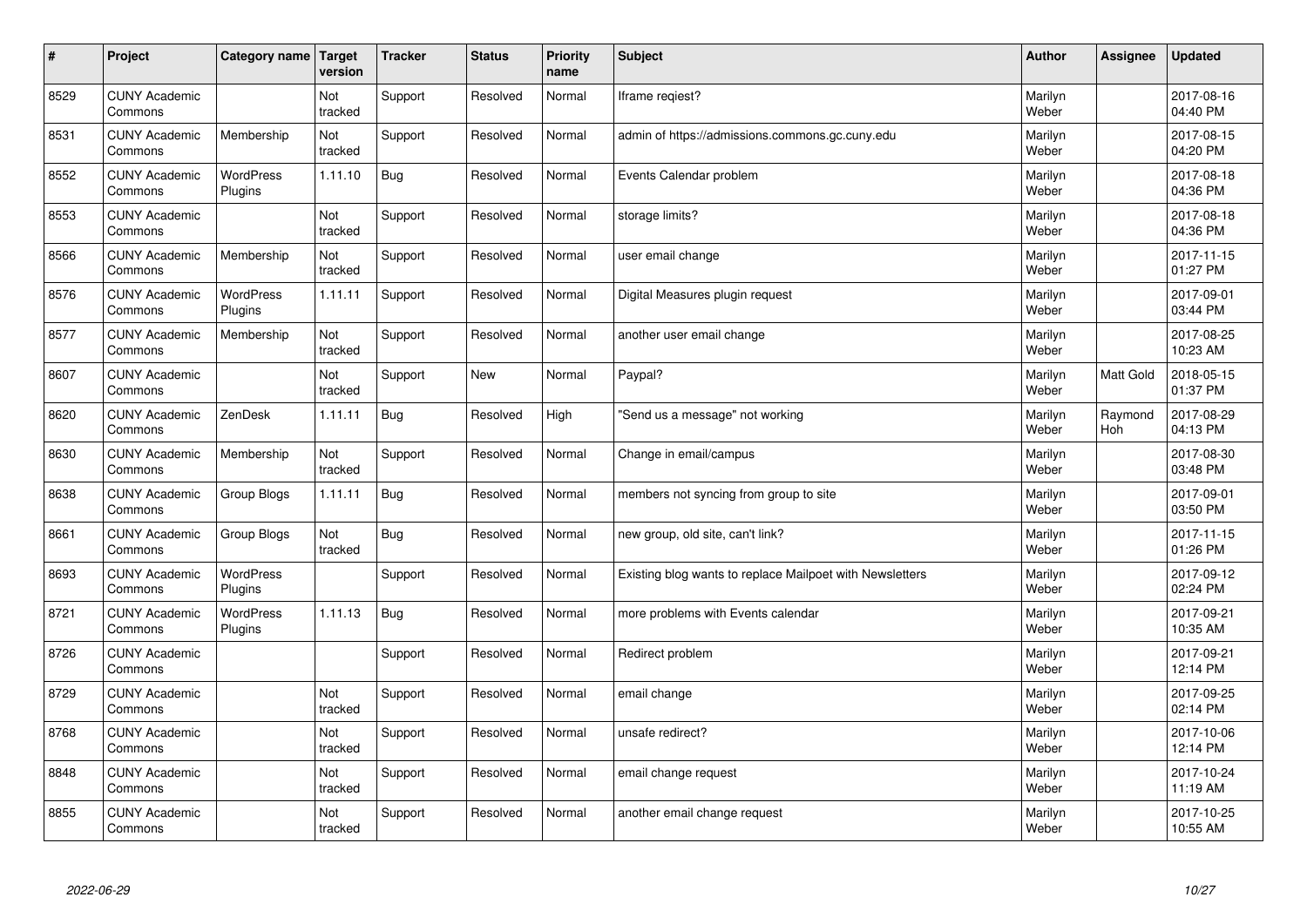| $\sharp$ | Project                         | Category name   Target             | version        | <b>Tracker</b> | <b>Status</b> | <b>Priority</b><br>name | <b>Subject</b>                                                              | <b>Author</b>    | Assignee         | <b>Updated</b>         |
|----------|---------------------------------|------------------------------------|----------------|----------------|---------------|-------------------------|-----------------------------------------------------------------------------|------------------|------------------|------------------------|
| 8873     | <b>CUNY Academic</b><br>Commons |                                    | Not<br>tracked | Support        | Resolved      | Normal                  | maximum file upload size?                                                   | Marilyn<br>Weber |                  | 2017-10-30<br>11:23 AM |
| 8878     | <b>CUNY Academic</b><br>Commons | cuny.is                            | Not<br>tracked | Bug            | Resolved      | Urgent                  | cuny.is site link won't work                                                | Marilyn<br>Weber | Boone<br>Gorges  | 2017-11-01<br>03:06 PM |
| 8882     | <b>CUNY Academic</b><br>Commons |                                    | Not<br>tracked | Support        | Resolved      | Normal                  | question about search engines                                               | Marilyn<br>Weber |                  | 2017-11-01<br>03:26 PM |
| 8893     | <b>CUNY Academic</b><br>Commons | Social Paper                       | 1.12.1         | Support        | Resolved      | Normal                  | Social paper won't connect to group?                                        | Marilyn<br>Weber |                  | 2017-12-11<br>01:16 PM |
| 8906     | <b>CUNY Academic</b><br>Commons | Redmine                            | Not<br>tracked | Support        | Resolved      | Normal                  | Redmine access?                                                             | Marilyn<br>Weber | <b>Matt Gold</b> | 2017-11-13<br>06:02 PM |
| 8908     | <b>CUNY Academic</b><br>Commons | <b>WordPress</b><br><b>Plugins</b> | 1.12.2         | Support        | Resolved      | Normal                  | Plugin request from Steve Brier                                             | Marilyn<br>Weber |                  | 2017-11-27<br>11:39 AM |
| 8917     | <b>CUNY Academic</b><br>Commons | <b>Group Files</b>                 | 1.12.3         | Bug            | Resolved      | High                    | Files not downloading from Groups properly                                  | Marilyn<br>Weber | Boone<br>Gorges  | 2017-11-29<br>10:04 PM |
| 8924     | <b>CUNY Academic</b><br>Commons | WordPress<br>Plugins               | 1.12.4         | Bug            | Resolved      | Normal                  | auto-remove feature on http://pcp.gc.cuny.edu                               | Marilyn<br>Weber | <b>Matt Gold</b> | 2017-12-04<br>10:18 AM |
| 8934     | <b>CUNY Academic</b><br>Commons | Reply By Email                     | 1.12.4         | Support        | Resolved      | High                    | RBE "could not post" email should have info about attempted From<br>address | Marilyn<br>Weber | Raymond<br>Hoh   | 2017-12-12<br>11:25 AM |
| 8937     | <b>CUNY Academic</b><br>Commons |                                    | Not<br>tracked | <b>Bug</b>     | Resolved      | Normal                  | videos gone                                                                 | Marilyn<br>Weber |                  | 2017-12-01<br>11:27 AM |
| 8941     | <b>CUNY Academic</b><br>Commons | <b>WordPress</b><br><b>Themes</b>  | 1.13.1         | Support        | Resolved      | Normal                  | Theme request: ColorNews                                                    | Marilyn<br>Weber |                  | 2018-05-08<br>10:42 AM |
| 8978     | <b>CUNY Academic</b><br>Commons | Groups (misc)                      | Not<br>tracked | Support        | Resolved      | Normal                  | removing old groups                                                         | Marilyn<br>Weber |                  | 2018-12-10<br>03:52 PM |
| 9004     | <b>CUNY Academic</b><br>Commons | Membership                         | Not<br>tracked | Support        | Resolved      | Normal                  | email change request                                                        | Marilyn<br>Weber |                  | 2017-12-14<br>12:27 PM |
| 9026     | <b>CUNY Academic</b><br>Commons | WordPress<br>Plugins               | 1.12.6         | Support        | Resolved      | Normal                  | plugin request from Carlos Guevara                                          | Marilyn<br>Weber |                  | 2018-01-03<br>09:33 AM |
| 9033     | <b>CUNY Academic</b><br>Commons |                                    |                | Support        | Rejected      | Normal                  | Site search terms                                                           | Marilyn<br>Weber |                  | 2017-12-22<br>01:10 PM |
| 9062     | <b>CUNY Academic</b><br>Commons |                                    | Not<br>tracked | Bug            | Resolved      | Normal                  | re-add me as admin of https://commons.gc.cuny.edu/                          | Marilyn<br>Weber |                  | 2018-01-08<br>12:03 PM |
| 9078     | <b>CUNY Academic</b><br>Commons | WordPress<br>Plugins               | 1.12.7         | Support        | Resolved      | Normal                  | arcgis web maps?                                                            | Marilyn<br>Weber | Raymond<br>Hoh   | 2018-01-23<br>11:11 AM |
| 9087     | <b>CUNY Academic</b><br>Commons | <b>WordPress</b><br>Plugins        | 1.12.7         | Support        | Resolved      | Normal                  | request for WP Social Sharing                                               | Marilyn<br>Weber |                  | 2018-01-23<br>11:17 AM |
| 9130     | <b>CUNY Academic</b><br>Commons | Homepage<br>Slides                 | Not<br>tracked | Bug            | Resolved      | Normal                  | too many redirects                                                          | Marilyn<br>Weber |                  | 2018-01-29<br>10:27 AM |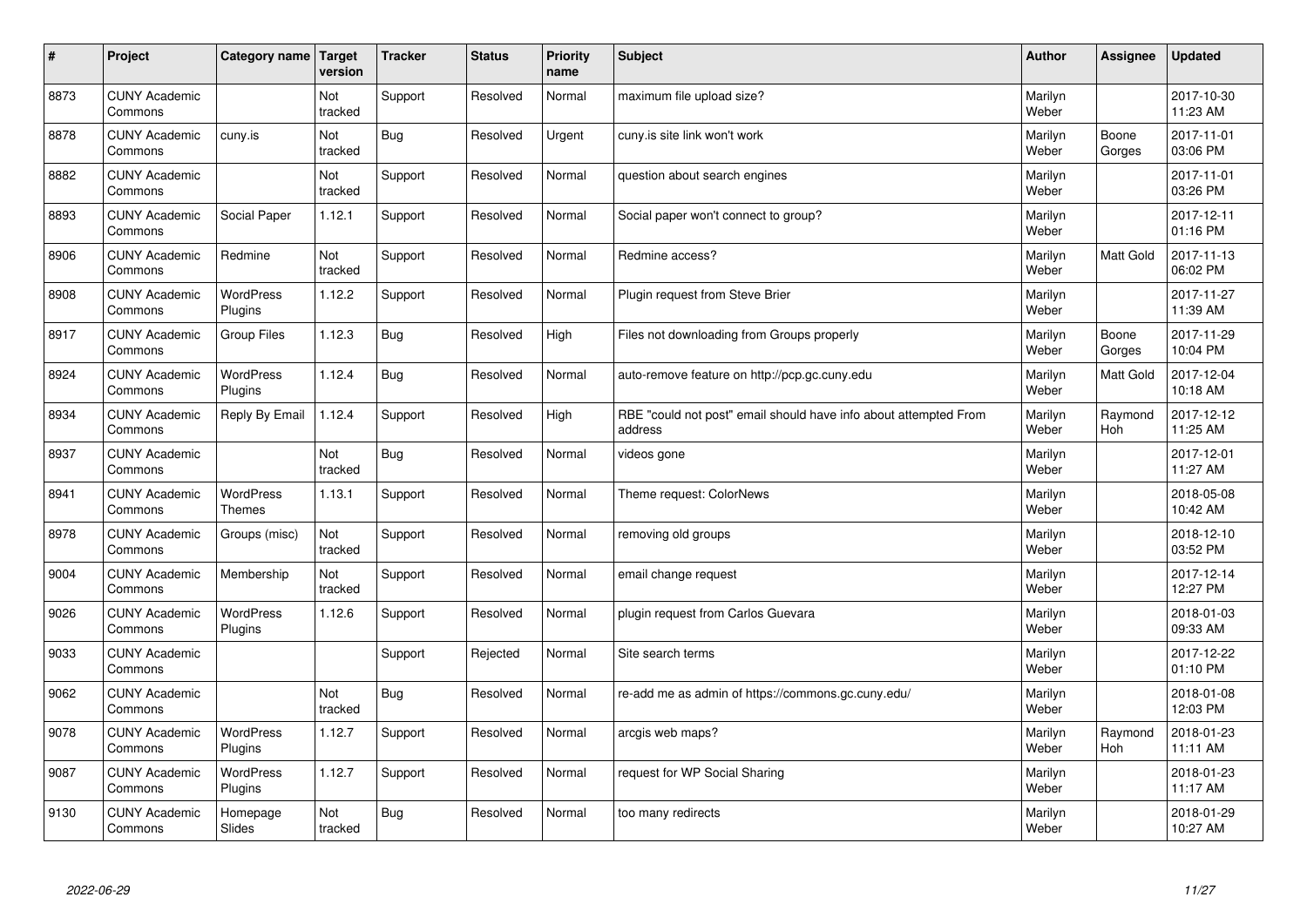| $\sharp$ | Project                         | Category name   Target      | version           | <b>Tracker</b> | <b>Status</b>        | <b>Priority</b><br>name | <b>Subject</b>                                       | <b>Author</b>    | Assignee              | <b>Updated</b>         |
|----------|---------------------------------|-----------------------------|-------------------|----------------|----------------------|-------------------------|------------------------------------------------------|------------------|-----------------------|------------------------|
| 9131     | <b>CUNY Academic</b><br>Commons |                             |                   | Support        | Resolved             | Normal                  | webrecorder.jo via Firefox                           | Marilyn<br>Weber |                       | 2018-01-29<br>11:11 AM |
| 9133     | <b>CUNY Academic</b><br>Commons |                             |                   | Support        | Duplicate            | Normal                  | webrecorder.io                                       | Marilyn<br>Weber |                       | 2018-01-29<br>10:34 AM |
| 9134     | <b>CUNY Academic</b><br>Commons | Membership                  | Not<br>tracked    | Support        | Abandoned            | Normal                  | former user                                          | Marilyn<br>Weber | Matt Gold             | 2019-09-18<br>10:26 AM |
| 9154     | <b>CUNY Academic</b><br>Commons | Events                      | 1.12.8            | Bug            | Resolved             | Normal                  | problem with group calendar                          | Marilyn<br>Weber | Raymond<br>Hoh        | 2018-02-13<br>10:49 AM |
| 9162     | <b>CUNY Academic</b><br>Commons | Registration                | Not<br>tracked    | Support        | Resolved             | Normal                  | email change due to user error                       | Marilyn<br>Weber | <b>Matt Gold</b>      | 2018-02-13<br>11:11 AM |
| 9163     | <b>CUNY Academic</b><br>Commons | Layout                      | 1.12.8            | Support        | Resolved             | Normal                  | Mobile responsiveness issues                         | Marilyn<br>Weber | Raymond<br>Hoh        | 2018-02-13<br>10:49 AM |
| 9192     | <b>CUNY Academic</b><br>Commons | <b>WordPress</b><br>Plugins | 1.12.8            | Bug            | Resolved             | Normal                  | problems with the Leaflet plug -in                   | Marilyn<br>Weber | Boone<br>Gorges       | 2018-02-13<br>11:07 AM |
| 9207     | <b>CUNY Academic</b><br>Commons |                             | Future<br>release | Support        | Reporter<br>Feedback | Normal                  | display dashboards made in Tableau?                  | Marilyn<br>Weber | Boone<br>Gorges       | 2018-04-10<br>10:42 AM |
| 9223     | <b>CUNY Academic</b><br>Commons |                             | Not<br>tracked    | Support        | Resolved             | Normal                  | moving wordpress sites                               | Marilyn<br>Weber |                       | 2018-02-18<br>08:44 PM |
| 9224     | <b>CUNY Academic</b><br>Commons | <b>Group Files</b>          | 1.13              | Feature        | Resolved             | Normal                  | attachments to forum posts clutter up Files area     | Marilyn<br>Weber | Boone<br>Gorges       | 2018-03-22<br>03:34 PM |
| 9275     | <b>CUNY Academic</b><br>Commons |                             |                   | Support        | Rejected             | Normal                  | soft chalk page?                                     | Marilyn<br>Weber | Boone<br>Gorges       | 2018-04-09<br>10:37 AM |
| 9276     | <b>CUNY Academic</b><br>Commons |                             |                   | Bug            | Resolved             | High                    | problem adding a member to a group - wrong username? | Marilyn<br>Weber |                       | 2018-02-25<br>12:47 PM |
| 9282     | <b>CUNY Academic</b><br>Commons | Group Forums                | 1.12.9            | Bug            | Resolved             | Normal                  | 'Forum ID is missing" error?                         | Marilyn<br>Weber |                       | 2018-02-27<br>10:32 AM |
| 9330     | <b>CUNY Academic</b><br>Commons | WordPress<br>Plugins        | 1.12.10           | Bug            | Resolved             | Normal                  | part 2 of problems with the Leaflet plug -in         | Marilyn<br>Weber |                       | 2018-03-04<br>05:58 PM |
| 9335     | <b>CUNY Academic</b><br>Commons | WordPress<br><b>Themes</b>  | 1.12.10           | <b>Bug</b>     | Resolved             | Normal                  | clone http://digitalscholarship.ccny.cuny.edu site?  | Marilyn<br>Weber | Boone<br>Gorges       | 2018-03-14<br>12:43 PM |
| 9340     | <b>CUNY Academic</b><br>Commons | <b>WordPress</b><br>Plugins | 1.12.10           | Bug            | Resolved             | Normal                  | change the web preview?                              | Marilyn<br>Weber | Raymond<br><b>Hoh</b> | 2018-03-13<br>11:50 AM |
| 9355     | <b>CUNY Academic</b><br>Commons |                             | Not<br>tracked    | Support        | Resolved             | Normal                  | 14gb of video?                                       | Marilyn<br>Weber |                       | 2018-03-13<br>11:56 AM |
| 9470     | <b>CUNY Academic</b><br>Commons |                             |                   | <b>Bug</b>     | Resolved             | Normal                  | Users not appearing via "Add New"                    | Marilyn<br>Weber |                       | 2018-03-22<br>07:44 PM |
| 9477     | <b>CUNY Academic</b><br>Commons | Account<br>settings         |                   | Support        | Resolved             | Normal                  | email change request                                 | Marilyn<br>Weber | <b>Matt Gold</b>      | 2018-03-24<br>08:53 AM |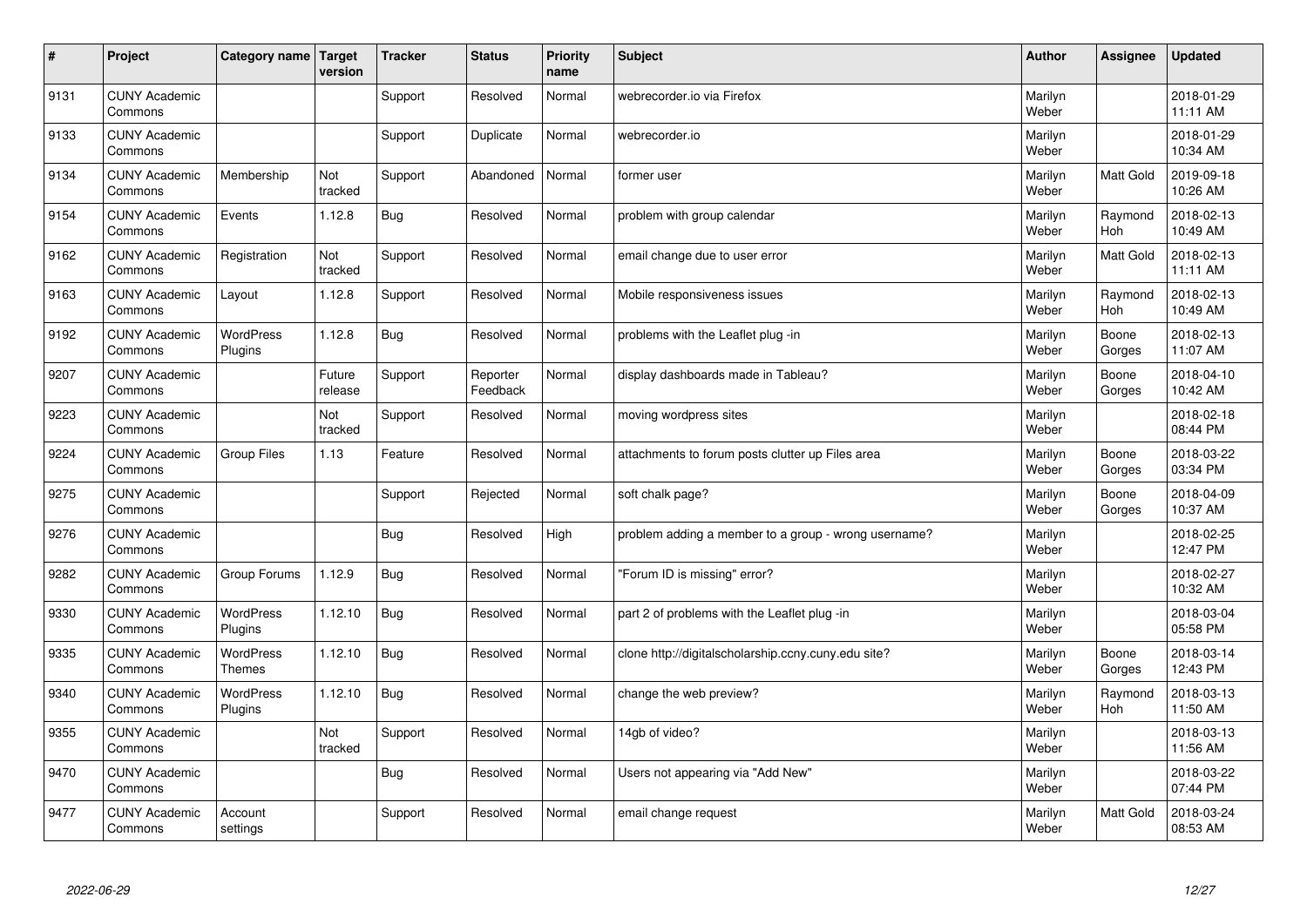| #    | Project                         | Category name   Target      | version        | <b>Tracker</b> | <b>Status</b> | <b>Priority</b><br>name | <b>Subject</b>                                    | <b>Author</b>    | <b>Assignee</b>       | <b>Updated</b>         |
|------|---------------------------------|-----------------------------|----------------|----------------|---------------|-------------------------|---------------------------------------------------|------------------|-----------------------|------------------------|
| 9499 | <b>CUNY Academic</b><br>Commons | <b>WordPress</b><br>(misc)  | Not<br>tracked | Support        | Resolved      | Normal                  | tiny question - preventing dates on posts?        | Marilyn<br>Weber | Raymond<br><b>Hoh</b> | 2018-04-04<br>03:55 PM |
| 9500 | <b>CUNY Academic</b><br>Commons | <b>WordPress</b><br>Plugins | 1.12.12        | Support        | Resolved      | Normal                  | PowerPoint in the media library?                  | Marilyn<br>Weber | Raymond<br>Hoh        | 2018-04-12<br>02:28 PM |
| 9518 | <b>CUNY Academic</b><br>Commons |                             | Not<br>tracked | Support        | Rejected      | Normal                  | problems with site on Internet Explorer           | Marilyn<br>Weber | Raymond<br><b>Hoh</b> | 2019-03-11<br>11:18 PM |
| 9535 | <b>CUNY Academic</b><br>Commons |                             | Not<br>tracked | Support        | Resolved      | Normal                  | admin for https://video.commons.gc.cuny.edu/?     | Marilyn<br>Weber | Matt Gold             | 2018-04-13<br>05:06 PM |
| 9541 | <b>CUNY Academic</b><br>Commons | <b>WordPress</b><br>(misc)  | Not<br>tracked | Support        | Resolved      | Normal                  | repeating header banner                           | Marilyn<br>Weber | Raymond<br><b>Hoh</b> | 2018-04-06<br>12:33 PM |
| 9587 | <b>CUNY Academic</b><br>Commons |                             |                | Support        | Rejected      | Normal                  | possible request for the "PDF Poster" plugin      | Marilyn<br>Weber |                       | 2018-04-24<br>10:52 AM |
| 9604 | <b>CUNY Academic</b><br>Commons |                             | Not<br>tracked | Support        | Resolved      | Normal                  | I (Marilyn) can only log into cdev as teststudent | Marilyn<br>Weber |                       | 2018-04-21<br>10:20 AM |
| 9659 | <b>CUNY Academic</b><br>Commons | Account<br>settings         |                | Support        | Resolved      | Normal                  | user email change                                 | Marilyn<br>Weber | Matt Gold             | 2018-04-24<br>12:08 PM |
| 9684 | <b>CUNY Academic</b><br>Commons |                             |                | Support        | Rejected      | Normal                  | SEO cleanup for newlaborforum.cuny.edu            | Marilyn<br>Weber |                       | 2018-04-30<br>10:29 AM |
| 9725 | <b>CUNY Academic</b><br>Commons |                             | Not<br>tracked | Support        | Resolved      | Normal                  | problems with deleting a site                     | Marilyn<br>Weber |                       | 2018-05-07<br>10:24 PM |
| 9726 | <b>CUNY Academic</b><br>Commons | <b>WordPress</b><br>Plugins | Not<br>tracked | Support        | Abandoned     | Normal                  | technical error on Contact page                   | Marilyn<br>Weber |                       | 2018-12-10<br>03:53 PM |
| 9767 | <b>CUNY Academic</b><br>Commons | Registration                | Not<br>tracked | Support        | Resolved      | Normal                  | user deleted account but now needs one            | Marilyn<br>Weber |                       | 2018-05-11<br>02:39 PM |
| 9768 | <b>CUNY Academic</b><br>Commons |                             | 1.13.2         | Bug            | Resolved      | High                    | search function on the Directory page             | Marilyn<br>Weber | Boone<br>Gorges       | 2018-05-14<br>08:45 PM |
| 9779 | <b>CUNY Academic</b><br>Commons | Membership                  | Not<br>tracked | Support        | Resolved      | Normal                  | user not sure if she is registered.               | Marilyn<br>Weber |                       | 2018-12-10<br>03:53 PM |
| 9780 | <b>CUNY Academic</b><br>Commons |                             | Not<br>tracked | Support        | Resolved      | Normal                  | remove the phone number on this profile?          | Marilyn<br>Weber |                       | 2018-05-15<br>10:35 AM |
| 9787 | <b>CUNY Academic</b><br>Commons | Registration                |                | Support        | Resolved      | Normal                  | email change request                              | Marilyn<br>Weber | Matt Gold             | 2018-05-16<br>09:55 PM |
| 9823 | <b>CUNY Academic</b><br>Commons | Account<br>settings         | Not<br>tracked | Support        | Resolved      | Normal                  | email change                                      | Marilyn<br>Weber | Matt Gold             | 2018-05-23<br>01:58 PM |
| 9828 | <b>CUNY Academic</b><br>Commons | Domain<br>Mapping           | 1.13.3         | Bug            | Resolved      | High                    | redirecting problem                               | Marilyn<br>Weber | Raymond<br><b>Hoh</b> | 2018-05-24<br>02:39 PM |
| 9834 | <b>CUNY Academic</b><br>Commons |                             |                | Support        | Duplicate     | Normal                  | add a "like" function                             | Marilyn<br>Weber |                       | 2018-05-25<br>10:38 AM |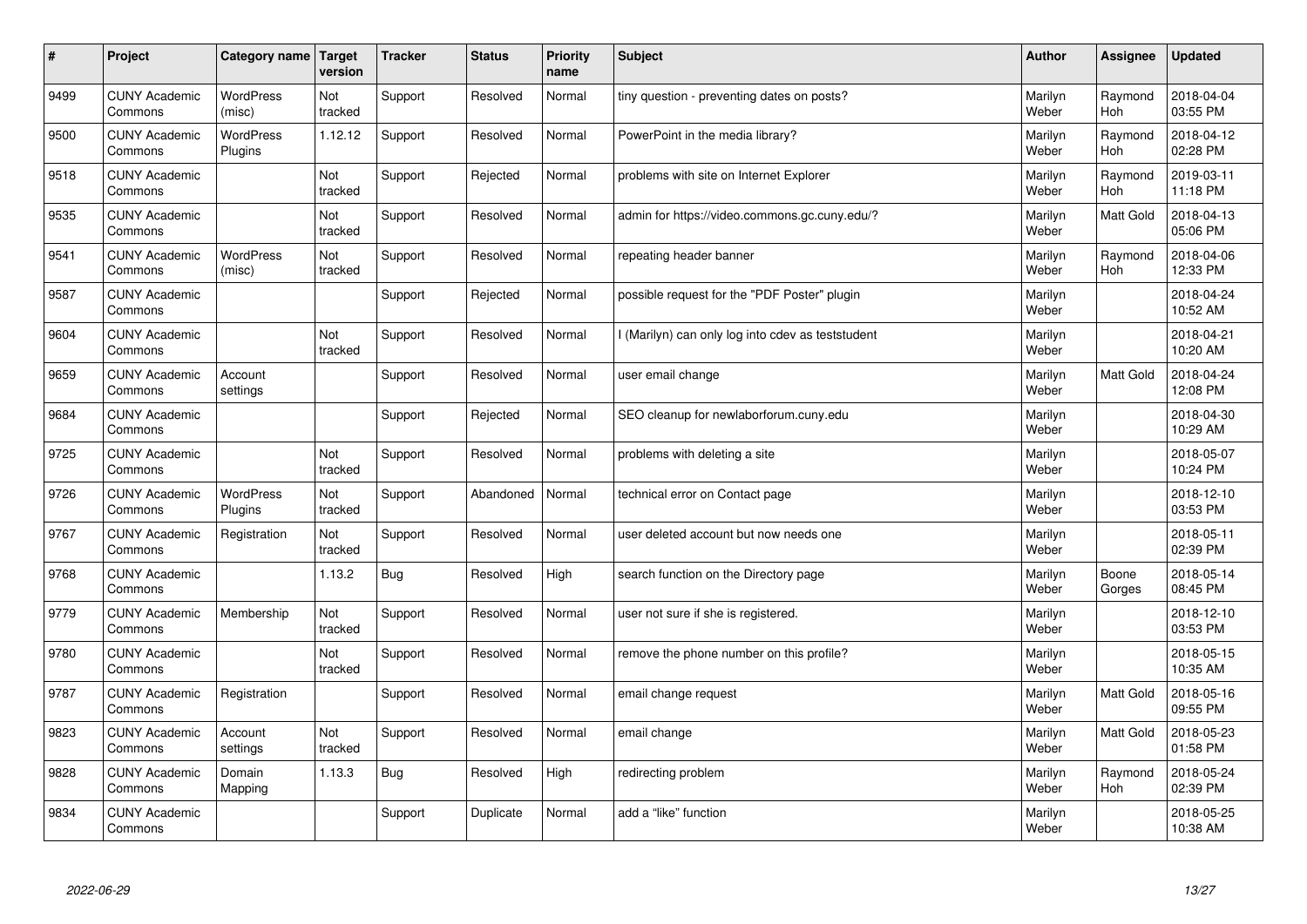| $\vert$ # | Project                         | Category name               | Target<br>version | <b>Tracker</b> | <b>Status</b> | <b>Priority</b><br>name | <b>Subject</b>                                          | <b>Author</b>    | Assignee         | <b>Updated</b>         |
|-----------|---------------------------------|-----------------------------|-------------------|----------------|---------------|-------------------------|---------------------------------------------------------|------------------|------------------|------------------------|
| 9835      | <b>CUNY Academic</b><br>Commons | Group Forums                | Future<br>release | Bug            | Assigned      | Normal                  | add a "like" function?                                  | Marilyn<br>Weber | Erik<br>Trainer  | 2018-06-05<br>01:49 PM |
| 9885      | <b>CUNY Academic</b><br>Commons |                             |                   | Support        | Rejected      | Normal                  | Publications field problem                              | Marilyn<br>Weber |                  | 2018-06-06<br>01:18 PM |
| 9886      | <b>CUNY Academic</b><br>Commons | cuny.is                     | Not<br>tracked    | Support        | Resolved      | Normal                  | cuny.is SSL                                             | Marilyn<br>Weber |                  | 2018-10-26<br>02:07 PM |
| 9888      | <b>CUNY Academic</b><br>Commons | <b>WordPress</b><br>Plugins | 1.13.3            | Support        | Resolved      | Normal                  | Business directory Plug-in request                      | Marilyn<br>Weber |                  | 2018-06-12<br>11:52 AM |
| 9889      | <b>CUNY Academic</b><br>Commons |                             | Not<br>tracked    | Support        | Resolved      | Normal                  | remove comments from activity feed?                     | Marilyn<br>Weber |                  | 2018-12-10<br>03:53 PM |
| 9919      | <b>CUNY Academic</b><br>Commons |                             | Not<br>tracked    | <b>Bug</b>     | Resolved      | Normal                  | admin of https://sphcurriculum.commons.gc.cuny.edu      | Marilyn<br>Weber |                  | 2018-06-12<br>09:37 PM |
| 9927      | <b>CUNY Academic</b><br>Commons | Membership                  | Not<br>tracked    | Support        | Resolved      | Normal                  | wrong email used                                        | Marilyn<br>Weber | <b>Matt Gold</b> | 2018-06-14<br>10:21 AM |
| 9928      | <b>CUNY Academic</b><br>Commons | Account<br>settings         |                   | Support        | Resolved      | Normal                  | email change request from former student                | Marilyn<br>Weber | Matt Gold        | 2018-06-14<br>10:20 AM |
| 9949      | <b>CUNY Academic</b><br>Commons |                             | 1.13.4            | Support        | Resolved      | Normal                  | raise storage space limit?                              | Marilyn<br>Weber | Boone<br>Gorges  | 2018-06-26<br>12:00 PM |
| 9955      | <b>CUNY Academic</b><br>Commons | WordPress<br>Plugins        | 1.13.4            | Support        | Rejected      | Normal                  | docx converter plugin?                                  | Marilyn<br>Weber |                  | 2018-06-26<br>11:39 AM |
| 9965      | <b>CUNY Academic</b><br>Commons | WordPress<br>Plugins        | 1.13.4            | Support        | Resolved      | Normal                  | plug-in request for OneTone Companion                   | Marilyn<br>Weber | Raymond<br>Hoh   | 2018-06-26<br>12:00 PM |
| 9992      | <b>CUNY Academic</b><br>Commons |                             | 1.13.6            | <b>Bug</b>     | Resolved      | Normal                  | ACERT website down again                                | Marilyn<br>Weber |                  | 2018-07-10<br>12:15 PM |
| 9996      | <b>CUNY Academic</b><br>Commons | Membership                  | Not<br>tracked    | Support        | Rejected      | Normal                  | user email change request                               | Marilyn<br>Weber |                  | 2018-07-16<br>10:49 AM |
| 10006     | <b>CUNY Academic</b><br>Commons | Membership                  | Not<br>tracked    | Support        | Resolved      | Normal                  | another email change request                            | Marilyn<br>Weber |                  | 2018-07-13<br>12:36 PM |
| 10035     | <b>CUNY Academic</b><br>Commons |                             | Not<br>tracked    | <b>Bug</b>     | Resolved      | Normal                  | Reconnecting user to site                               | Marilyn<br>Weber |                  | 2018-07-23<br>11:55 AM |
| 10059     | <b>CUNY Academic</b><br>Commons | WordPress<br><b>Themes</b>  | Not<br>tracked    | Support        | Resolved      | Normal                  | Magazine Premium theme for new site                     | Marilyn<br>Weber |                  | 2020-02-17<br>03:39 PM |
| 10066     | <b>CUNY Academic</b><br>Commons | Membership                  | Not<br>tracked    | Support        | Resolved      | Normal                  | add me as an admin to https://pkms.commons.gc.cuny.edu/ | Marilyn<br>Weber |                  | 2018-07-26<br>11:54 AM |
| 10101     | <b>CUNY Academic</b><br>Commons |                             | 1.13.7            | <b>Bug</b>     | Resolved      | Normal                  | URL changes within Manage section of groups             | Marilyn<br>Weber |                  | 2018-08-03<br>01:54 PM |
| 10133     | <b>CUNY Academic</b><br>Commons | <b>WordPress</b><br>(misc)  | Not<br>tracked    | Support        | Resolved      | Normal                  | two Commons sites to be migrated elsewhere              | Marilyn<br>Weber |                  | 2018-12-10<br>03:54 PM |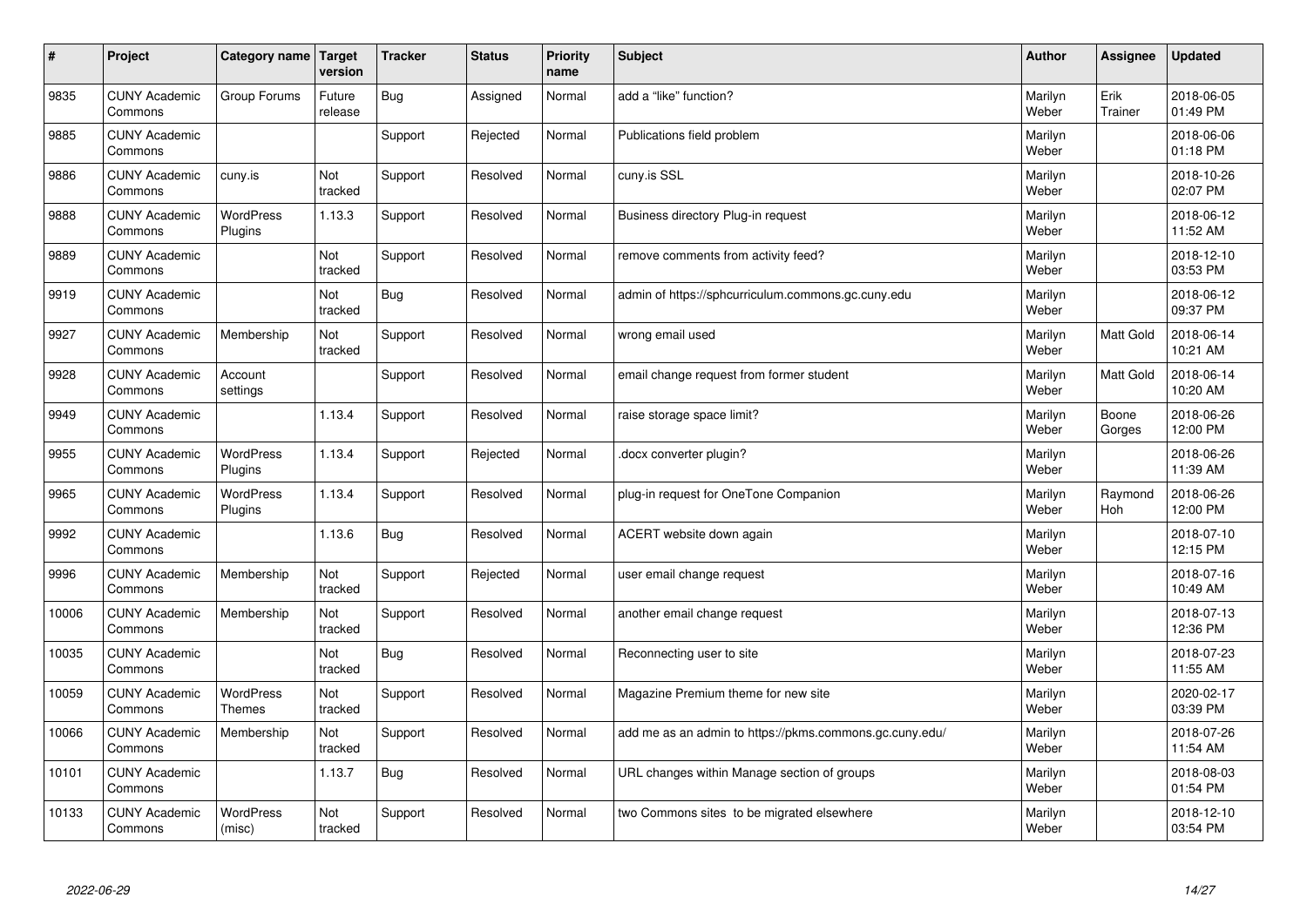| #     | Project                         | Category name               | Target<br>version | <b>Tracker</b> | <b>Status</b>        | <b>Priority</b><br>name | <b>Subject</b>                                                                           | <b>Author</b>    | Assignee        | <b>Updated</b>         |
|-------|---------------------------------|-----------------------------|-------------------|----------------|----------------------|-------------------------|------------------------------------------------------------------------------------------|------------------|-----------------|------------------------|
| 10176 | <b>CUNY Academic</b><br>Commons | Documentation               | Not<br>tracked    | <b>Bug</b>     | Resolved             | Normal                  | domain mapping requests                                                                  | Marilyn<br>Weber | scott voth      | 2018-08-29<br>05:30 PM |
| 10227 | <b>CUNY Academic</b><br>Commons |                             |                   | Support        | Resolved             | Normal                  | user incorrectly entered her email address                                               | Marilyn<br>Weber | Matt Gold       | 2018-08-26<br>08:55 PM |
| 10239 | <b>CUNY Academic</b><br>Commons |                             | Not<br>tracked    | Support        | Resolved             | Normal                  | musicroombooking.commons.gc.cuny.edu                                                     | Marilyn<br>Weber |                 | 2018-08-29<br>03:06 PM |
| 10240 | <b>CUNY Academic</b><br>Commons | <b>WordPress</b><br>Plugins | 1.13.8            | Support        | Resolved             | Normal                  | require-featured-image plug-in request                                                   | Marilyn<br>Weber |                 | 2018-08-29<br>05:15 PM |
| 10245 | <b>CUNY Academic</b><br>Commons | Email<br>Notifications      | 1.13.8            | Support        | Resolved             | Urgent                  | Placeholders in action emails (activation, password reset) not being<br>properly swapped | Marilyn<br>Weber | Raymond<br>Hoh  | 2018-08-30<br>04:02 PM |
| 10256 | <b>CUNY Academic</b><br>Commons |                             |                   | Support        | Resolved             | Normal                  | email change requested                                                                   | Marilyn<br>Weber | Matt Gold       | 2018-08-29<br>02:52 PM |
| 10257 | <b>CUNY Academic</b><br>Commons | Membership                  | Not<br>tracked    | Support        | Resolved             | Normal                  | change the email from @login.cuny.edu to campu email                                     | Marilyn<br>Weber |                 | 2018-12-10<br>03:55 PM |
| 10260 | <b>CUNY Academic</b><br>Commons |                             |                   | Bug            | Rejected             | Normal                  | bad activation email                                                                     | Marilyn<br>Weber |                 | 2018-08-30<br>01:25 PM |
| 10266 | <b>CUNY Academic</b><br>Commons |                             |                   | Support        | Resolved             | Normal                  | GC email change requested                                                                | Marilyn<br>Weber | Matt Gold       | 2018-08-30<br>03:07 PM |
| 10273 | <b>CUNY Academic</b><br>Commons | Registration                | Not<br>tracked    | Support        | Reporter<br>Feedback | Normal                  | users combining CF and campus address                                                    | Marilyn<br>Weber |                 | 2019-09-18<br>10:58 AM |
| 10298 | <b>CUNY Academic</b><br>Commons |                             | Not<br>tracked    | Support        | Resolved             | Normal                  | RSS feed to itunes problem                                                               | Marilyn<br>Weber |                 | 2018-12-10<br>03:57 PM |
| 10361 | <b>CUNY Academic</b><br>Commons | Group Forums                | 1.13.10           | <b>Bug</b>     | Resolved             | Normal                  | forum post pending oddity                                                                | Marilyn<br>Weber |                 | 2018-09-25<br>10:45 AM |
| 10387 | <b>CUNY Academic</b><br>Commons | Membership                  | Not<br>tracked    | Support        | Resolved             | Normal                  | remove user page                                                                         | Marilyn<br>Weber |                 | 2018-09-28<br>02:26 PM |
| 10407 | <b>CUNY Academic</b><br>Commons |                             | Not<br>tracked    | Support        | Resolved             | Normal                  | toolbar problem                                                                          | Marilyn<br>Weber | Boone<br>Gorges | 2018-10-23<br>10:52 AM |
| 10440 | <b>CUNY Academic</b><br>Commons |                             | Not<br>tracked    | Support        | Resolved             | Normal                  | Acert post problem                                                                       | Marilyn<br>Weber |                 | 2018-12-10<br>03:57 PM |
| 10537 | <b>CUNY Academic</b><br>Commons |                             | Not<br>tracked    | <b>Bug</b>     | Resolved             | Normal                  | jpegs not showing                                                                        | Marilyn<br>Weber |                 | 2018-10-23<br>10:51 AM |
| 10562 | <b>CUNY Academic</b><br>Commons |                             |                   | Bug            | Rejected             | Normal                  | Commons is down                                                                          | Marilyn<br>Weber |                 | 2018-10-23<br>10:49 AM |
| 10571 | <b>CUNY Academic</b><br>Commons |                             | Not<br>tracked    | Support        | Abandoned            | Normal                  | newsletter queue problem                                                                 | Marilyn<br>Weber |                 | 2018-12-10<br>03:58 PM |
| 10606 | <b>CUNY Academic</b><br>Commons | cdev.gc.cuny.ed<br>u.       | Not<br>tracked    | Support        | Resolved             | Normal                  | problems with testing environment                                                        | Marilyn<br>Weber |                 | 2018-11-02<br>10:27 AM |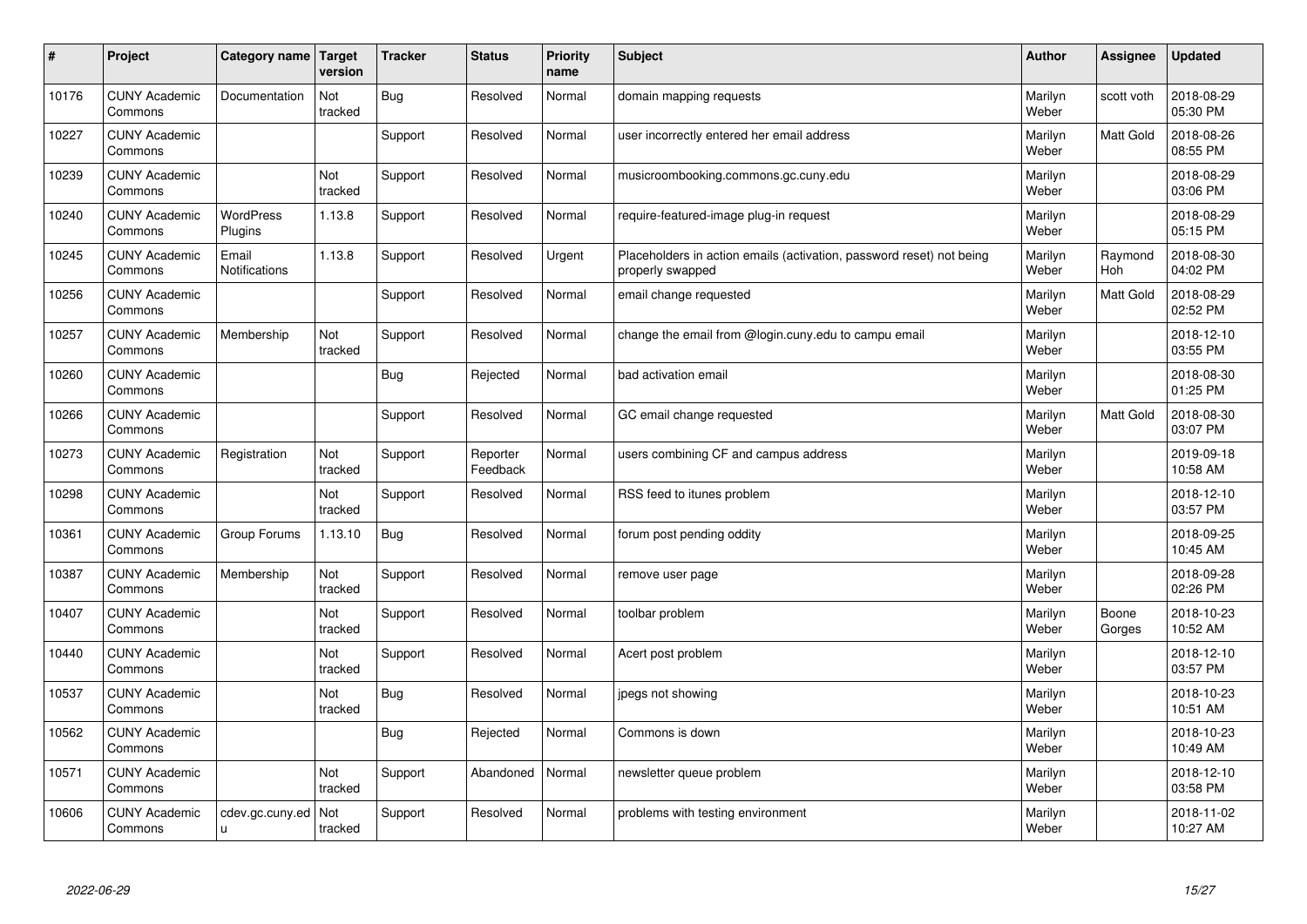| $\sharp$ | Project                         | Category name   Target     | version        | <b>Tracker</b> | <b>Status</b>        | <b>Priority</b><br>name | <b>Subject</b>                                  | <b>Author</b>    | Assignee              | <b>Updated</b>         |
|----------|---------------------------------|----------------------------|----------------|----------------|----------------------|-------------------------|-------------------------------------------------|------------------|-----------------------|------------------------|
| 10657    | <b>CUNY Academic</b><br>Commons |                            | Not<br>tracked | Support        | Reporter<br>Feedback | Normal                  | child theme problems                            | Marilyn<br>Weber |                       | 2018-11-08<br>01:19 PM |
| 10772    | <b>CUNY Academic</b><br>Commons | Groups (misc)              | 1.14.2         | Bug            | Resolved             | Normal                  | can't create groups                             | Marilyn<br>Weber |                       | 2018-12-04<br>10:42 AM |
| 10810    | <b>CUNY Academic</b><br>Commons | <b>WordPress</b><br>(misc) | 1.14.2         | <b>Bug</b>     | Resolved             | Normal                  | Sites set as public are becoming private        | Marilyn<br>Weber |                       | 2018-12-11<br>10:15 AM |
| 10820    | <b>CUNY Academic</b><br>Commons |                            | Not<br>tracked | Support        | Resolved             | Normal                  | retrieve deleted pages/posts                    | Marilyn<br>Weber |                       | 2018-12-13<br>06:33 PM |
| 10838    | <b>CUNY Academic</b><br>Commons |                            | 1.15.3         | Support        | Rejected             | Normal                  | two plugin/theme requests from a digital fellow | Marilyn<br>Weber |                       | 2019-06-11<br>10:31 AM |
| 10850    | <b>CUNY Academic</b><br>Commons |                            |                | Support        | Rejected             | Normal                  | Gravity form being resent                       | Marilyn<br>Weber |                       | 2018-12-20<br>10:18 PM |
| 10910    | <b>CUNY Academic</b><br>Commons | Membership                 | Not<br>tracked | Support        | Resolved             | Normal                  | request to be an admin to a prof's site         | Marilyn<br>Weber |                       | 2019-01-04<br>10:45 AM |
| 10932    | <b>CUNY Academic</b><br>Commons |                            |                | Support        | Resolved             | Normal                  | add me as admin to meenaalexander.com           | Marilyn<br>Weber | Matt Gold             | 2019-01-09<br>02:12 PM |
| 10941    | <b>CUNY Academic</b><br>Commons | Membership                 | Not<br>tracked | Support        | Resolved             | Normal                  | update user email                               | Marilyn<br>Weber |                       | 2019-02-13<br>02:24 PM |
| 10986    | <b>CUNY Academic</b><br>Commons |                            | Not<br>tracked | Support        | Resolved             | Normal                  | PDF embedder provoking error                    | Marilyn<br>Weber |                       | 2019-03-29<br>04:28 PM |
| 11002    | <b>CUNY Academic</b><br>Commons |                            | Not<br>tracked | Support        | Resolved             | Normal                  | open link in a new tab not working              | Marilyn<br>Weber |                       | 2019-06-03<br>07:57 PM |
| 11003    | <b>CUNY Academic</b><br>Commons |                            | Not<br>tracked | Support        | Resolved             | Normal                  | user email change                               | Marilyn<br>Weber |                       | 2019-01-24<br>02:50 PM |
| 11006    | <b>CUNY Academic</b><br>Commons | Groups (misc)              | 1.14.6         | Support        | Resolved             | Normal                  | removing members from a group isn't working     | Marilyn<br>Weber |                       | 2019-01-24<br>03:18 PM |
| 11017    | <b>CUNY Academic</b><br>Commons |                            | Not<br>tracked | Support        | Resolved             | Normal                  | site didn't save?                               | Marilyn<br>Weber |                       | 2019-01-25<br>03:47 PM |
| 11029    | <b>CUNY Academic</b><br>Commons | Authentication             | 1.14.9         | Support        | Resolved             | Normal                  | Sujatha Fernandes cannot edit her site          | Marilyn<br>Weber | Raymond<br><b>Hoh</b> | 2019-03-26<br>12:10 PM |
| 11031    | <b>CUNY Academic</b><br>Commons |                            | Not<br>tracked | Support        | Resolved             | Normal                  | new group with seemingly old topics             | Marilyn<br>Weber |                       | 2019-02-11<br>12:17 PM |
| 11088    | <b>CUNY Academic</b><br>Commons | Group Blogs                | Not<br>tracked | Bug            | Resolved             | Normal                  | no notification for comments                    | Marilyn<br>Weber |                       | 2019-02-15<br>03:30 PM |
| 11091    | <b>CUNY Academic</b><br>Commons | <b>BuddyPress</b><br>Docs  | 1.14.7         | Support        | Resolved             | Normal                  | word limit for comments on a group doc?         | Marilyn<br>Weber |                       | 2019-02-26<br>02:04 PM |
| 11127    | <b>CUNY Academic</b><br>Commons | Membership                 | Not<br>tracked | Support        | Resolved             | Normal                  | user with new campus affiliation                | Marilyn<br>Weber |                       | 2019-02-19<br>02:09 PM |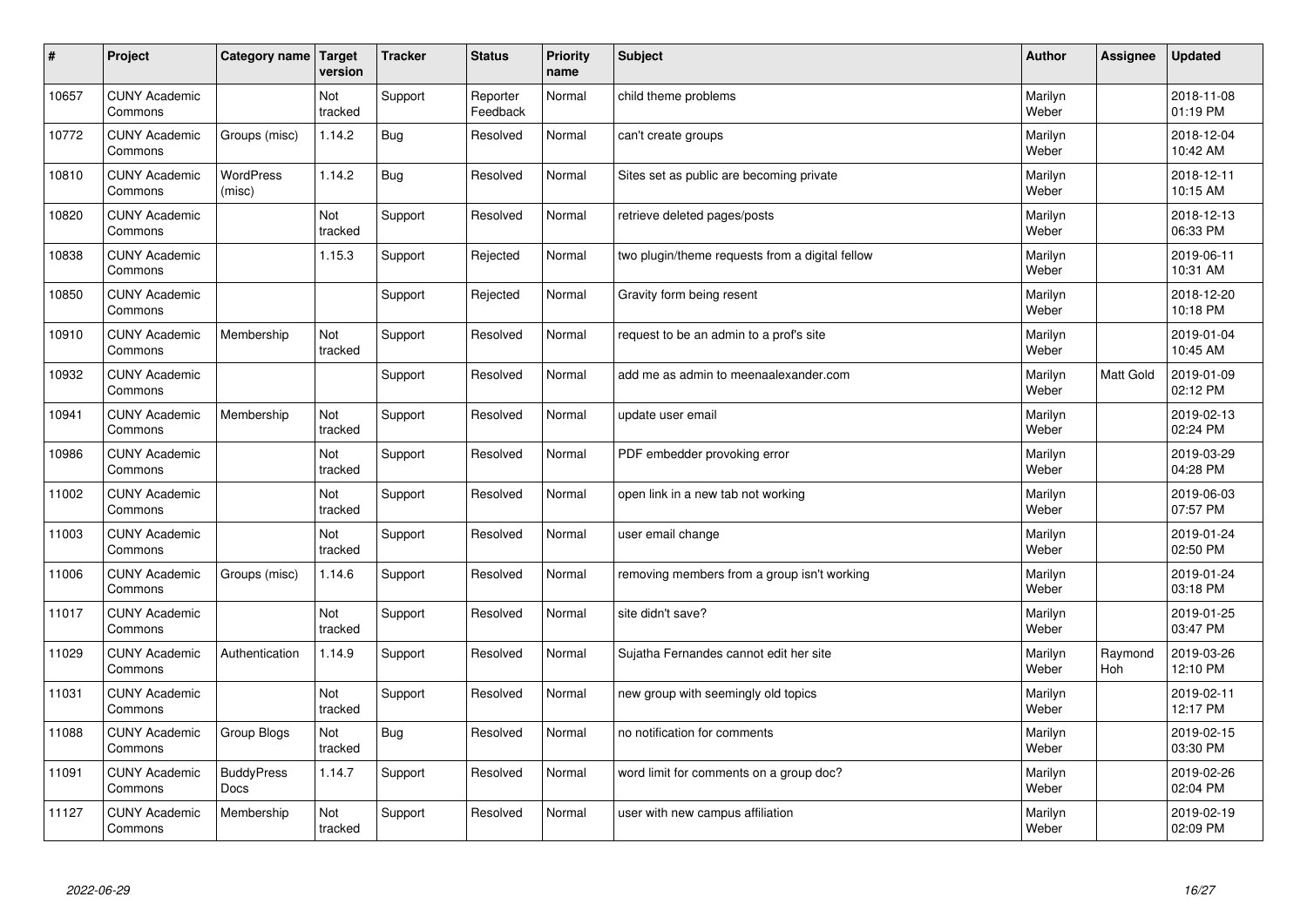| $\vert$ # | Project                         | Category name Target        | version        | <b>Tracker</b> | <b>Status</b>        | <b>Priority</b><br>name | <b>Subject</b>                                               | <b>Author</b>    | <b>Assignee</b>       | <b>Updated</b>         |
|-----------|---------------------------------|-----------------------------|----------------|----------------|----------------------|-------------------------|--------------------------------------------------------------|------------------|-----------------------|------------------------|
| 11147     | <b>CUNY Academic</b><br>Commons | Membership                  | Not<br>tracked | Support        | Resolved             | Normal                  | employee email change                                        | Marilyn<br>Weber |                       | 2019-03-12<br>03:58 PM |
| 11149     | <b>CUNY Academic</b><br>Commons |                             | Not<br>tracked | Support        | Reporter<br>Feedback | Normal                  | comments getting blocked                                     | Marilyn<br>Weber | Raymond<br>Hoh        | 2019-03-26<br>11:40 AM |
| 11198     | <b>CUNY Academic</b><br>Commons |                             | Not<br>tracked | Support        | Resolved             | Normal                  | former CUNY employee                                         | Marilyn<br>Weber |                       | 2019-03-07<br>02:21 PM |
| 11205     | <b>CUNY Academic</b><br>Commons | <b>WordPress</b><br>Plugins | Not<br>tracked | Support        | Resolved             | Normal                  | problems with Google calendar                                | Marilyn<br>Weber | Raymond<br>Hoh        | 2019-03-11<br>02:17 PM |
| 11210     | <b>CUNY Academic</b><br>Commons | Membership                  | Not<br>tracked | Support        | Resolved             | Normal                  | Please change the email                                      | Marilyn<br>Weber |                       | 2019-03-11<br>04:16 PM |
| 11211     | <b>CUNY Academic</b><br>Commons | WordPress<br><b>Themes</b>  | 1.14.8         | Support        | Resolved             | Normal                  | user needs to edit the HTML coding                           | Marilyn<br>Weber |                       | 2019-03-12<br>11:20 AM |
| 11217     | <b>CUNY Academic</b><br>Commons | Membership                  | Not<br>tracked | Support        | Resolved             | Normal                  | Another email update                                         | Marilyn<br>Weber |                       | 2019-03-12<br>03:37 PM |
| 11225     | <b>CUNY Academic</b><br>Commons |                             | Not<br>tracked | Support        | Resolved             | Normal                  | bulk upload?                                                 | Marilyn<br>Weber |                       | 2019-09-18<br>10:31 AM |
| 11233     | <b>CUNY Academic</b><br>Commons |                             | 1.14.9         | Support        | Resolved             | Normal                  | Hotiar?                                                      | Marilyn<br>Weber |                       | 2019-03-26<br>12:10 PM |
| 11267     | <b>CUNY Academic</b><br>Commons |                             |                | Support        | Rejected             | Normal                  | signing up with a nonCUNY signup code from the Register page | Marilyn<br>Weber |                       | 2019-03-26<br>03:00 PM |
| 11294     | <b>CUNY Academic</b><br>Commons | Account<br>settings         | Not<br>tracked | Support        | Resolved             | Normal                  | student emgail change                                        | Marilyn<br>Weber | Matt Gold             | 2019-04-07<br>09:11 PM |
| 11448     | <b>CUNY Academic</b><br>Commons | <b>BuddyPress</b><br>(misc) | 1.15.1         | Support        | Resolved             | Normal                  | sole administrator listed on sites is not an admin at all?   | Marilyn<br>Weber | Raymond<br><b>Hoh</b> | 2019-05-14<br>11:15 AM |
| 11453     | <b>CUNY Academic</b><br>Commons | WordPress<br>(misc)         | 1.15.2         | <b>Bug</b>     | Resolved             | Normal                  | 403 error on Firefox                                         | Marilyn<br>Weber | Raymond<br>Hoh        | 2019-05-28<br>11:46 AM |
| 11483     | <b>CUNY Academic</b><br>Commons |                             | 1.15.2         | <b>Bug</b>     | Resolved             | Normal                  | "Add New user" not working                                   | Marilyn<br>Weber |                       | 2019-05-21<br>02:26 PM |
| 11509     | <b>CUNY Academic</b><br>Commons |                             | Not<br>tracked | Support        | Reporter<br>Feedback | Normal                  | deleted Page causing a Menu problem?                         | Marilyn<br>Weber |                       | 2019-06-04<br>09:54 AM |
| 11516     | <b>CUNY Academic</b><br>Commons | Membership                  | Not<br>tracked | Support        | Resolved             | Normal                  | request for email change                                     | Marilyn<br>Weber |                       | 2019-06-04<br>01:48 PM |
| 11519     | <b>CUNY Academic</b><br>Commons |                             | Not<br>tracked | Support        | Assigned             | Normal                  | comment option not appearing                                 | Marilyn<br>Weber |                       | 2019-09-24<br>10:28 AM |
| 11567     | <b>CUNY Academic</b><br>Commons | <b>Group Files</b>          | 1.15.4         | <b>Bug</b>     | Resolved             | Normal                  | Group files pagination doesn't work properly in folders      | Marilyn<br>Weber | Boone<br>Gorges       | 2019-06-25<br>04:22 PM |
| 11609     | <b>CUNY Academic</b><br>Commons |                             | 1.15.5         | Support        | Resolved             | Normal                  | Mixed Content flag                                           | Marilyn<br>Weber |                       | 2019-06-27<br>06:54 PM |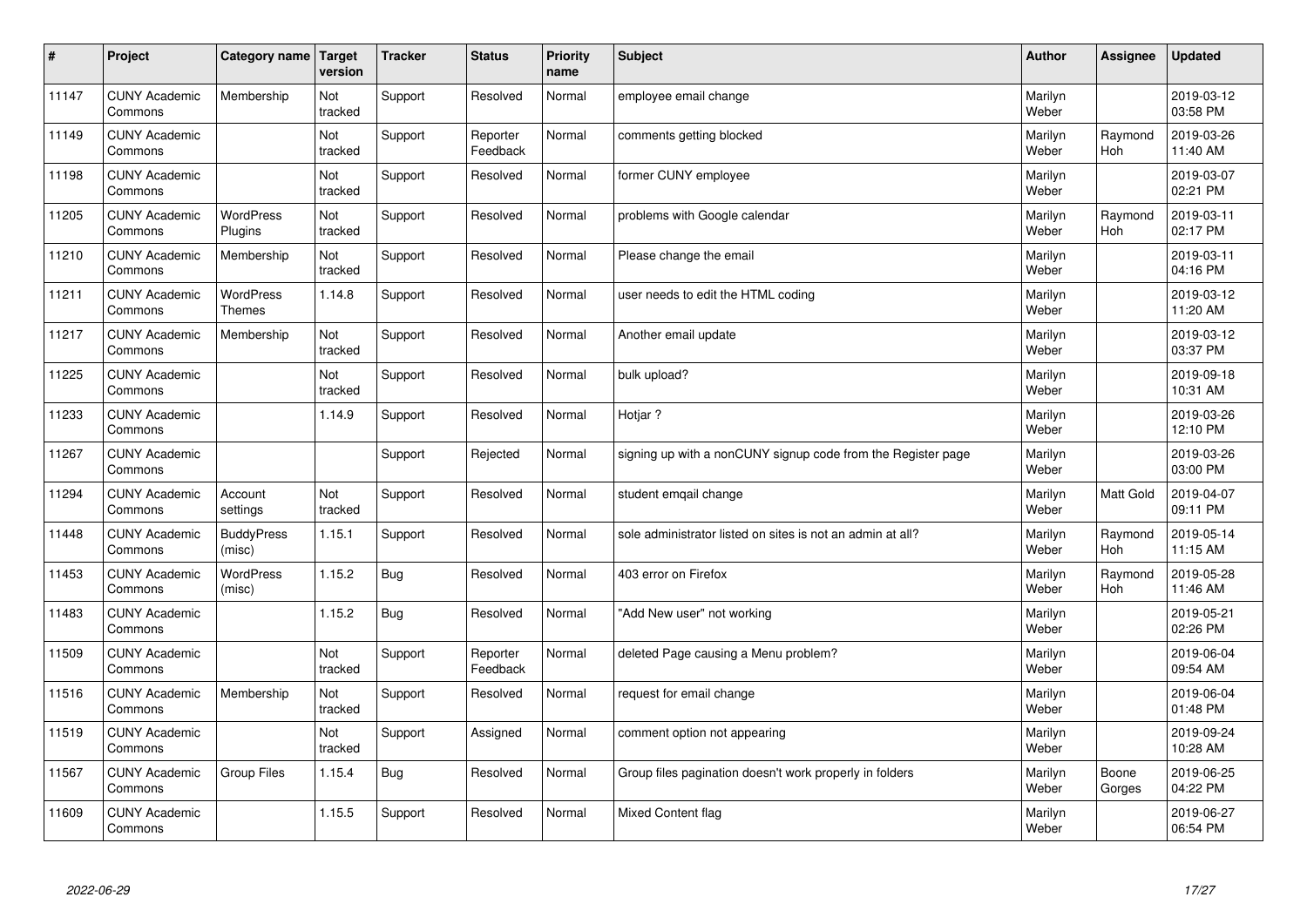| #     | Project                         | Category name               | <b>Target</b><br>version | <b>Tracker</b> | <b>Status</b>        | <b>Priority</b><br>name | <b>Subject</b>                                                                                        | <b>Author</b>    | Assignee              | <b>Updated</b>         |
|-------|---------------------------------|-----------------------------|--------------------------|----------------|----------------------|-------------------------|-------------------------------------------------------------------------------------------------------|------------------|-----------------------|------------------------|
| 11634 | <b>CUNY Academic</b><br>Commons | <b>WordPress</b><br>(misc)  | Not<br>tracked           | <b>Bug</b>     | Rejected             | Normal                  | 'Insert Read More Tag" working oddly                                                                  | Marilyn<br>Weber | Raymond<br>Hoh        | 2019-07-15<br>11:48 PM |
| 11647 | <b>CUNY Academic</b><br>Commons |                             | 1.15.6                   | Support        | Resolved             | Normal                  | <b>Tribulant Newsletters update</b>                                                                   | Marilyn<br>Weber |                       | 2019-07-18<br>02:27 PM |
| 11650 | <b>CUNY Academic</b><br>Commons |                             | Not<br>tracked           | Support        | Resolved             | Normal                  | https://commons.gc.cuny.edu/groups/introduction-to-literary-studies-eng<br>ish-252-at-hunter-college/ | Marilyn<br>Weber |                       | 2019-07-18<br>02:28 PM |
| 11665 | <b>CUNY Academic</b><br>Commons |                             |                          | Support        | Resolved             | Immediate               | 'My Groups" conflating two groups                                                                     | Marilyn<br>Weber |                       | 2019-07-24<br>10:43 PM |
| 11771 | <b>CUNY Academic</b><br>Commons |                             | Not<br>tracked           | Support        | Reporter<br>Feedback | Normal                  | post displays in sections                                                                             | Marilyn<br>Weber |                       | 2019-08-20<br>10:34 AM |
| 11787 | <b>CUNY Academic</b><br>Commons |                             | Not<br>tracked           | Support        | Reporter<br>Feedback | Normal                  | automated comments notifications on ZenDesk                                                           | Marilyn<br>Weber |                       | 2019-08-26<br>06:18 PM |
| 11811 | <b>CUNY Academic</b><br>Commons |                             | Not<br>tracked           | Support        | Duplicate            | Normal                  | Content of Publications widget on profile page being erased on save                                   | Marilyn<br>Weber |                       | 2019-10-08<br>11:16 AM |
| 11813 | <b>CUNY Academic</b><br>Commons | WordPress<br>Plugins        | 1.15.9                   | Support        | Resolved             | Normal                  | 'Change Password Protected Message" plugin requests                                                   | Marilyn<br>Weber |                       | 2019-09-10<br>05:57 PM |
| 11832 | <b>CUNY Academic</b><br>Commons | <b>WordPress</b><br>Plugins | 1.15.11                  | Support        | Resolved             | Normal                  | Yoast SEO premium for sexgenlab.org                                                                   | Marilyn<br>Weber |                       | 2019-10-08<br>11:22 AM |
| 11848 | <b>CUNY Academic</b><br>Commons |                             | Not<br>tracked           | Support        | Hold                 | Normal                  | a Dean of Faculty wants to share a large file                                                         | Marilyn<br>Weber |                       | 2019-09-24<br>08:44 AM |
| 11865 | <b>CUNY Academic</b><br>Commons | Onboarding                  | 1.15.10                  | Bug            | Resolved             | Normal                  | Site name not appearing in "Membership" lists of Invitation modal                                     | Marilyn<br>Weber | Boone<br>Gorges       | 2019-09-24<br>11:09 AM |
| 11866 | <b>CUNY Academic</b><br>Commons | WordPress<br><b>Themes</b>  | 1.15.10                  | Support        | Resolved             | Normal                  | problem with project widget and the 'skills' to generate tags                                         | Marilyn<br>Weber | Raymond<br><b>Hoh</b> | 2019-09-19<br>03:20 PM |
| 11896 | <b>CUNY Academic</b><br>Commons |                             | Not<br>tracked           | Support        | Resolved             | Normal                  | https://thenurseswritingproject.commons.gc.cuny.edu                                                   | Marilyn<br>Weber |                       | 2019-09-24<br>08:09 AM |
| 11907 | <b>CUNY Academic</b><br>Commons | Public Portfolio            | 1.15.13                  | Support        | Resolved             | Normal                  | more publications problems (in profile)                                                               | Marilyn<br>Weber |                       | 2019-11-04<br>11:16 AM |
| 11908 | <b>CUNY Academic</b><br>Commons | Spam/Spam<br>Prevention     | 1.17.7                   | Support        | Resolved             | Normal                  | overeager spam filter                                                                                 | Marilyn<br>Weber | Raymond<br>Hoh        | 2020-11-05<br>04:36 PM |
| 11912 | <b>CUNY Academic</b><br>Commons |                             |                          | Support        | Resolved             | Normal                  | influence search results?                                                                             | Marilyn<br>Weber |                       | 2020-02-11<br>10:51 AM |
| 11915 | <b>CUNY Academic</b><br>Commons |                             | Not<br>tracked           | Support        | Resolved             | Normal                  | User not in list                                                                                      | Marilyn<br>Weber |                       | 2019-10-28<br>10:13 AM |
| 11922 | <b>CUNY Academic</b><br>Commons | Membership                  | Not<br>tracked           | Support        | Resolved             | Normal                  | https://commons.gc.cuny.edu/members/cunyhealthequity/                                                 | Marilyn<br>Weber |                       | 2019-10-02<br>04:05 PM |
| 11961 | <b>CUNY Academic</b><br>Commons | Membership                  | Not<br>tracked           | Support        | Resolved             | Normal                  | switch email for student user                                                                         | Marilyn<br>Weber |                       | 2019-10-09<br>01:56 PM |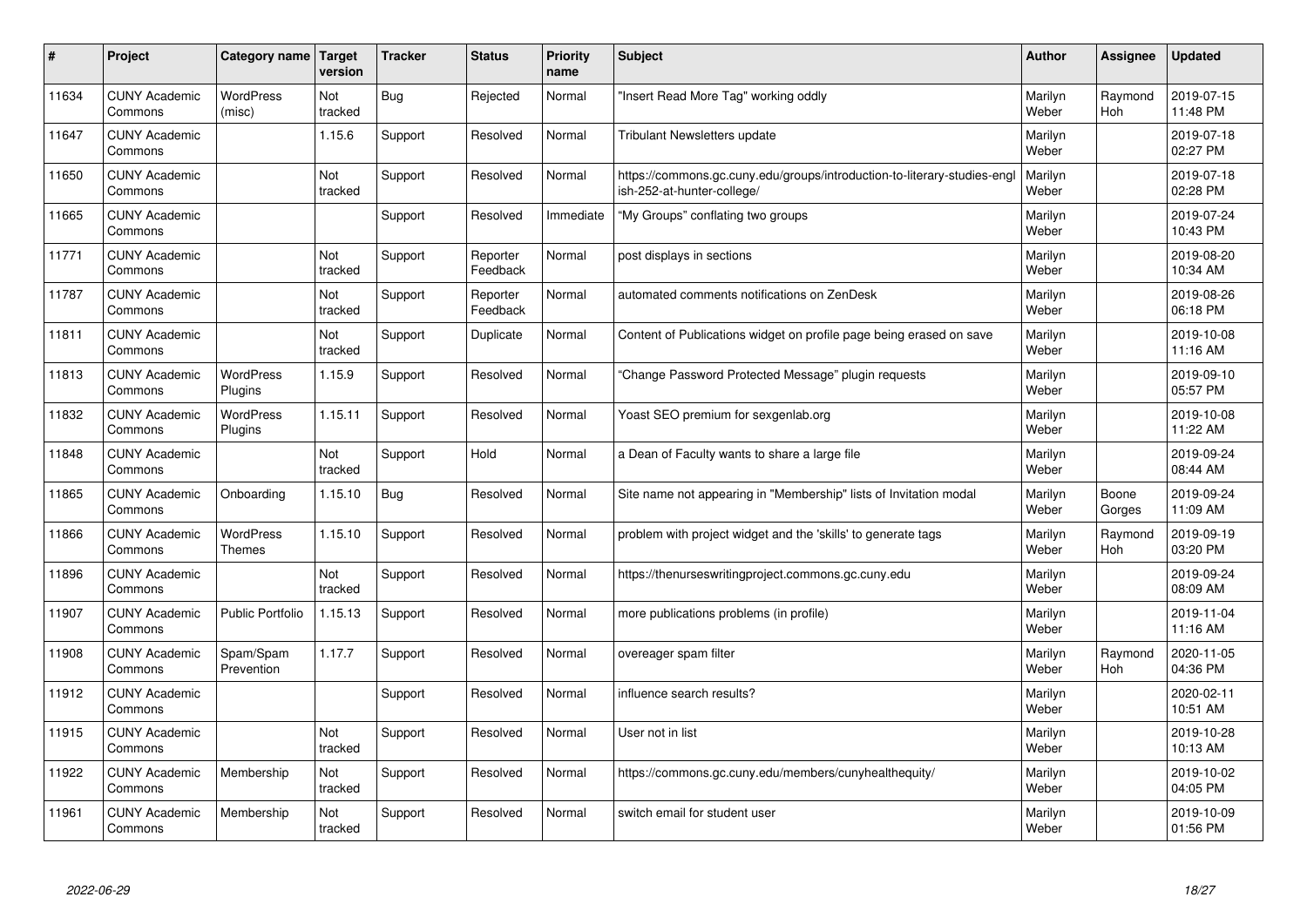| #     | Project                         | Category name   Target            | version           | <b>Tracker</b> | <b>Status</b>        | <b>Priority</b><br>name | <b>Subject</b>                                                                             | <b>Author</b>    | <b>Assignee</b> | <b>Updated</b>         |
|-------|---------------------------------|-----------------------------------|-------------------|----------------|----------------------|-------------------------|--------------------------------------------------------------------------------------------|------------------|-----------------|------------------------|
| 11964 | <b>CUNY Academic</b><br>Commons | Layout                            | 1.15.12           | <b>Bug</b>     | Resolved             | Normal                  | https://commons.gc.cuny.edu/create/ not displaying correctly in Edge                       | Marilyn<br>Weber | Raymond<br>Hoh  | 2019-10-22<br>11:54 AM |
| 11971 | <b>CUNY Academic</b><br>Commons | Email<br>Notifications            | Future<br>release | Bug            | Reporter<br>Feedback | Low                     | Pictures obscured in emailed post notifications                                            | Marilyn<br>Weber | Raymond<br>Hoh  | 2019-11-21<br>01:14 PM |
| 11976 | <b>CUNY Academic</b><br>Commons | WordPress<br><b>Themes</b>        | Not<br>tracked    | Support        | Resolved             | Normal                  | ColorMag request                                                                           | Marilyn<br>Weber |                 | 2021-02-01<br>10:25 AM |
| 11977 | <b>CUNY Academic</b><br>Commons |                                   | Not<br>tracked    | Support        | Resolved             | Normal                  | please remove me from many sites                                                           | Marilyn<br>Weber |                 | 2019-11-21<br>01:05 PM |
| 12006 | <b>CUNY Academic</b><br>Commons | Group<br>Invitations              | 1.15.13           | <b>Bug</b>     | Resolved             | Immediate               | Invite system is broken.                                                                   | Marilyn<br>Weber | Boone<br>Gorges | 2019-10-23<br>10:16 AM |
| 12038 | <b>CUNY Academic</b><br>Commons |                                   | 1.15.13           | Bug            | Resolved             | Normal                  | admin visibility problem at careerplan.commons.gc.cuny.edu                                 | Marilyn<br>Weber |                 | 2019-11-12<br>10:20 AM |
| 12137 | <b>CUNY Academic</b><br>Commons | <b>WordPress</b><br><b>Themes</b> | Not<br>tracked    | Support        | Resolved             | Normal                  | media player problem                                                                       | Marilyn<br>Weber |                 | 2019-12-12<br>08:52 PM |
| 12156 | <b>CUNY Academic</b><br>Commons | <b>Blogs</b><br>(BuddyPress)      | Not<br>tracked    | Support        | Resolved             | Normal                  | My Sites list (Commons Profile or Sites directory) doesn't match toolbar<br>dropdown       | Marilyn<br>Weber |                 | 2019-12-11<br>10:20 AM |
| 12165 | <b>CUNY Academic</b><br>Commons | <b>BuddyPress</b><br>(misc)       | Not<br>tracked    | Support        | Resolved             | Normal                  | two reports of Profile problems                                                            | Marilyn<br>Weber | Boone<br>Gorges | 2019-12-04<br>05:06 PM |
| 12176 | <b>CUNY Academic</b><br>Commons |                                   | Not<br>tracked    | Support        | Resolved             | Normal                  | Mp4s?                                                                                      | Marilyn<br>Weber |                 | 2019-12-05<br>11:04 AM |
| 12190 | <b>CUNY Academic</b><br>Commons | <b>Blogs</b><br>(BuddyPress)      | Not<br>tracked    | Support        | Resolved             | Normal                  | Site avatar in directory is not what user expects                                          | Marilyn<br>Weber |                 | 2019-12-12<br>08:51 PM |
| 12205 | <b>CUNY Academic</b><br>Commons |                                   |                   | Support        | Rejected             | Normal                  | possible update to the 2019 theme?                                                         | Marilyn<br>Weber |                 | 2020-01-14<br>12:08 PM |
| 12302 | <b>CUNY Academic</b><br>Commons | <b>WordPress</b><br>Themes        | 1.16.4            | Support        | Resolved             | Normal                  | Pictorio theme request                                                                     | Marilyn<br>Weber | Raymond<br>Hoh  | 2020-01-28<br>11:44 AM |
| 12334 | <b>CUNY Academic</b><br>Commons |                                   |                   | Support        | Resolved             | Normal                  | request for a Redmine account                                                              | Marilyn<br>Weber | Matt Gold       | 2020-01-30<br>12:01 PM |
| 12346 | <b>CUNY Academic</b><br>Commons | Redmine                           |                   | Support        | Resolved             | Normal                  | another Redmine request                                                                    | Marilyn<br>Weber | Matt Gold       | 2020-01-30<br>08:20 PM |
| 12350 | <b>CUNY Academic</b><br>Commons | <b>Blogs</b><br>(BuddyPress)      | Not<br>tracked    | Support        | Reporter<br>Feedback | Normal                  | URL creation problem                                                                       | Marilyn<br>Weber |                 | 2020-02-03<br>11:27 AM |
| 12352 | <b>CUNY Academic</b><br>Commons |                                   | Not<br>tracked    | Support        | <b>New</b>           | Normal                  | 'posts list" page builder block option                                                     | Marilyn<br>Weber |                 | 2020-02-03<br>01:29 PM |
| 12354 | <b>CUNY Academic</b><br>Commons | <b>WordPress</b><br>Plugins       | 1.16.5            | Bug            | Resolved             | Urgent                  | sites (including Net-Art) are reporting critical issues                                    | Marilyn<br>Weber | Raymond<br>Hoh  | 2020-02-02<br>03:16 PM |
| 12360 | <b>CUNY Academic</b><br>Commons | WordPress<br><b>Themes</b>        | Not<br>tracked    | <b>Bug</b>     | Reporter<br>Feedback | Normal                  | site just says "DANTE We are currently in maintenance mode, please<br>check back shortly." | Marilyn<br>Weber |                 | 2020-02-04<br>12:13 PM |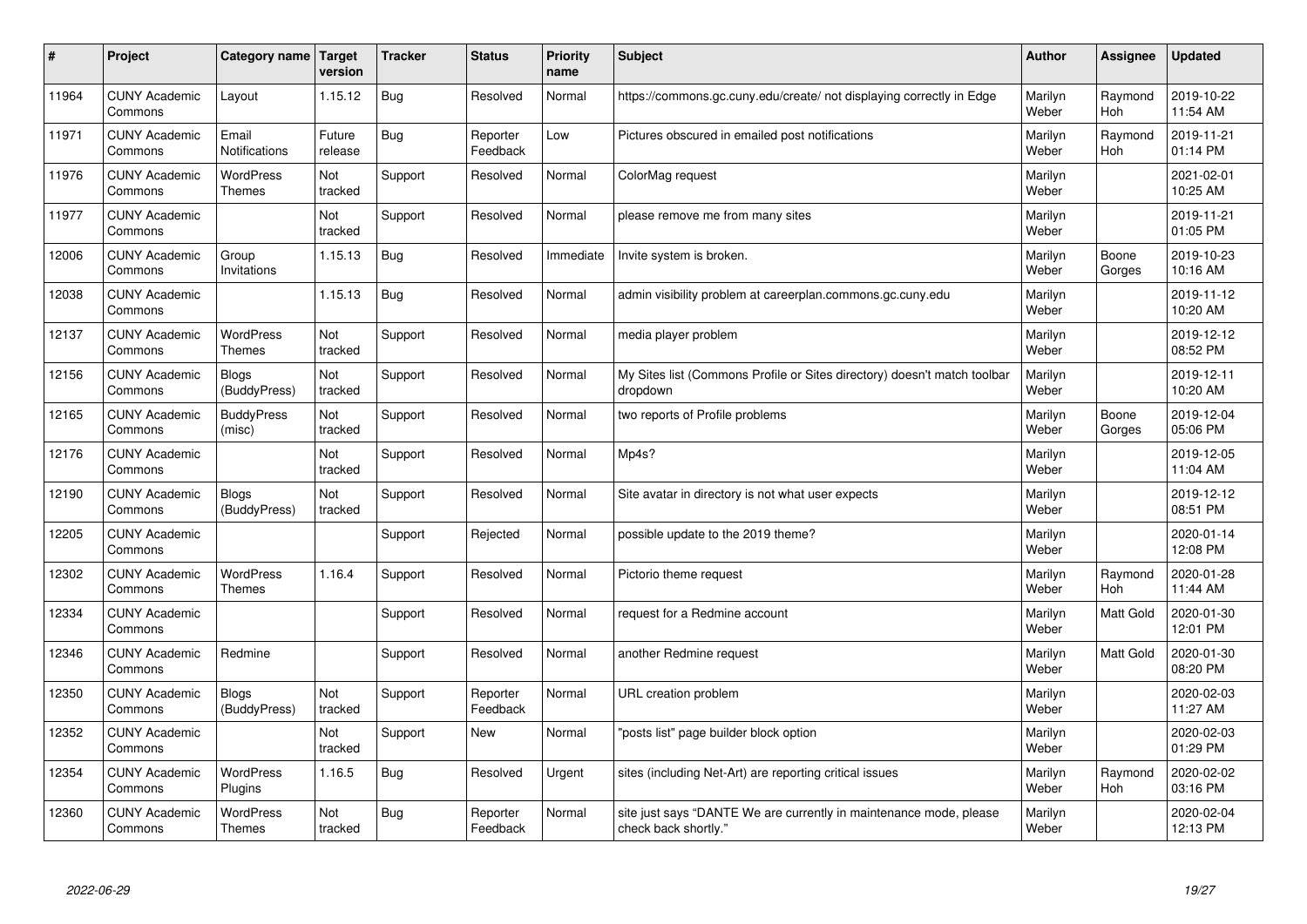| #     | Project                         | Category name   Target      | version        | <b>Tracker</b> | <b>Status</b>        | <b>Priority</b><br>name | <b>Subject</b>                                                                          | <b>Author</b>    | <b>Assignee</b>       | <b>Updated</b>         |
|-------|---------------------------------|-----------------------------|----------------|----------------|----------------------|-------------------------|-----------------------------------------------------------------------------------------|------------------|-----------------------|------------------------|
| 12363 | <b>CUNY Academic</b><br>Commons | <b>WordPress</b><br>Plugins | 1.16.5         | Bug            | Resolved             | Urgent                  | more bbPress problems - now students unable to post either a new<br>thread or a comment | Marilyn<br>Weber | Raymond<br>Hoh        | 2020-03-17<br>03:07 PM |
| 12382 | <b>CUNY Academic</b><br>Commons | Membership                  | Not<br>tracked | Support        | <b>New</b>           | Normal                  | Email request change                                                                    | Marilyn<br>Weber | Marilyn<br>Weber      | 2020-02-06<br>12:56 PM |
| 12393 | <b>CUNY Academic</b><br>Commons | WordPress<br>(misc)         |                | Support        | Resolved             | High                    | size limit for files                                                                    | Marilyn<br>Weber |                       | 2020-02-18<br>10:13 AM |
| 12395 | <b>CUNY Academic</b><br>Commons | Spam/Spam<br>Prevention     | Not<br>tracked | Support        | Resolved             | Normal                  | comments again being blocked                                                            | Marilyn<br>Weber | Raymond<br>Hoh        | 2020-03-10<br>11:13 AM |
| 12427 | <b>CUNY Academic</b><br>Commons |                             | Not<br>tracked | Support        | Resolved             | Normal                  | organizing PDF on a site?                                                               | Marilyn<br>Weber | scott voth            | 2020-03-10<br>11:11 AM |
| 12483 | <b>CUNY Academic</b><br>Commons |                             | 1.16.7         | Bug            | Resolved             | High                    | post error                                                                              | Marilyn<br>Weber |                       | 2020-02-28<br>02:44 PM |
| 12487 | <b>CUNY Academic</b><br>Commons | Group Forums                | 1.16.7         | Bug            | Resolved             | Normal                  | group posting problems?                                                                 | Marilyn<br>Weber | Raymond<br><b>Hoh</b> | 2020-03-10<br>11:40 AM |
| 12515 | <b>CUNY Academic</b><br>Commons | cuny.is                     | 1.16.7         | Support        | Resolved             | Normal                  | AJAX actions on cuny.is admin page are failing                                          | Marilyn<br>Weber |                       | 2020-03-10<br>11:57 AM |
| 12543 | <b>CUNY Academic</b><br>Commons | <b>Public Portfolio</b>     | Not<br>tracked | Support        | Resolved             | Normal                  | User cannot find profile edit button                                                    | Marilyn<br>Weber | scott voth            | 2020-03-22<br>02:49 PM |
| 12584 | <b>CUNY Academic</b><br>Commons |                             | Not<br>tracked | Bug            | Resolved             | Urgent                  | No way to register                                                                      | Marilyn<br>Weber |                       | 2020-03-27<br>02:38 PM |
| 12676 | <b>CUNY Academic</b><br>Commons | <b>WordPress</b><br>Plugins | 1.16.10        | Support        | Resolved             | Normal                  | request for Require Post Category plug-in                                               | Marilyn<br>Weber |                       | 2020-04-28<br>11:03 AM |
| 12741 | <b>CUNY Academic</b><br>Commons | <b>WordPress</b><br>Plugins | Not<br>tracked | Support        | Reporter<br>Feedback | Normal                  | Tableau Public Viz Block                                                                | Marilyn<br>Weber | Raymond<br>Hoh        | 2020-05-12<br>11:00 AM |
| 12777 | <b>CUNY Academic</b><br>Commons |                             | 1.16.14        | Support        | Resolved             | Normal                  | request to include custom javascript into a Commons-hosted site                         | Marilyn<br>Weber |                       | 2020-06-16<br>04:03 PM |
| 12861 | <b>CUNY Academic</b><br>Commons |                             |                | Support        | Resolved             | Normal                  | trouble with YouTube                                                                    | Marilyn<br>Weber | Raymond<br>Hoh        | 2020-06-09<br>11:16 AM |
| 12905 | <b>CUNY Academic</b><br>Commons |                             | 1.16.14        | Support        | Resolved             | Normal                  | trouble embedding a flipbook from Flipsnack                                             | Marilyn<br>Weber | Boone<br>Gorges       | 2020-06-23<br>10:53 AM |
| 12960 | <b>CUNY Academic</b><br>Commons |                             | 1.16.14        | Support        | Resolved             | Normal                  | mutiple plugin in requests                                                              | Marilyn<br>Weber | Boone<br>Gorges       | 2020-06-23<br>10:53 AM |
| 12986 | <b>CUNY Academic</b><br>Commons |                             |                | Support        | Rejected             | Normal                  | Someone is trying to create accounts using random CUNY entity emails                    | Marilyn<br>Weber |                       | 2020-07-02<br>09:47 PM |
| 12999 | <b>CUNY Academic</b><br>Commons |                             | 1.18.1         | Support        | Resolved             | Normal                  | request for Dentist theme                                                               | Marilyn<br>Weber | Boone<br>Gorges       | 2020-12-22<br>03:31 PM |
| 13012 | <b>CUNY Academic</b><br>Commons | <b>WordPress</b><br>(misc)  |                | Support        | Rejected             | Normal                  | icon image associated with the teaching template's Creative Commons<br>License          | Marilyn<br>Weber | Raymond<br>Hoh        | 2020-08-25<br>10:56 AM |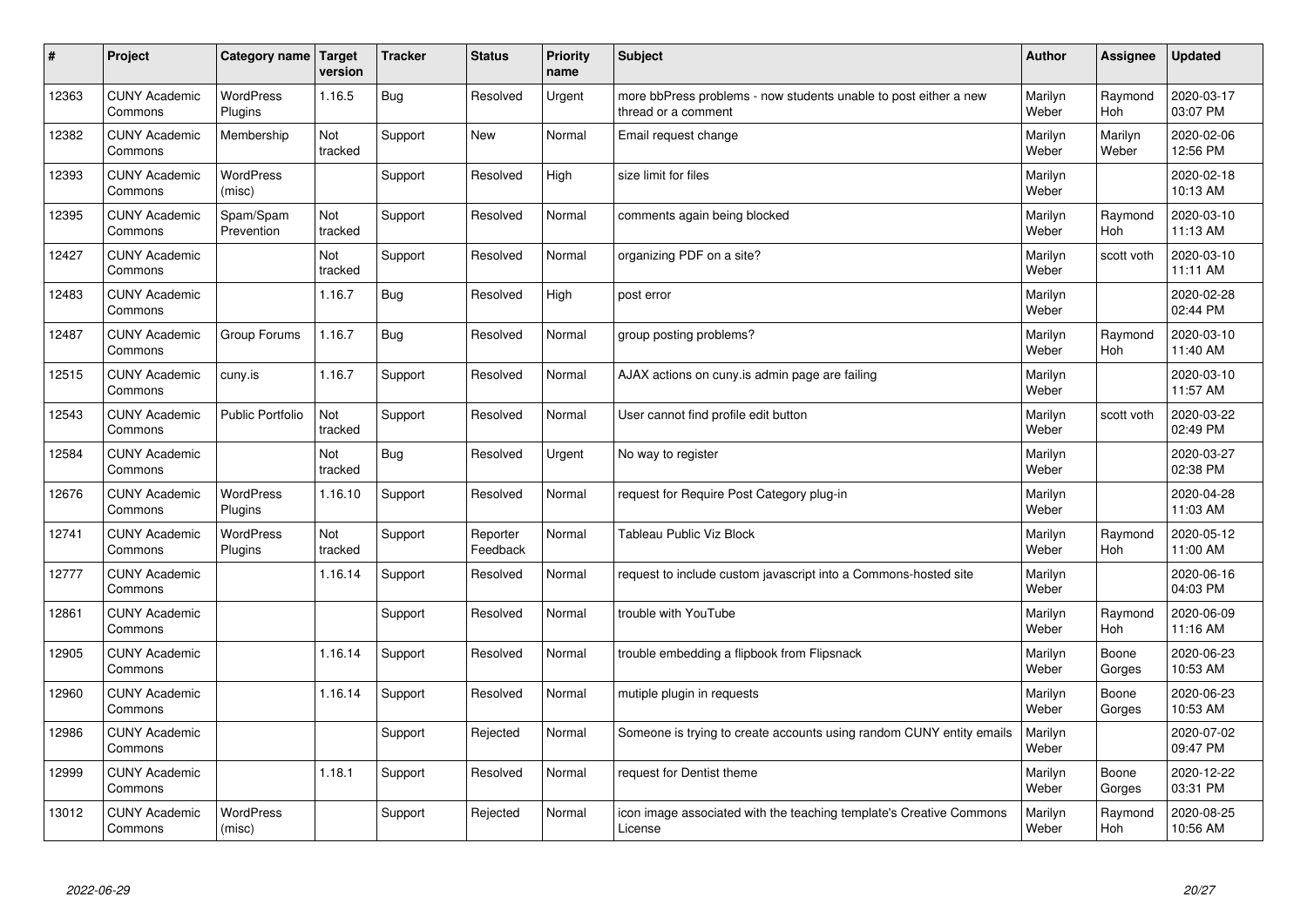| $\pmb{\#}$ | Project                         | Category name                     | Target<br>version | <b>Tracker</b> | <b>Status</b>        | <b>Priority</b><br>name | <b>Subject</b>                                                | <b>Author</b>    | Assignee        | <b>Updated</b>         |
|------------|---------------------------------|-----------------------------------|-------------------|----------------|----------------------|-------------------------|---------------------------------------------------------------|------------------|-----------------|------------------------|
| 13013      | <b>CUNY Academic</b><br>Commons |                                   | Not<br>tracked    | <b>Bug</b>     | Resolved             | Normal                  | an invite to Group Admins from Brian Foote?!                  | Marilyn<br>Weber |                 | 2020-07-07<br>02:36 PM |
| 13016      | <b>CUNY Academic</b><br>Commons | Shortcodes and<br>embeds          | 1.16.15           | Support        | Resolved             | Normal                  | possible to run code examples, like in Jupyter Notebooks?     | Marilyn<br>Weber |                 | 2020-07-16<br>11:52 AM |
| 13034      | <b>CUNY Academic</b><br>Commons |                                   | Not<br>tracked    | Support        | Reporter<br>Feedback | Normal                  | a site is asking people to join the Commons to get a download | Marilyn<br>Weber |                 | 2020-07-12<br>07:23 AM |
| 13065      | <b>CUNY Academic</b><br>Commons |                                   | Not<br>tracked    | Support        | Resolved             | Normal                  | can't invite new user to group                                | Marilyn<br>Weber |                 | 2020-07-22<br>04:24 PM |
| 13085      | <b>CUNY Academic</b><br>Commons | Domain<br>Mapping                 | Not<br>tracked    | Support        | Resolved             | Normal                  | domain mapping request                                        | Marilyn<br>Weber | Matt Gold       | 2020-07-28<br>03:33 PM |
| 13091      | <b>CUNY Academic</b><br>Commons |                                   | 1.17.0            | Support        | Resolved             | Normal                  | problem with latex (math equations)                           | Marilyn<br>Weber |                 | 2020-07-28<br>11:09 AM |
| 13116      | <b>CUNY Academic</b><br>Commons | ZenDesk                           | 1.17.1            | Support        | Resolved             | Normal                  | support/send us a message link obscured                       | Marilyn<br>Weber | Raymond<br>Hoh  | 2020-07-29<br>09:33 PM |
| 13121      | <b>CUNY Academic</b><br>Commons |                                   |                   | Support        | Rejected             | Normal                  | embed a DropBox Paper file                                    | Marilyn<br>Weber |                 | 2020-08-25<br>10:56 AM |
| 13134      | <b>CUNY Academic</b><br>Commons | Site cloning                      | 1.17.1            | Support        | Resolved             | Normal                  | New site (a clone) point to old dashboard                     | Marilyn<br>Weber |                 | 2020-08-12<br>03:22 PM |
| 13138      | <b>CUNY Academic</b><br>Commons | Group Library                     | Not<br>tracked    | Support        | Resolved             | Normal                  | moving Library contents for Steve Brier                       | Marilyn<br>Weber |                 | 2020-08-03<br>04:00 PM |
| 13159      | <b>CUNY Academic</b><br>Commons | Group Library                     | Not<br>tracked    | Support        | Resolved             | Normal                  | changing folder names?                                        | Marilyn<br>Weber | Boone<br>Gorges | 2020-08-27<br>08:59 AM |
| 13160      | <b>CUNY Academic</b><br>Commons |                                   |                   | Support        | Rejected             | Normal                  | site not working on iphone                                    | Marilyn<br>Weber |                 | 2020-08-25<br>10:58 AM |
| 13169      | <b>CUNY Academic</b><br>Commons |                                   | 1.17.4            | Support        | Rejected             | Normal                  | footer logo image has no alt-text                             | Marilyn<br>Weber |                 | 2020-09-22<br>10:18 AM |
| 13173      | <b>CUNY Academic</b><br>Commons | Group Library                     | 1.17.1            | Support        | Resolved             | High                    | all uploads to the library are silent                         | Marilyn<br>Weber |                 | 2020-08-10<br>04:12 PM |
| 13184      | <b>CUNY Academic</b><br>Commons | <b>WordPress</b><br>Plugins       | 1.17.2            | Support        | Resolved             | Normal                  | google translate plugin                                       | Marilyn<br>Weber |                 | 2020-08-25<br>11:36 AM |
| 13185      | <b>CUNY Academic</b><br>Commons | <b>WordPress</b><br><b>Themes</b> | 1.17.2            | Support        | Resolved             | Normal                  | Less theme?                                                   | Marilyn<br>Weber |                 | 2020-08-25<br>11:26 AM |
| 13201      | <b>CUNY Academic</b><br>Commons |                                   |                   | Support        | Rejected             | Low                     | <b>PDF</b> embedder                                           | Marilyn<br>Weber |                 | 2020-09-29<br>11:37 AM |
| 13217      | <b>CUNY Academic</b><br>Commons |                                   |                   | Support        | Rejected             | Normal                  | upload recordings of our past webinars?                       | Marilyn<br>Weber |                 | 2020-08-25<br>07:56 AM |
| 13227      | <b>CUNY Academic</b><br>Commons | Group Library                     | 1.17.2            | Bug            | Resolved             | High                    | folder not appearing in library                               | Marilyn<br>Weber |                 | 2020-08-21<br>04:22 PM |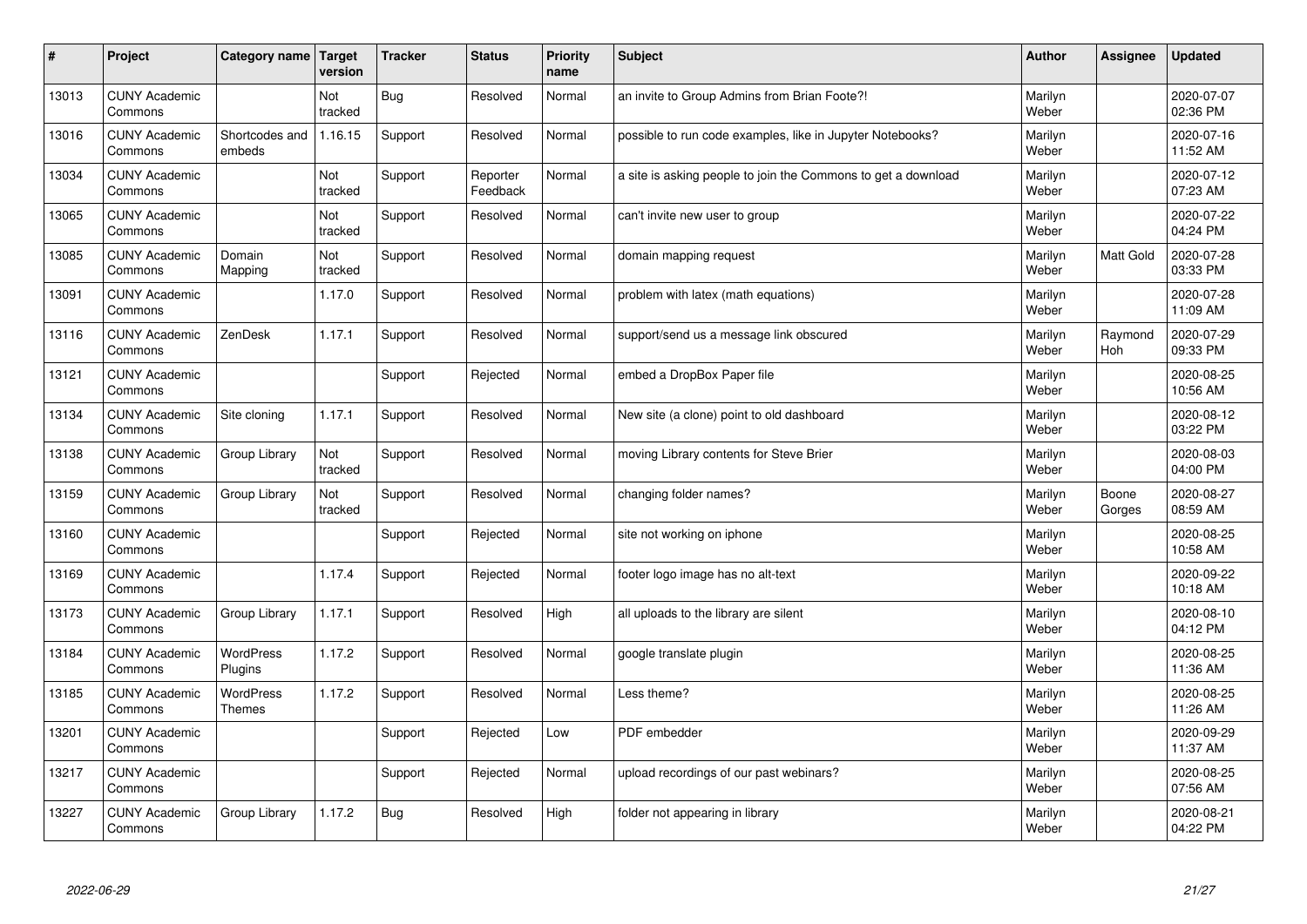| $\sharp$ | Project                         | Category name   Target     | version        | <b>Tracker</b> | <b>Status</b>        | <b>Priority</b><br>name | <b>Subject</b>                            | <b>Author</b>    | Assignee              | Updated                |
|----------|---------------------------------|----------------------------|----------------|----------------|----------------------|-------------------------|-------------------------------------------|------------------|-----------------------|------------------------|
| 13238    | <b>CUNY Academic</b><br>Commons | WordPress -<br>Media       | 1.17.3         | Support        | Resolved             | Normal                  | allow ppsx file?                          | Marilyn<br>Weber | Raymond<br><b>Hoh</b> | 2020-09-10<br>11:46 AM |
| 13255    | <b>CUNY Academic</b><br>Commons |                            | Not<br>tracked | Support        | Reporter<br>Feedback | Normal                  | Accessibility problems                    | Marilyn<br>Weber |                       | 2020-09-01<br>05:48 PM |
| 13286    | <b>CUNY Academic</b><br>Commons |                            | Not<br>tracked | Support        | <b>New</b>           | Normal                  | problem connecting with WordPress app     | Marilyn<br>Weber | Raymond<br><b>Hoh</b> | 2020-09-08<br>11:16 AM |
| 13288    | <b>CUNY Academic</b><br>Commons |                            |                | Support        | Abandoned            | Normal                  | log in problems on iPhone 6               | Marilyn<br>Weber |                       | 2020-10-27<br>10:26 AM |
| 13295    | <b>CUNY Academic</b><br>Commons |                            | Not<br>tracked | Support        | Resolved             | Normal                  | can't find new user                       | Marilyn<br>Weber |                       | 2020-09-08<br>10:18 AM |
| 13328    | <b>CUNY Academic</b><br>Commons | Group Forums               | Not<br>tracked | Bug            | Reporter<br>Feedback | Normal                  | cross-posting in two related groups       | Marilyn<br>Weber | Raymond<br>Hoh        | 2020-09-15<br>10:39 PM |
| 13341    | <b>CUNY Academic</b><br>Commons | Group Forums               | 1.17.4         | Bug            | Resolved             | Normal                  | Forum reply problems                      | Marilyn<br>Weber | Raymond<br>Hoh        | 2020-09-22<br>12:08 PM |
| 13378    | <b>CUNY Academic</b><br>Commons |                            | 1.17.5         | Bug            | Resolved             | Normal                  | problem on one of my sites                | Marilyn<br>Weber |                       | 2020-09-24<br>05:27 PM |
| 13441    | <b>CUNY Academic</b><br>Commons |                            | 1.17.5         | Support        | Resolved             | Normal                  | ongoing user problems with daily digests  | Marilyn<br>Weber |                       | 2020-10-13<br>10:02 AM |
| 13512    | <b>CUNY Academic</b><br>Commons | WordPress<br><b>Themes</b> | 1.17.7         | Support        | Resolved             | Normal                  | theme update                              | Marilyn<br>Weber |                       | 2020-11-16<br>04:46 PM |
| 13521    | <b>CUNY Academic</b><br>Commons | Onboarding                 | 1.17.7         | Support        | Resolved             | Normal                  | sent invitations page                     | Marilyn<br>Weber | Raymond<br>Hoh        | 2020-11-10<br>10:31 AM |
| 13541    | <b>CUNY Academic</b><br>Commons |                            | Not<br>tracked | Support        | Resolved             | Normal                  | add a page template to OER site.          | Marilyn<br>Weber |                       | 2020-11-11<br>11:12 AM |
| 13584    | <b>CUNY Academic</b><br>Commons |                            |                | Support        | Abandoned            | Normal                  | Graphy theme question                     | Marilyn<br>Weber |                       | 2021-09-14<br>10:41 AM |
| 13596    | <b>CUNY Academic</b><br>Commons |                            |                | Support        | Abandoned            | Normal                  | invited as Author but show as Contributor | Marilyn<br>Weber |                       | 2021-09-14<br>10:41 AM |
| 13633    | <b>CUNY Academic</b><br>Commons |                            | Not<br>tracked | Bug            | Resolved             | High                    | PublicsLab site down                      | Marilyn<br>Weber |                       | 2020-11-30<br>02:01 PM |
| 13637    | <b>CUNY Academic</b><br>Commons |                            |                | Support        | Abandoned            | Normal                  | All-in-One Migration plugin request       | Marilyn<br>Weber |                       | 2020-12-08<br>10:46 AM |
| 13641    | <b>CUNY Academic</b><br>Commons |                            | 1.18.2         | Support        | Resolved             | Normal                  | follow up to migration request            | Marilyn<br>Weber | Boone<br>Gorges       | 2021-01-12<br>10:59 AM |
| 13656    | <b>CUNY Academic</b><br>Commons |                            |                | <b>Bug</b>     | Resolved             | High                    | site down                                 | Marilyn<br>Weber |                       | 2020-12-11<br>12:50 PM |
| 13675    | <b>CUNY Academic</b><br>Commons | Group Library              | 1.18.1         | Bug            | Resolved             | High                    | broken Library                            | Marilyn<br>Weber |                       | 2020-12-09<br>05:02 PM |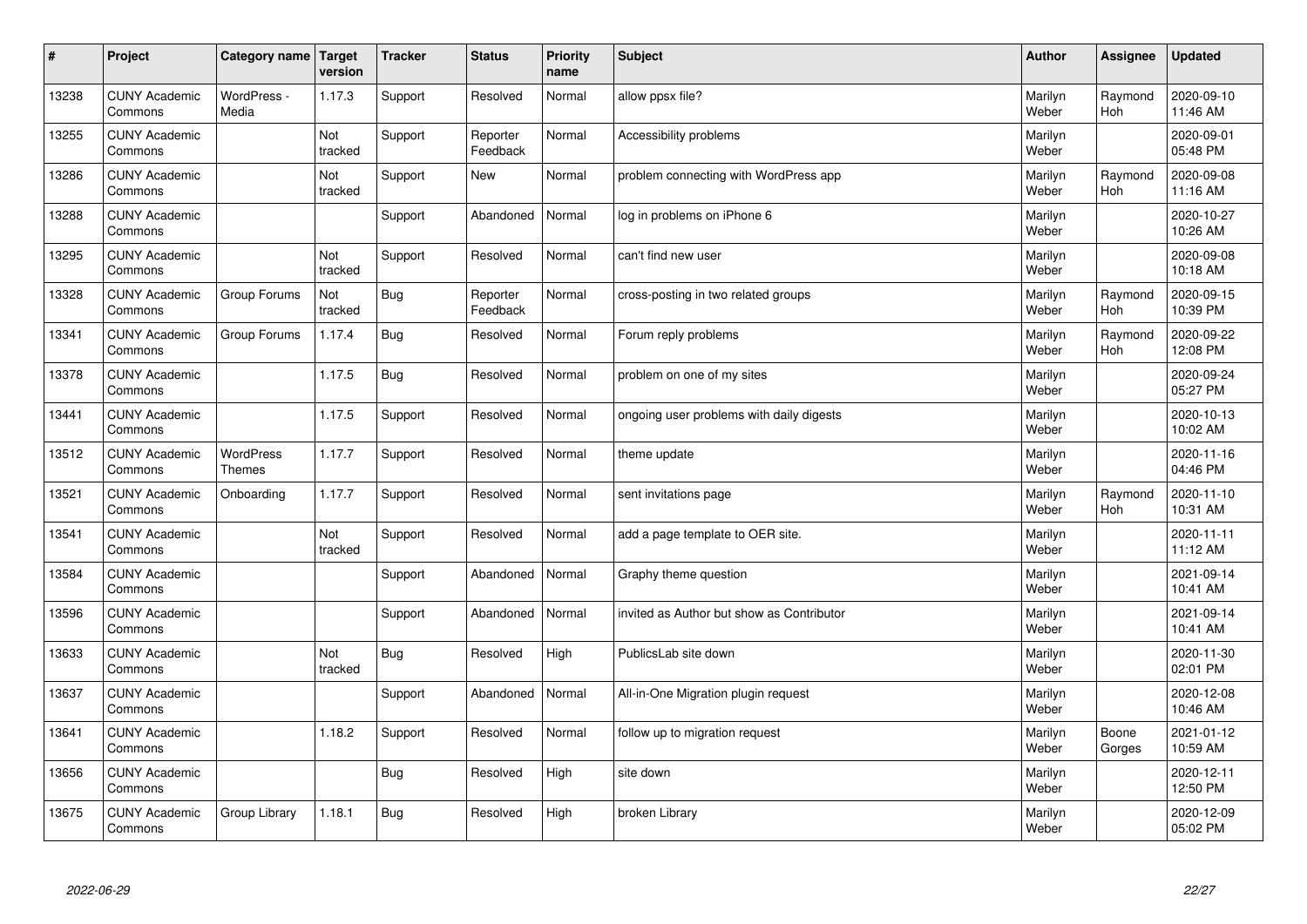| $\pmb{\#}$ | Project                         | Category name               | Target<br>version | <b>Tracker</b> | <b>Status</b> | <b>Priority</b><br>name | <b>Subject</b>                                                                        | <b>Author</b>    | Assignee        | <b>Updated</b>         |
|------------|---------------------------------|-----------------------------|-------------------|----------------|---------------|-------------------------|---------------------------------------------------------------------------------------|------------------|-----------------|------------------------|
| 13699      | <b>CUNY Academic</b><br>Commons |                             | Not<br>tracked    | Support        | Resolved      | Normal                  | Martin Segal Center site down                                                         | Marilyn<br>Weber | Raymond<br>Hoh  | 2020-12-22<br>03:03 PM |
| 13710      | <b>CUNY Academic</b><br>Commons |                             | Not<br>tracked    | Support        | Resolved      | Normal                  | small change to Hosting Partner Handbook                                              | Marilyn<br>Weber |                 | 2020-12-16<br>04:29 PM |
| 13715      | <b>CUNY Academic</b><br>Commons |                             | Not<br>tracked    | <b>Bug</b>     | Resolved      | High                    | https://ulysses.commons.gc.cuny.edu down                                              | Marilyn<br>Weber |                 | 2020-12-22<br>03:02 PM |
| 13738      | <b>CUNY Academic</b><br>Commons |                             | 1.18.1            | Support        | Resolved      | Normal                  | theme requests from a non-CUY person                                                  | Marilyn<br>Weber |                 | 2020-12-23<br>11:34 AM |
| 13741      | <b>CUNY Academic</b><br>Commons | <b>WordPress</b><br>Plugins | 1.18.3            | Support        | Resolved      | Normal                  | Ensemble Video Plugin                                                                 | Marilyn<br>Weber |                 | 2021-01-26<br>04:43 PM |
| 13768      | <b>CUNY Academic</b><br>Commons | Domain<br>Mapping           | Not<br>tracked    | <b>Bug</b>     | Resolved      | Normal                  | patricksweeney.commons.gc.cuny.edu down                                               | Marilyn<br>Weber | Raymond<br>Hoh  | 2021-01-12<br>10:47 AM |
| 13783      | <b>CUNY Academic</b><br>Commons |                             | 1.18.2            | Support        | Resolved      | Normal                  | new CUNY OneSearch url                                                                | Marilyn<br>Weber |                 | 2021-01-14<br>04:53 PM |
| 13826      | <b>CUNY Academic</b><br>Commons |                             |                   | Support        | Resolved      | Normal                  | January 14th                                                                          | Marilyn<br>Weber |                 | 2021-01-26<br>04:26 PM |
| 13827      | <b>CUNY Academic</b><br>Commons | Group Forums                | 1.18.3            | Bug            | Resolved      | Normal                  | more forum post problems                                                              | Marilyn<br>Weber | Raymond<br>Hoh  | 2021-01-22<br>08:19 PM |
| 13841      | <b>CUNY Academic</b><br>Commons | WordPress<br>Plugins        | 1.18.3            | Support        | Resolved      | Normal                  | Folders plugin request                                                                | Marilyn<br>Weber | Boone<br>Gorges | 2021-01-26<br>04:43 PM |
| 13846      | <b>CUNY Academic</b><br>Commons | WordPress<br>Plugins        | 1.18.3            | Support        | Resolved      | Normal                  | Yoast SEO plugin problem                                                              | Marilyn<br>Weber |                 | 2021-01-19<br>05:34 PM |
| 13878      | <b>CUNY Academic</b><br>Commons | Group cloning               | 1.18.4            | Support        | Resolved      | High                    | When creating Group + Site and choosing 'Clone existing', cannot<br>advance to step 2 | Marilyn<br>Weber | Jeremy<br>Felt  | 2021-02-02<br>11:02 AM |
| 13912      | <b>CUNY Academic</b><br>Commons |                             | Not<br>tracked    | Feature        | Hold          | Low                     | posting "missed schedule"                                                             | Marilyn<br>Weber |                 | 2021-02-23<br>10:46 AM |
| 13916      | <b>CUNY Academic</b><br>Commons |                             |                   | Support        | Rejected      | Normal                  | <b>Custom Sidebars</b>                                                                | Marilyn<br>Weber |                 | 2021-02-23<br>10:45 AM |
| 13918      | <b>CUNY Academic</b><br>Commons |                             | Not<br>tracked    | Support        | Rejected      | Normal                  | MailPoet Newsletters Premium plugin                                                   | Marilyn<br>Weber |                 | 2021-02-09<br>11:01 AM |
| 13929      | <b>CUNY Academic</b><br>Commons |                             | 1.18.4            | Support        | Resolved      | Normal                  | update error message                                                                  | Marilyn<br>Weber | Boone<br>Gorges | 2021-02-09<br>11:05 AM |
| 13935      | <b>CUNY Academic</b><br>Commons | WordPress<br>Plugins        | 1.18.4            | Support        | Resolved      | Low                     | Add Users sidebar widget not working                                                  | Marilyn<br>Weber |                 | 2021-02-09<br>11:05 AM |
| 13944      | <b>CUNY Academic</b><br>Commons | WordPress<br>Plugins        | 1.18.4            | Support        | Resolved      | Normal                  | 3D FlipBook request                                                                   | Marilyn<br>Weber |                 | 2021-02-09<br>11:05 AM |
| 13947      | <b>CUNY Academic</b><br>Commons | <b>WordPress</b><br>Plugins | 1.18.4            | Bug            | Resolved      | Normal                  | Elementor plugin problem                                                              | Marilyn<br>Weber | Raymond<br>Hoh  | 2021-02-08<br>09:34 PM |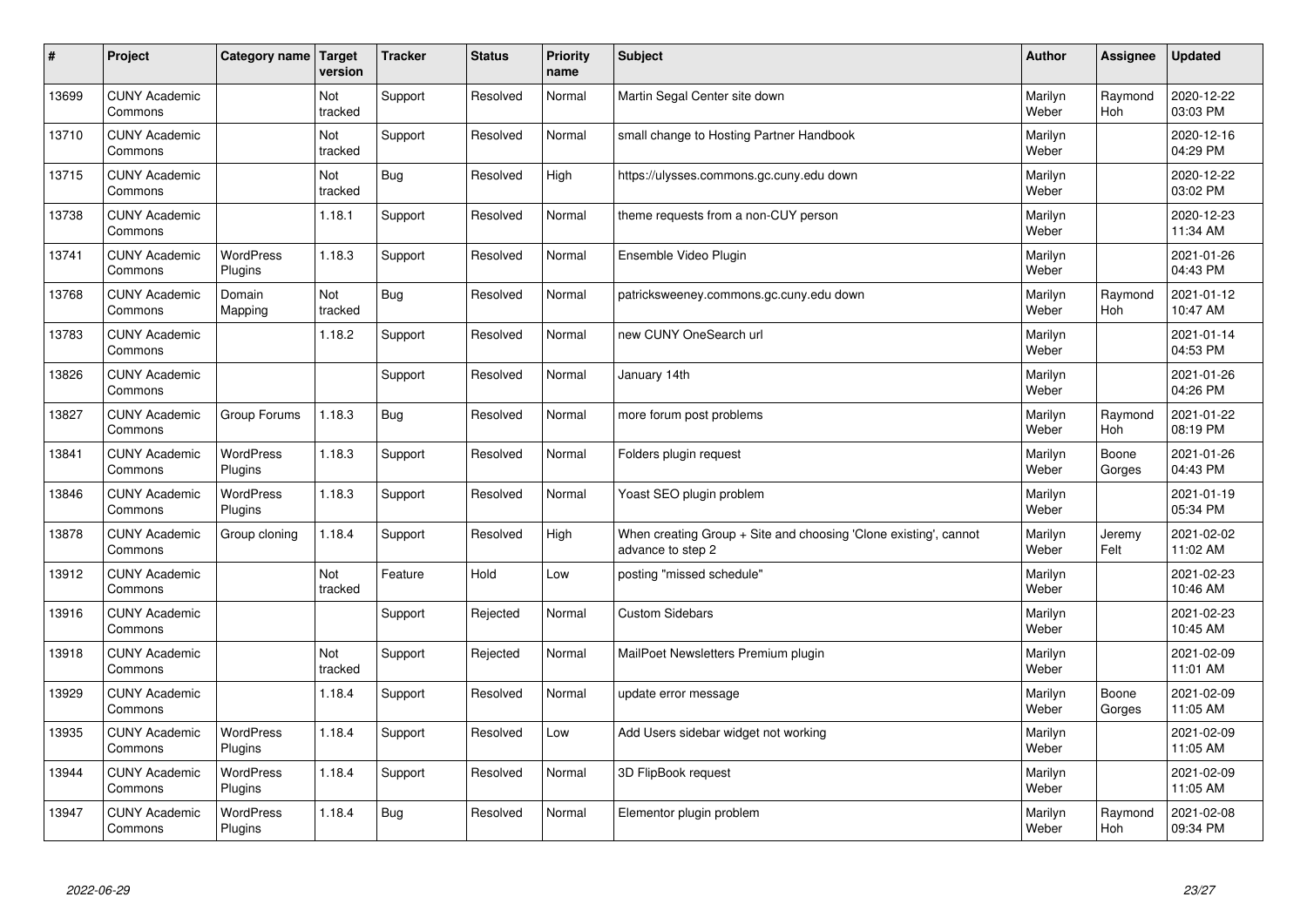| $\sharp$ | Project                         | Category name   Target             | version        | <b>Tracker</b> | <b>Status</b>        | <b>Priority</b><br>name | <b>Subject</b>                                                              | <b>Author</b>    | Assignee              | <b>Updated</b>         |
|----------|---------------------------------|------------------------------------|----------------|----------------|----------------------|-------------------------|-----------------------------------------------------------------------------|------------------|-----------------------|------------------------|
| 13958    | <b>CUNY Academic</b><br>Commons |                                    | 1.18.4         | Support        | Resolved             | Normal                  | calendar widget problem                                                     | Marilyn<br>Weber |                       | 2021-02-09<br>11:05 AM |
| 13975    | <b>CUNY Academic</b><br>Commons | Social Paper                       | Not<br>tracked | Support        | Reporter<br>Feedback | Normal                  | can't approve comments on Social Paper paper                                | Marilyn<br>Weber |                       | 2021-02-12<br>09:33 AM |
| 14008    | <b>CUNY Academic</b><br>Commons |                                    |                | <b>Bug</b>     | Resolved             | High                    | invisible user                                                              | Marilyn<br>Weber |                       | 2021-02-18<br>05:53 PM |
| 14012    | <b>CUNY Academic</b><br>Commons | <b>WordPress</b><br>Plugins        | 1.18.5         | Support        | Resolved             | Normal                  | Open External Links in a New Window plugin?                                 | Marilyn<br>Weber | Boone<br>Gorges       | 2021-03-02<br>02:07 PM |
| 14016    | <b>CUNY Academic</b><br>Commons |                                    |                | Support        | Rejected             | Normal                  | PDFs not downloading                                                        | Marilyn<br>Weber |                       | 2021-02-22<br>11:00 AM |
| 14019    | <b>CUNY Academic</b><br>Commons | <b>WordPress</b><br><b>Plugins</b> | 1.18.5         | Bug            | Resolved             | Normal                  | smorales.commons.gc.cuny.edu                                                | Marilyn<br>Weber | Boone<br>Gorges       | 2021-02-23<br>11:06 AM |
| 14074    | <b>CUNY Academic</b><br>Commons | <b>WordPress</b><br>(misc)         | Not<br>tracked | Support        | Reporter<br>Feedback | Normal                  | page password protection problem                                            | Marilyn<br>Weber |                       | 2021-03-02<br>11:03 AM |
| 14075    | <b>CUNY Academic</b><br>Commons | WordPress<br>Plugins               | Not<br>tracked | <b>Bug</b>     | Resolved             | Normal                  | sludigitalportfolios.commons.gc.cuny.edu                                    | Marilyn<br>Weber | Boone<br>Gorges       | 2021-03-01<br>10:46 AM |
| 14077    | <b>CUNY Academic</b><br>Commons | WordPress<br>Plugins               | 1.18.7         | Support        | Resolved             | Normal                  | Elementor Pro plugin for the slider                                         | Marilyn<br>Weber | Raymond<br>Hoh        | 2021-03-23<br>11:43 AM |
| 14129    | <b>CUNY Academic</b><br>Commons | Onboarding                         | 1.18.6         | Support        | Resolved             | Normal                  | can only see some invites sent                                              | Marilyn<br>Weber | Raymond<br><b>Hoh</b> | 2021-04-09<br>09:00 AM |
| 14148    | <b>CUNY Academic</b><br>Commons |                                    |                | Support        | Abandoned            | Normal                  | post notification problem                                                   | Marilyn<br>Weber |                       | 2021-09-14<br>10:43 AM |
| 14242    | <b>CUNY Academic</b><br>Commons |                                    |                | Support        | Resolved             | Normal                  | LAILAC site missing content                                                 | Marilyn<br>Weber |                       | 2021-03-27<br>08:40 AM |
| 14246    | <b>CUNY Academic</b><br>Commons |                                    | 1.18.8         | Support        | Resolved             | Normal                  | 'Weekly jQuery Migrate Status Update"                                       | Marilyn<br>Weber |                       | 2021-04-13<br>11:08 AM |
| 14265    | <b>CUNY Academic</b><br>Commons | WordPress<br>Plugins               | 1.18.10        | Support        | Resolved             | Normal                  | separate the tag cloud in the blog sidebar                                  | Marilyn<br>Weber | Boone<br>Gorges       | 2021-05-12<br>05:19 PM |
| 14270    | <b>CUNY Academic</b><br>Commons | WordPress<br><b>Themes</b>         | 1.18.8         | Support        | Resolved             | Normal                  | grid theme?                                                                 | Marilyn<br>Weber |                       | 2021-04-13<br>11:20 AM |
| 14304    | <b>CUNY Academic</b><br>Commons | Group Library                      | 1.18.8         | Bug            | Resolved             | Normal                  | Library items change folders when adding subsequent items in new<br>folders | Marilyn<br>Weber | Boone<br>Gorges       | 2021-04-13<br>11:21 AM |
| 14344    | <b>CUNY Academic</b><br>Commons | Domain<br>Mapping                  | Not<br>tracked | Support        | Resolved             | Normal                  | arabstages.org site down                                                    | Marilyn<br>Weber | Raymond<br><b>Hoh</b> | 2021-04-19<br>01:42 PM |
| 14360    | <b>CUNY Academic</b><br>Commons |                                    |                | Support        | Rejected             | Normal                  | danielgerouldarchives.org?                                                  | Marilyn<br>Weber |                       | 2021-04-27<br>10:42 AM |
| 14369    | <b>CUNY Academic</b><br>Commons | WordPress -<br>Media               | Not<br>tracked | Support        | Resolved             | Normal                  | renewed problem with ppsx files                                             | Marilyn<br>Weber |                       | 2021-04-27<br>12:44 PM |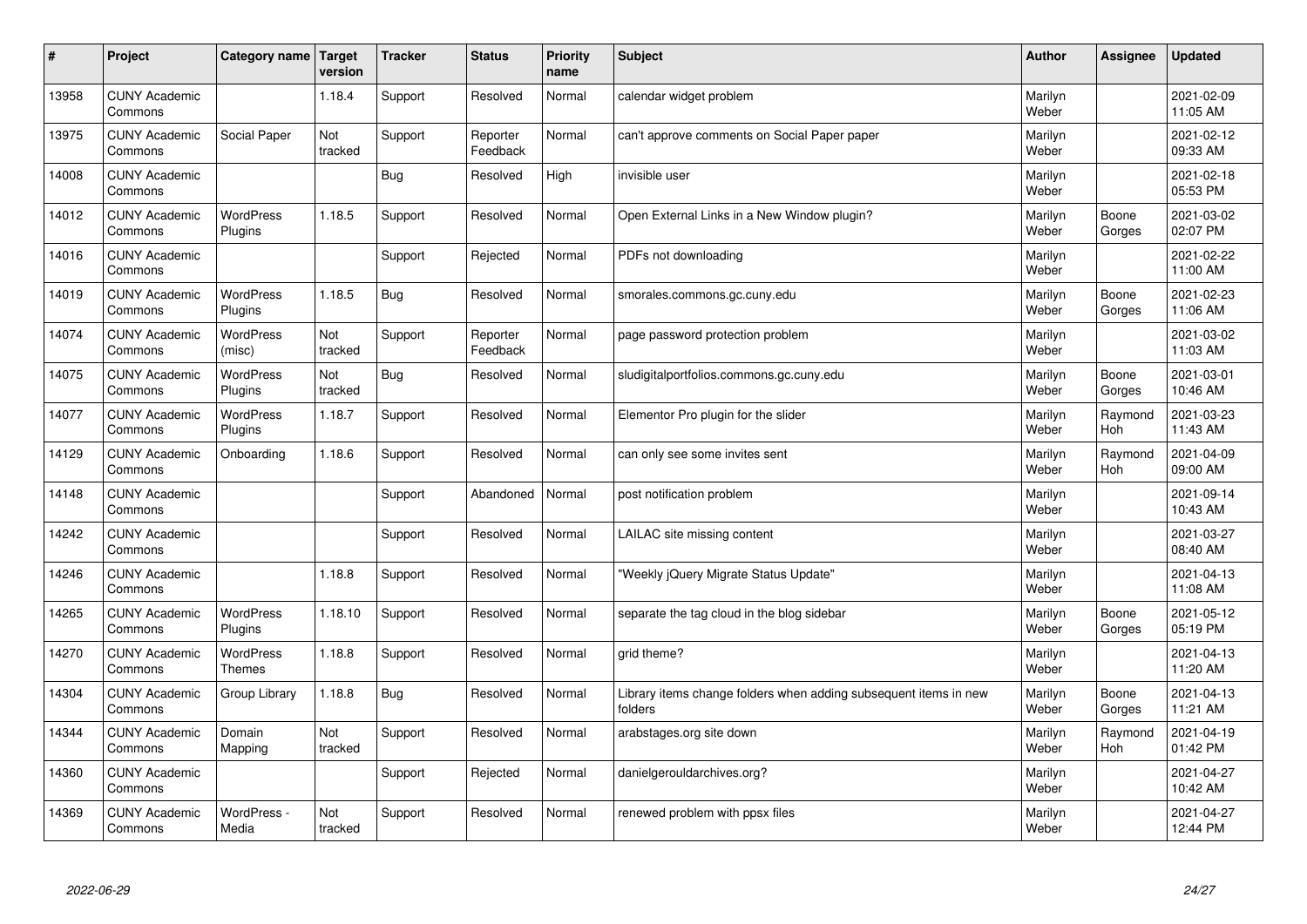| #     | Project                         | Category name   Target            | version        | <b>Tracker</b> | <b>Status</b>        | <b>Priority</b><br>name | <b>Subject</b>                                                  | <b>Author</b>    | Assignee       | <b>Updated</b>         |
|-------|---------------------------------|-----------------------------------|----------------|----------------|----------------------|-------------------------|-----------------------------------------------------------------|------------------|----------------|------------------------|
| 14378 | <b>CUNY Academic</b><br>Commons |                                   | Not<br>tracked | Support        | Resolved             | Normal                  | <b>PPTX</b> files unfetchable                                   | Marilyn<br>Weber |                | 2021-05-11<br>11:25 AM |
| 14389 | <b>CUNY Academic</b><br>Commons |                                   |                | Support        | Abandoned            | Normal                  | WebflowIO?                                                      | Marilyn<br>Weber |                | 2021-09-14<br>10:45 AM |
| 14398 | <b>CUNY Academic</b><br>Commons |                                   | Not<br>tracked | Support        | Reporter<br>Feedback | Normal                  | Events plug-in notification problem                             | Marilyn<br>Weber |                | 2021-05-11<br>11:21 AM |
| 14404 | <b>CUNY Academic</b><br>Commons |                                   | Not<br>tracked | Support        | Resolved             | Normal                  | blocked IP of user?                                             | Marilyn<br>Weber |                | 2021-05-10<br>01:00 PM |
| 14410 | <b>CUNY Academic</b><br>Commons |                                   | 1.18.10        | Bug            | Resolved             | Normal                  | events calendar problem?                                        | Marilyn<br>Weber |                | 2021-05-10<br>04:45 PM |
| 14411 | <b>CUNY Academic</b><br>Commons | <b>WordPress</b><br><b>Themes</b> | 1.18.10        | <b>Bug</b>     | Resolved             | Normal                  | logo problems                                                   | Marilyn<br>Weber |                | 2021-05-03<br>04:37 PM |
| 14448 | <b>CUNY Academic</b><br>Commons | Password<br>Reset                 | Not<br>tracked | <b>Bug</b>     | Rejected             | Normal                  | password reset weirdness                                        | Marilyn<br>Weber | Raymond<br>Hoh | 2021-05-12<br>01:34 PM |
| 14509 | <b>CUNY Academic</b><br>Commons | WordPress<br>Plugins              | 1.18.12        | <b>Bug</b>     | Resolved             | Normal                  | Elementor Editor problem                                        | Marilyn<br>Weber |                | 2021-06-08<br>09:55 AM |
| 14526 | <b>CUNY Academic</b><br>Commons | Registration                      | 1.18.12        | Bug            | Resolved             | High                    | registration interface won't show a space to enter nonCUNY code | Marilyn<br>Weber |                | 2021-06-03<br>04:02 PM |
| 14534 | <b>CUNY Academic</b><br>Commons | WordPress<br>Plugins              | 1.18.12        | Support        | Resolved             | Normal                  | Share This Image plugin?                                        | Marilyn<br>Weber |                | 2021-06-08<br>11:50 AM |
| 14594 | <b>CUNY Academic</b><br>Commons |                                   | Not<br>tracked | Support        | Resolved             | Normal                  | Administration email verification?                              | Marilyn<br>Weber |                | 2021-07-12<br>11:40 AM |
| 14606 | <b>CUNY Academic</b><br>Commons | WordPress<br>(misc)               | Not<br>tracked | Support        | Rejected             | Normal                  | calendar wrong month                                            | Marilyn<br>Weber |                | 2021-07-23<br>12:11 PM |
| 14625 | <b>CUNY Academic</b><br>Commons |                                   | Not<br>tracked | Support        | Rejected             | Normal                  | image won't appear in slideshow.                                | Marilyn<br>Weber |                | 2021-07-27<br>10:33 AM |
| 14711 | <b>CUNY Academic</b><br>Commons |                                   |                | Support        | Rejected             | Normal                  | Custom Facebook Feed plugin problem                             | Marilyn<br>Weber |                | 2022-04-27<br>04:29 PM |
| 14718 | <b>CUNY Academic</b><br>Commons |                                   | Not<br>tracked | Support        | Resolved             | Normal                  | User wants to recover deleted account                           | Marilyn<br>Weber |                | 2021-08-30<br>02:46 PM |
| 14734 | <b>CUNY Academic</b><br>Commons | <b>WordPress</b><br><b>Themes</b> | 1.18.18        | Support        | Resolved             | Normal                  | missing section of Sujatha Fernandes' site                      | Marilyn<br>Weber | Raymond<br>Hoh | 2021-09-06<br>04:15 PM |
| 14784 | <b>CUNY Academic</b><br>Commons |                                   |                | Support        | Reporter<br>Feedback | Normal                  | User report of logo problem when using Customizer theme         | Marilyn<br>Weber |                | 2021-09-17<br>10:25 AM |
| 14799 | <b>CUNY Academic</b><br>Commons |                                   | 1.18.19        | Support        | Resolved             | High                    | install the official Classic Widgets?                           | Marilyn<br>Weber |                | 2021-09-22<br>02:17 PM |
| 14812 | <b>CUNY Academic</b><br>Commons |                                   | Not<br>tracked | Support        | Resolved             | Normal                  | Custom Sidebars and Wordpress 5.6                               | Marilyn<br>Weber |                | 2021-09-30<br>10:43 AM |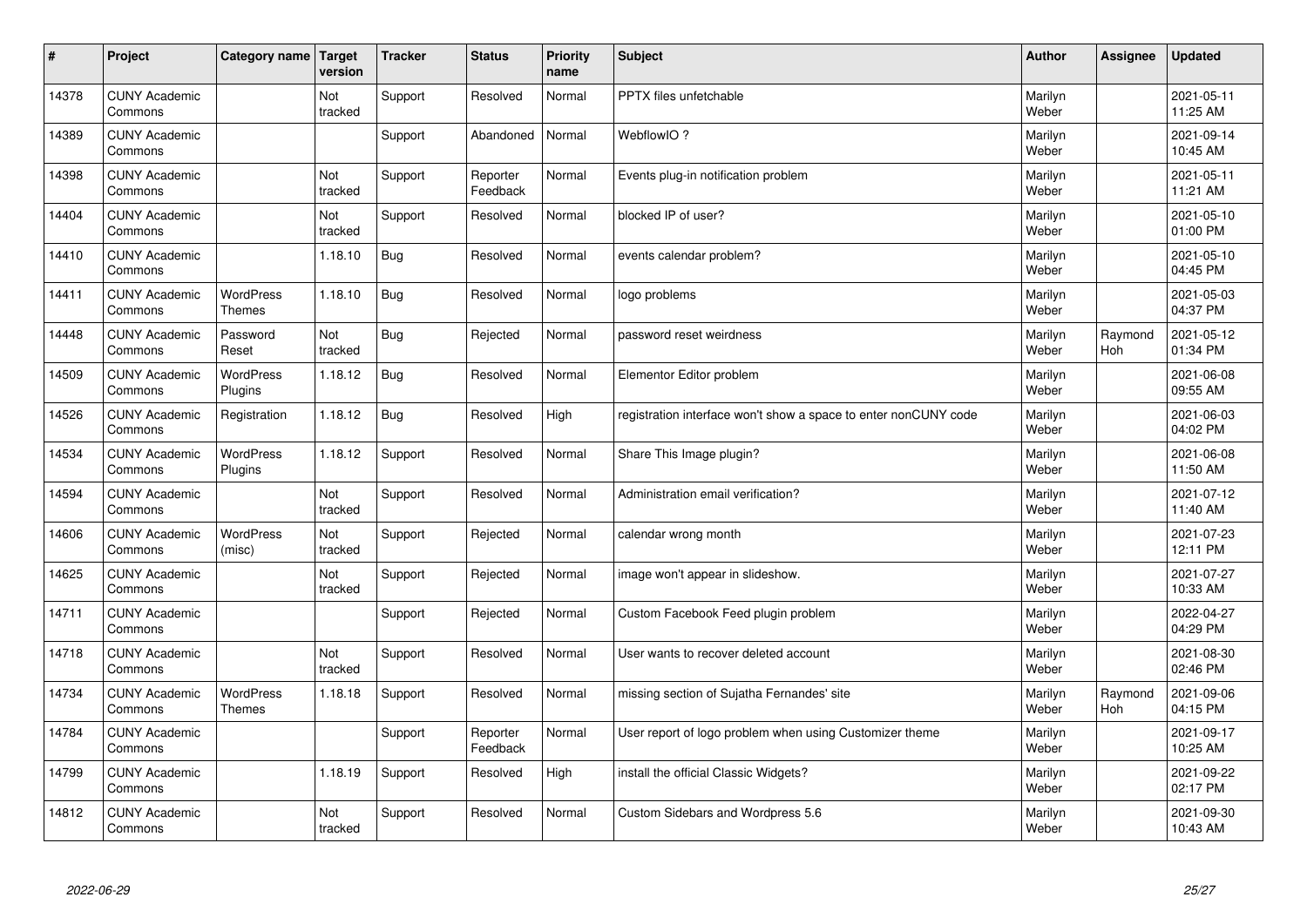| $\sharp$ | Project                         | Category name   Target            | version        | <b>Tracker</b> | <b>Status</b>        | <b>Priority</b><br>name | <b>Subject</b>                                                                          | <b>Author</b>    | Assignee              | <b>Updated</b>         |
|----------|---------------------------------|-----------------------------------|----------------|----------------|----------------------|-------------------------|-----------------------------------------------------------------------------------------|------------------|-----------------------|------------------------|
| 14813    | <b>CUNY Academic</b><br>Commons |                                   | Not<br>tracked | Support        | Resolved             | Normal                  | raise the file size limit                                                               | Marilyn<br>Weber |                       | 2021-09-30<br>12:02 PM |
| 14850    | <b>CUNY Academic</b><br>Commons |                                   |                | Support        | Abandoned            | Normal                  | brooklyn waterfront site "connection not secure"                                        | Marilyn<br>Weber |                       | 2022-04-27<br>04:56 PM |
| 14885    | <b>CUNY Academic</b><br>Commons | <b>WordPress</b><br>Plugins       | 1.18.22        | Bug            | Resolved             | Normal                  | Long Loading Times -- Wordpress Admin Site                                              | Marilyn<br>Weber | Raymond<br>Hoh        | 2021-10-26<br>12:28 PM |
| 14889    | <b>CUNY Academic</b><br>Commons | Events                            | 1.19.0         | Support        | Resolved             | Normal                  | events in group - can they be edited by all admins?                                     | Marilyn<br>Weber | Raymond<br>Hoh        | 2021-12-13<br>03:31 PM |
| 14891    | <b>CUNY Academic</b><br>Commons |                                   | Not<br>tracked | Support        | Resolved             | Normal                  | changing site template after creation?                                                  | Marilyn<br>Weber |                       | 2022-04-27<br>04:58 PM |
| 14900    | <b>CUNY Academic</b><br>Commons |                                   | Not<br>tracked | Support        | Reporter<br>Feedback | Normal                  | previous theme?                                                                         | Marilyn<br>Weber |                       | 2021-10-25<br>10:31 AM |
| 14911    | <b>CUNY Academic</b><br>Commons | <b>WordPress</b><br><b>Themes</b> | Not<br>tracked | Support        | <b>New</b>           | Normal                  | Twentytwentyone theme                                                                   | Marilyn<br>Weber |                       | 2021-10-28<br>10:37 AM |
| 14972    | <b>CUNY Academic</b><br>Commons |                                   |                | Support        | Rejected             | Normal                  | Mailchimp plugin                                                                        | Marilyn<br>Weber |                       | 2021-11-17<br>02:13 PM |
| 14973    | <b>CUNY Academic</b><br>Commons |                                   |                | Support        | Resolved             | Normal                  | <b>Mail Poet</b>                                                                        | Marilyn<br>Weber |                       | 2021-12-06<br>10:20 AM |
| 15022    | <b>CUNY Academic</b><br>Commons |                                   |                | Support        | Rejected             | High                    | ArabStages                                                                              | Marilyn<br>Weber |                       | 2021-12-06<br>10:16 AM |
| 15025    | <b>CUNY Academic</b><br>Commons |                                   |                | Support        | Duplicate            | Normal                  | emails for all the papers on the commons that have been changed                         | Marilyn<br>Weber |                       | 2021-12-02<br>11:57 AM |
| 15045    | <b>CUNY Academic</b><br>Commons |                                   |                | Support        | New                  | Normal                  | no result for KCeL in the search box on the commons                                     | Marilyn<br>Weber |                       | 2021-12-10<br>11:29 AM |
| 15120    | <b>CUNY Academic</b><br>Commons |                                   |                | Support        | Resolved             | Normal                  | embed Zoom recordings in a post?                                                        | Marilyn<br>Weber |                       | 2021-12-29<br>08:15 AM |
| 15169    | <b>CUNY Academic</b><br>Commons |                                   | 2.0.2          | Support        | Reporter<br>Feedback | Normal                  | new Prelude website zipfiles for custom theme and other files.                          | Marilyn<br>Weber |                       | 2022-06-14<br>11:36 AM |
| 15211    | <b>CUNY Academic</b><br>Commons | <b>Blogs</b><br>(BuddyPress)      | 1.19.2         | Support        | Resolved             | Normal                  | No good error reporting for already-used domain name when creating a<br>site in Firefox | Marilyn<br>Weber | Boone<br>Gorges       | 2022-01-25<br>11:33 AM |
| 15241    | <b>CUNY Academic</b><br>Commons | Onboarding                        | 1.19.3         | Design/UX      | Resolved             | Normal                  | white on gray                                                                           | Marilyn<br>Weber | Boone<br>Gorges       | 2022-02-08<br>02:38 PM |
| 15252    | <b>CUNY Academic</b><br>Commons | Layout                            | Not<br>tracked | Bug            | Resolved             | Normal                  | visual glitch with the Segal Center webpage                                             | Marilyn<br>Weber | Raymond<br><b>Hoh</b> | 2022-02-03<br>04:56 PM |
| 15260    | <b>CUNY Academic</b><br>Commons |                                   |                | Support        | Reporter<br>Feedback | Normal                  | Diacritical markings   European Stages                                                  | Marilyn<br>Weber |                       | 2022-02-04<br>08:16 AM |
| 15266    | <b>CUNY Academic</b><br>Commons |                                   |                | Support        | Resolved             | Normal                  | Just an appreciation                                                                    | Marilyn<br>Weber |                       | 2022-02-07<br>10:42 AM |